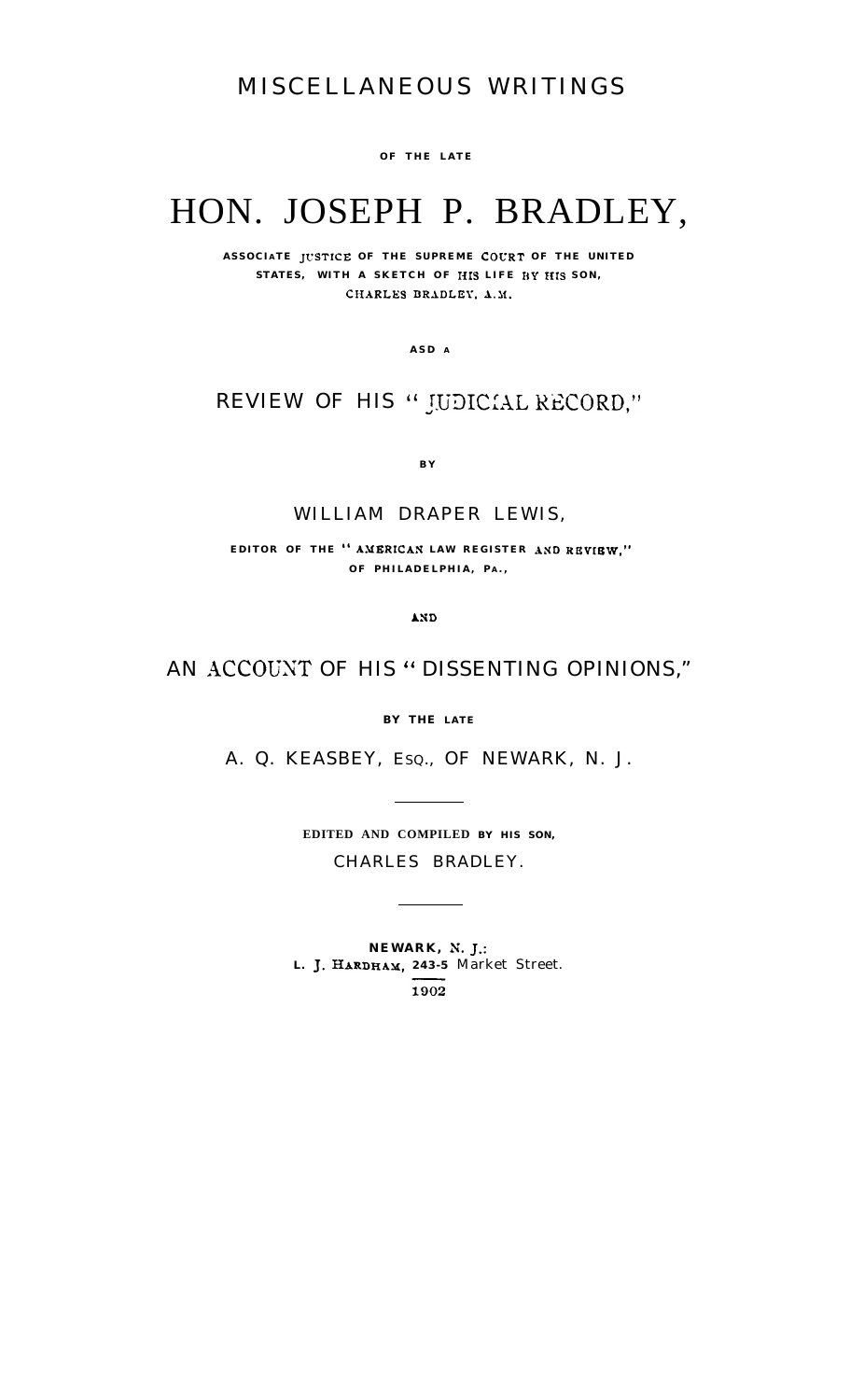

.<br>Mareka ⊲ikuri Ma

**COPYRIGHT 1901 BY CHARLES BRADLEY.**

А.

**-\_\_---.\_-.**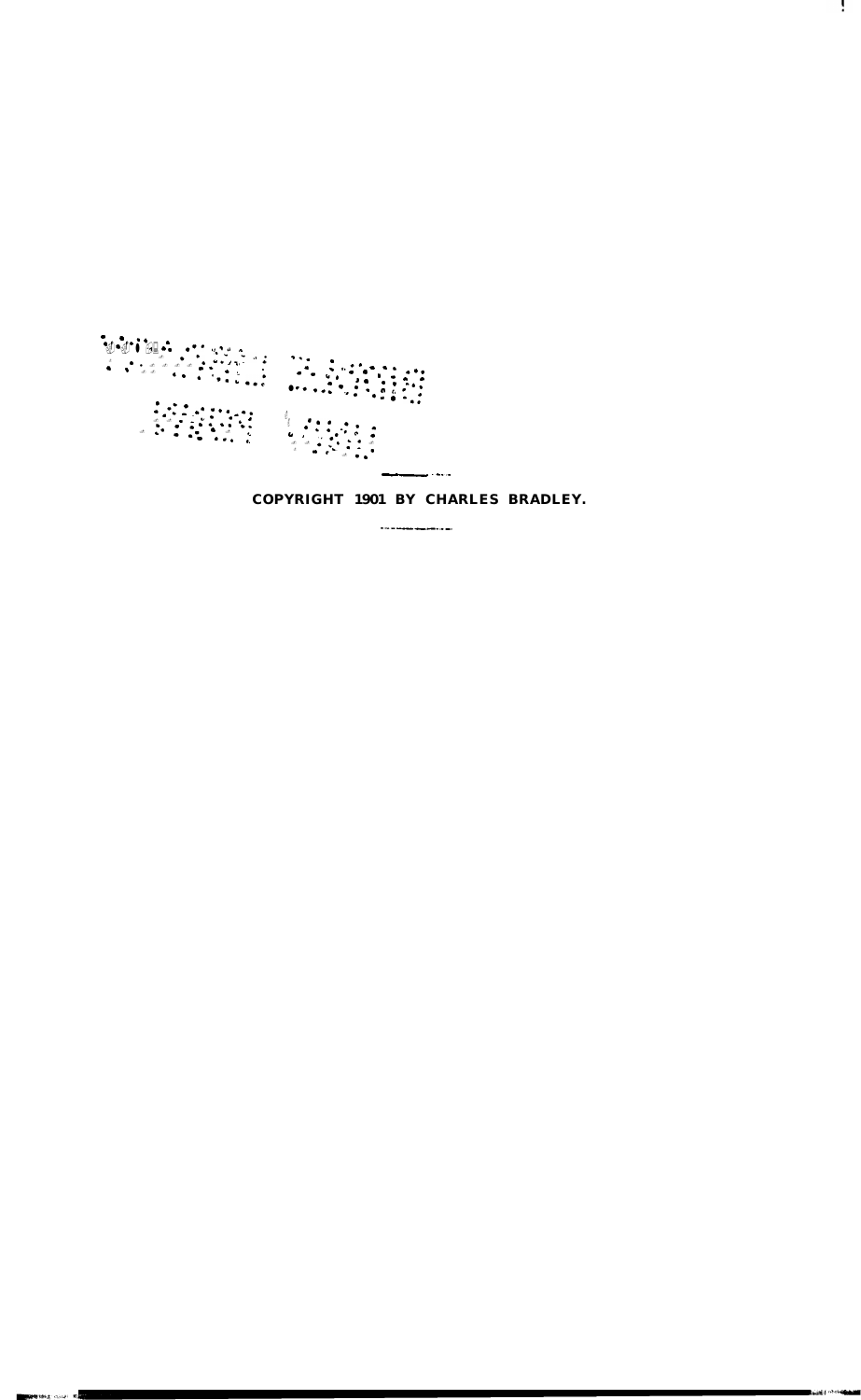# CONTENTS.

 $\ddot{\phantom{0}}$ 

**I .**

 $\ddot{\dot{\mathbf{r}}}$ 

 $\frac{1}{2}$  , where  $\frac{1}{2}$  and  $\frac{1}{2}$  are  $\frac{1}{2}$  and  $\frac{1}{2}$ 

 $\vdots$ 

| FRONTISPIECE.                                                                                                                                                                                                                                                   | PAGE.          |
|-----------------------------------------------------------------------------------------------------------------------------------------------------------------------------------------------------------------------------------------------------------------|----------------|
| $\overline{\text{vii}-\text{xii}}$<br>PREFACE,                                                                                                                                                                                                                  |                |
| BIOGRAPHY,<br>and the contract of the contract of the contract of the contract of the contract of the contract of the contract of<br>Ŷ.<br><b>b</b>                                                                                                             |                |
| JUDICIAL RECORD, .<br>the control of the control of the<br><b>Contractor</b>                                                                                                                                                                                    | 15             |
| OPINIONS,<br>DISSENTING                                                                                                                                                                                                                                         | 33             |
| THE LEGAL TENDER CASES IN 1S70, AND A "STATEMENT<br>FACTS" IN RELATION THERETO, BY THE MA-<br>OF                                                                                                                                                                |                |
| THE UNITED STATES SUPREME COURT<br>JORITY OF<br>THAT <b>TIME, .</b><br>AТ                                                                                                                                                                                       | 45             |
| PERSONAL, POLITICAL, HISTORICAL AND PHILOSOPHICAL.                                                                                                                                                                                                              |                |
| Essays, Letters and Historical Notes.<br>Aaron Burr.                                                                                                                                                                                                            |                |
| $\mathbf{r}$ , and $\mathbf{r}$ , and $\mathbf{r}$<br>A Love Letter,<br>$\sim$ $\sim$ $\sim$                                                                                                                                                                    | 77<br>78       |
|                                                                                                                                                                                                                                                                 | 79             |
| Picture,<br>A                                                                                                                                                                                                                                                   | 8 <sub>c</sub> |
| Translation of Lucan's Eulogy on Pompey, .                                                                                                                                                                                                                      | 8 <sub>2</sub> |
| To My Sister Mary, .<br><b>Contract Contract Contract Contract</b>                                                                                                                                                                                              | 8 <sub>3</sub> |
| Dreamland, and the contract of the contract of the contract of the contract of the contract of the contract of the contract of the contract of the contract of the contract of the contract of the contract of the contract of                                  | 84             |
| The Marital Relation,<br>$\mathcal{L} = \mathcal{L}$<br>$\bullet$ . The set of $\mathcal{O}$                                                                                                                                                                    | 86             |
| Rutgers Alumni Dinner,                                                                                                                                                                                                                                          | 88             |
| Equality,<br>$\bullet$ . The set of $\bullet$                                                                                                                                                                                                                   | 90             |
| Political Economy, , .                                                                                                                                                                                                                                          | 93             |
|                                                                                                                                                                                                                                                                 | 95             |
|                                                                                                                                                                                                                                                                 | 97             |
| The Constitutional Amendment [XIII], .                                                                                                                                                                                                                          | 151            |
| Opinions in The Electoral Commission, 1877, .                                                                                                                                                                                                                   | 165            |
| Electoral Commission,<br>$\mathcal{L}^{\mathcal{L}}(\mathbf{z})$ . The contract of the contract of $\mathcal{L}^{\mathcal{L}}(\mathbf{z})$                                                                                                                      | 217            |
| Electoral <b>Commission—Reply</b> to Charges,                                                                                                                                                                                                                   | <b>22C</b>     |
| Electoral<br>Commission,<br>$\mathcal{L}^{\text{max}}$ , and $\mathcal{L}^{\text{max}}$ , and $\mathcal{L}^{\text{max}}$                                                                                                                                        | 223            |
| Lecture<br>Law,<br>on<br>$\ddot{\phantom{a}}$ . The contract of the contract of the contract of the contract of the contract of the contract of the contract of the contract of the contract of the contract of the contract of the contract of the contract of | 225            |
| Organization of the United States Circuit Court of Appeals<br>Third<br>for<br>the<br>Circuit,<br>$\ddot{\phantom{a}}$<br>$\mathbf{r} = \mathbf{r} \cdot \mathbf{r}$                                                                                             | 267            |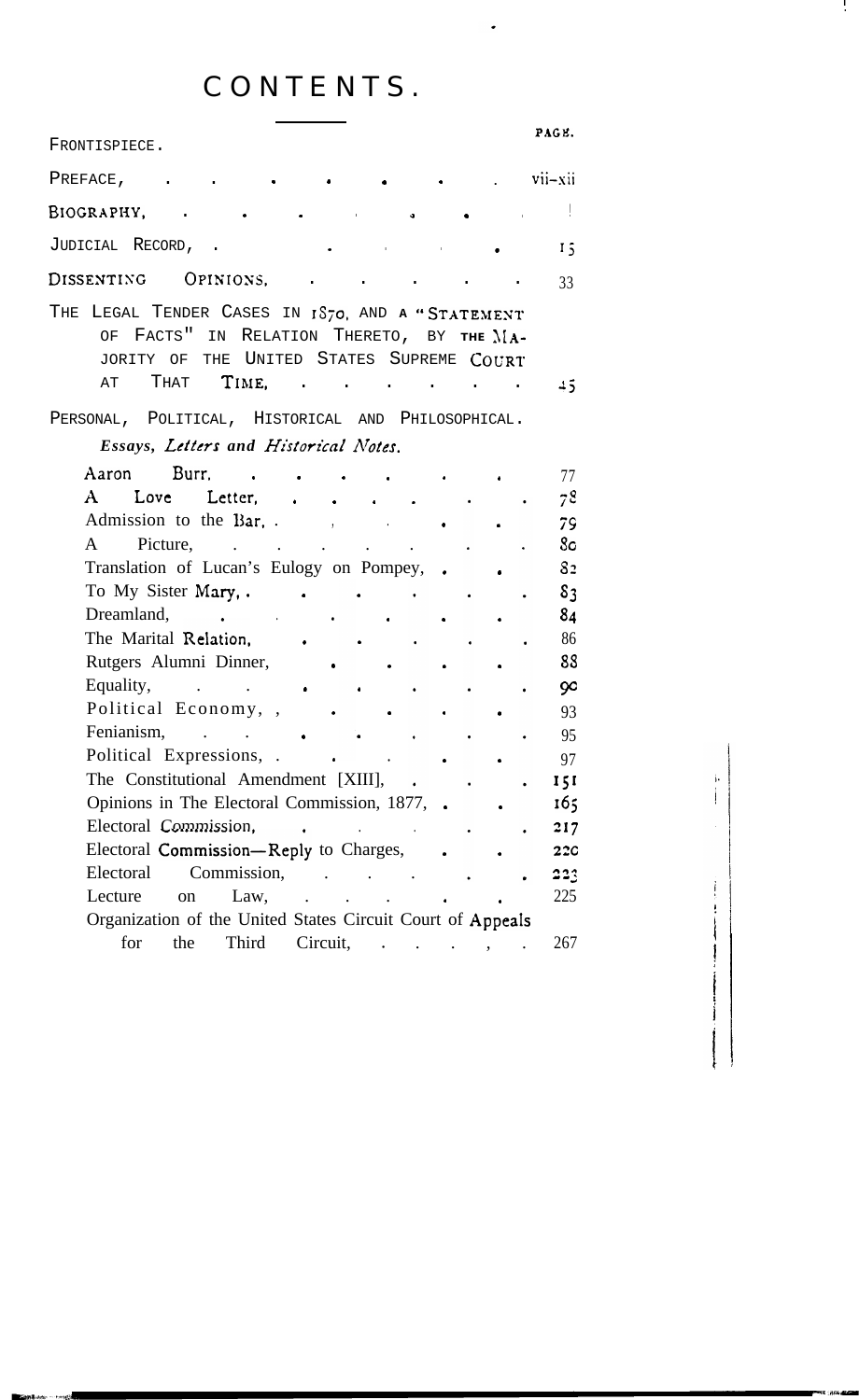|                                            |  | PAGE. |  |
|--------------------------------------------|--|-------|--|
| Thomas Hobbes,                             |  | 283   |  |
| Age of Egyptian Civilization,              |  | 285   |  |
| Macaulay,                                  |  | 286   |  |
| History,                                   |  | 287   |  |
| Carlyle's " French Revolution,"            |  | 290   |  |
| Stowe,                                     |  | 292   |  |
| History of Washington Park: Newark, N. J., |  | 294   |  |
| Truth,                                     |  | 298   |  |
| Variety of Intellectual Capacities,        |  | 299   |  |
| Self-Control,<br>Will                      |  | 300   |  |
| Experience, or Self-Improvement,           |  | 301   |  |
| Principles Should Be Fixed,                |  | 303   |  |
| Family<br>Happiness,                       |  | 305   |  |
| Defined,<br>Home,                          |  | 305   |  |
| Happiness,                                 |  | 306   |  |
| Time,                                      |  | 308   |  |
| The Teaching of Children,                  |  | 310   |  |
| Expressions,<br>Fit                        |  | 3II   |  |
| Eloquence,                                 |  | 313   |  |
| Style,                                     |  | 314   |  |
| Metaphysics,                               |  | 316   |  |
| Upham on the Mind and its Disorders,       |  | 318   |  |
| Mind,<br>The<br>Human                      |  | 321   |  |
| The English Guttural $\bar{U}$ , .         |  | 322   |  |
| Neah,<br>Er,<br>By,                        |  | 3'3   |  |
| of<br>Thought,<br>Freedom                  |  | 324   |  |

### ASTRONOMICAL, SCIENTIFIC AND MATHEMATICAL.

# "Studies," Letters, &c.

ia.<br>Isto u.

| The First Steam Engine in America, .<br>and the company of                                     | 329      |
|------------------------------------------------------------------------------------------------|----------|
| Easter Day and Court Terms, .<br>the contract of the contract of the<br>$\bullet$              | 33I      |
| Perpetual Calendar,<br>and the state of the state of the state of<br>$\sim 100$                | 333      |
| Table for Finding Mean Time of New Moon,<br>$\bullet$                                          | 334      |
| New Calendar Proposed,                                                                         | 335      |
| Letter to the Secretary of the Treasury, .<br><b>Contract Contract</b><br>$\bullet$            | $34^{1}$ |
| Recurrence of Ice Periods in the Northern Hemisphere,                                          | 346      |
| Standard of Weights and Measures,                                                              | 347      |
| The Force of Water as Used in Hydraulic Machinery in                                           |          |
| Mining,<br>and the contract of the contract of the contract of the contract of the contract of | 350      |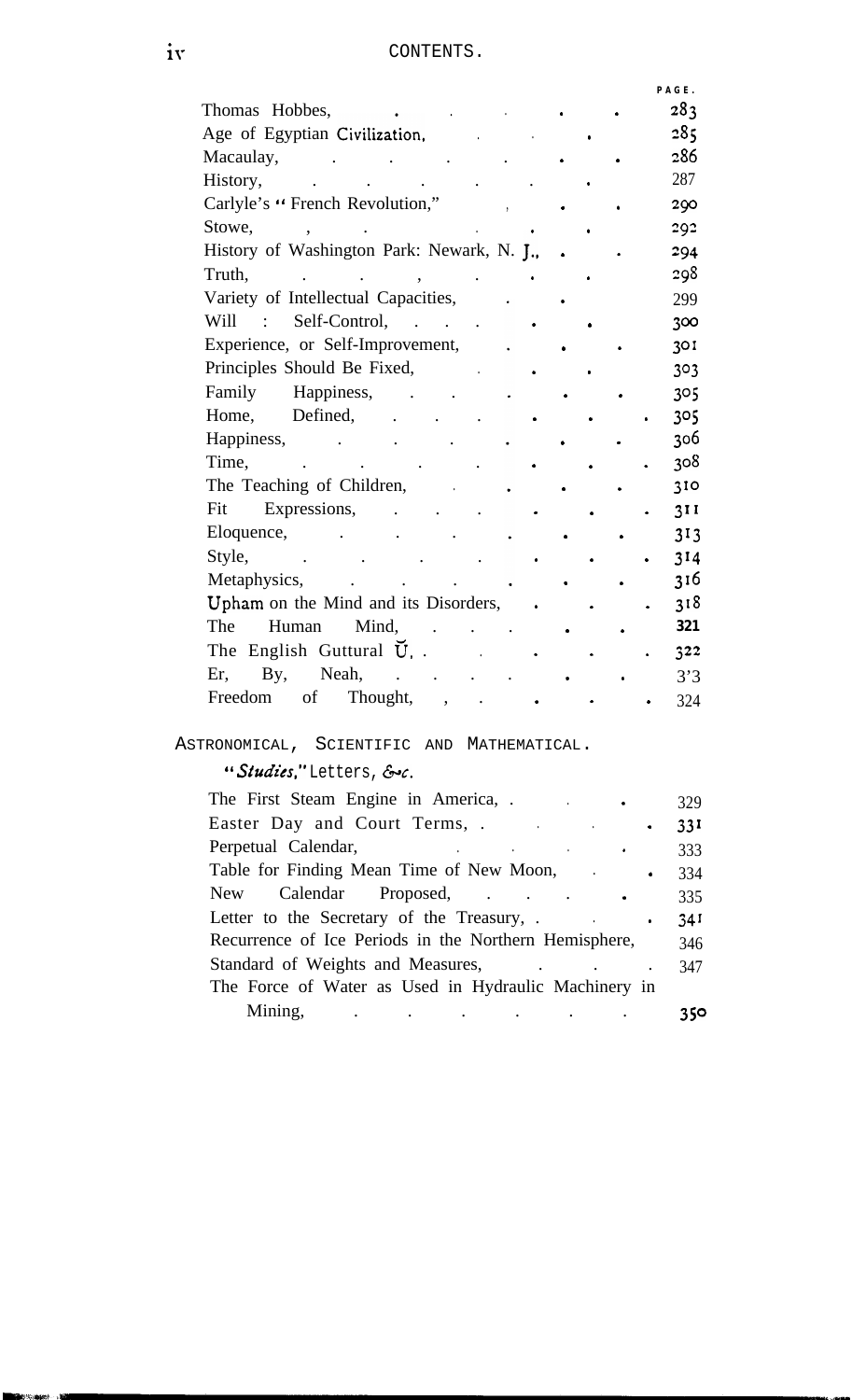÷.

#### **PAGE.**

| RELIGIOUS AND MORAL.                           |  |     |
|------------------------------------------------|--|-----|
| Essays and Letters.                            |  |     |
| Religion in the Constitution,                  |  | 357 |
| Christianity-Its Immortality, .                |  | 359 |
| Noah's<br>Ark.                                 |  | 360 |
| The<br>Moral<br>Faculty,                       |  | 361 |
| Precept and Example,                           |  | 364 |
| Example,                                       |  | 366 |
| Reformers,                                     |  | 367 |
| The<br>Lord's<br>Prayer,                       |  | 368 |
| The<br>Bible,                                  |  | 370 |
| Translations,                                  |  | 372 |
| The English Translation of the Bible-I,        |  | 373 |
| œ<br>11<br>И.                                  |  | 376 |
| The Old English Bible, .                       |  | 378 |
| Day.<br>Easter                                 |  | 382 |
| The World is not Eternal, .                    |  | 383 |
| Year and Day of Christ's Crucifixion,          |  | 386 |
| The Date of the Crucifixion,                   |  | 394 |
| Day of the Crucifixion,                        |  | 395 |
| Inspiration,                                   |  | 398 |
| Letter to Amzi Dodd, .                         |  | 400 |
| Inerrant or Infallible Bible,                  |  | 401 |
| Sermons,                                       |  | 402 |
| Religious<br>Forms,                            |  | 403 |
| Danger of Abrogating Religious Forms,          |  | 405 |
| The Sabbath and Sunday, .                      |  | 407 |
| On the Existence of a God,                     |  | 422 |
| Esoteric Thoughts on Religion and Religionism, |  | 423 |

...<br>المجازي موني إيطاني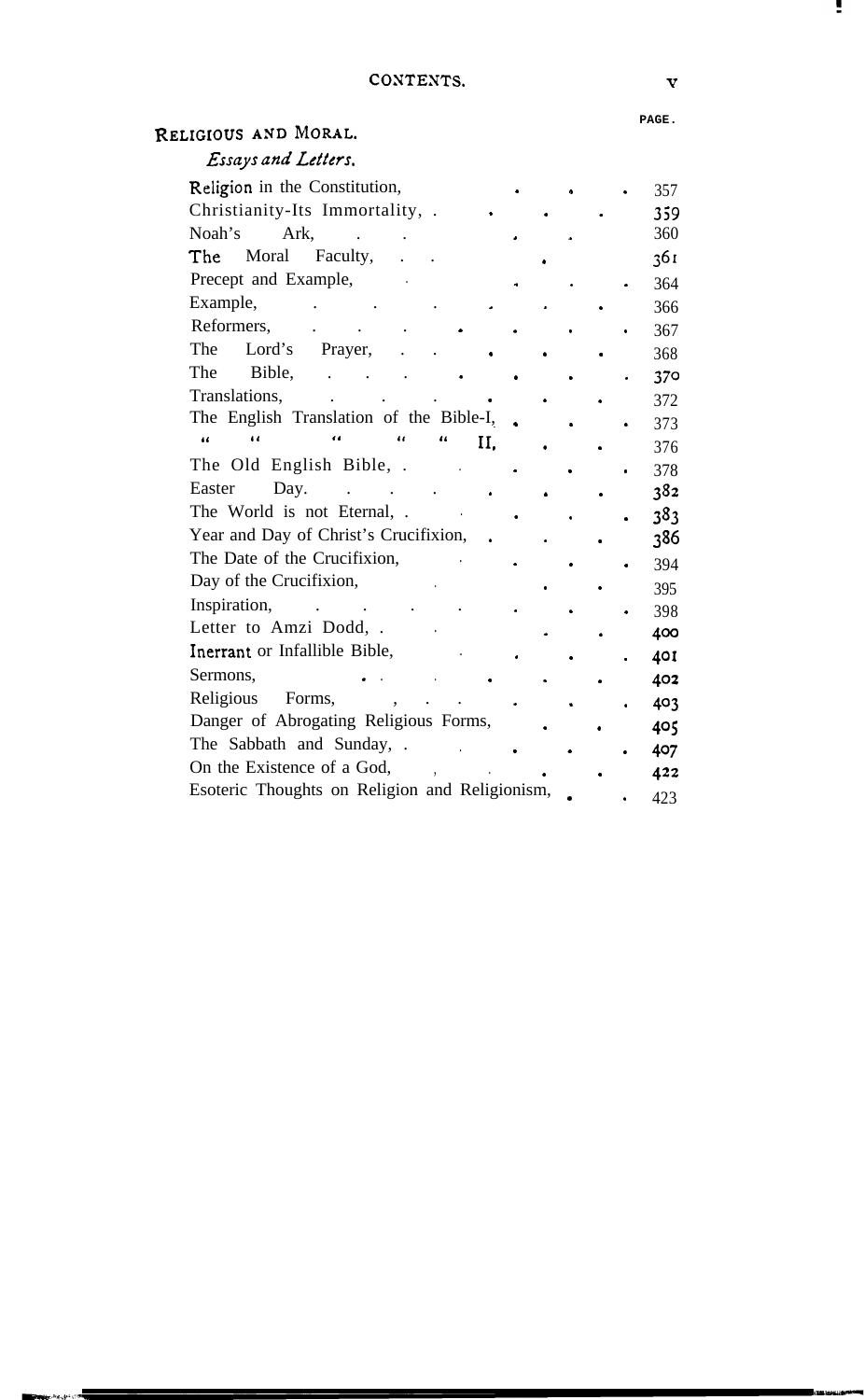# PREFACE.

r

The death of my father, Joseph P. Bradley, on J anuary 33, lS93, placed in my hands as his sole executor, all his papers and MSS., a large and varied collection. Appreciating its value and importance, I have been engaged for some years in examining and arranging it in convenient form, and after submission to several distinguished and learned friends of my father, I have, at their earnest solicitation, undertaken to gather together those heretofore unpublished and unspoken thoughts of his, which he habitually wrote down in all manner of memoranda, record and common-place books, as they became settled convictions of his mind.\*

To these I have added such public addresses and lectures as seem pertinent to such a collection. But I have endeavored to eliminate all strictly *legal* subjects,? except the lecture before the law students of the University of Pennsylvania, it being the purpose of this volume to record in a permanent way his acquisitions in other departments of thought than the law. His legal reputation will be judged by his opin-

**<sup>+</sup> See essay, " Experience or Self Improvement."**

**t See note to Preface.**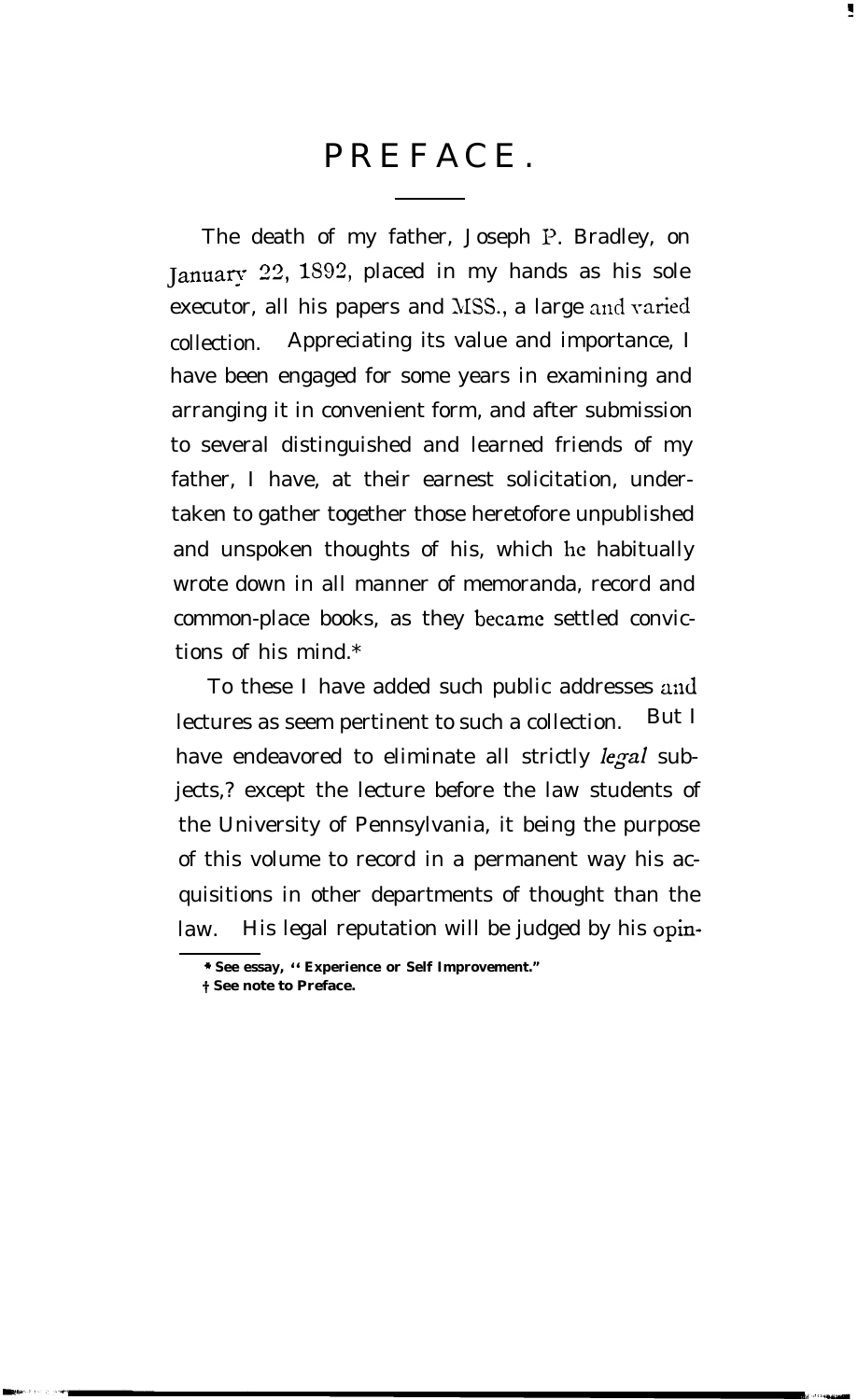ions from 9th Wallace to 14lst United States, which, in the language of Chief Justice Fuller, " constitute a repository of statesman-like views and of enlightened rules in the administration of justice, resting upon the eternal principles of right and wrong, which will never pass into oblivion."

In presenting these thoughts of Mr. Justice Bradley, it should be borne in mind, therefore, that they include only such as are appropriate to a collection of miscellanies. Much, probably three-quarters, of the time occupied in studies distinct from those incident to the prosecution of his profession, was devoted to mathematics, his favorite subject, and the results of his thoughts and work in that department of science are found recorded in many places, whole blank books being filled and reams of paper covered with solutions and discussions of various problems, indicating profound knowledge of and familiarity with the principles of astronomical, geometrical and physical mathematics. But the very nature of the work is such as to preclude its introduction into these pages. Still certain entries in his " Records " have seemed worthy of preservation, if not for their own novelty, at least as an index to this phase of the mental acquirements of this many-sided man.

That these studies were not superficial, but deep and thorough, is evidenced by an examination of his

 $t - 111$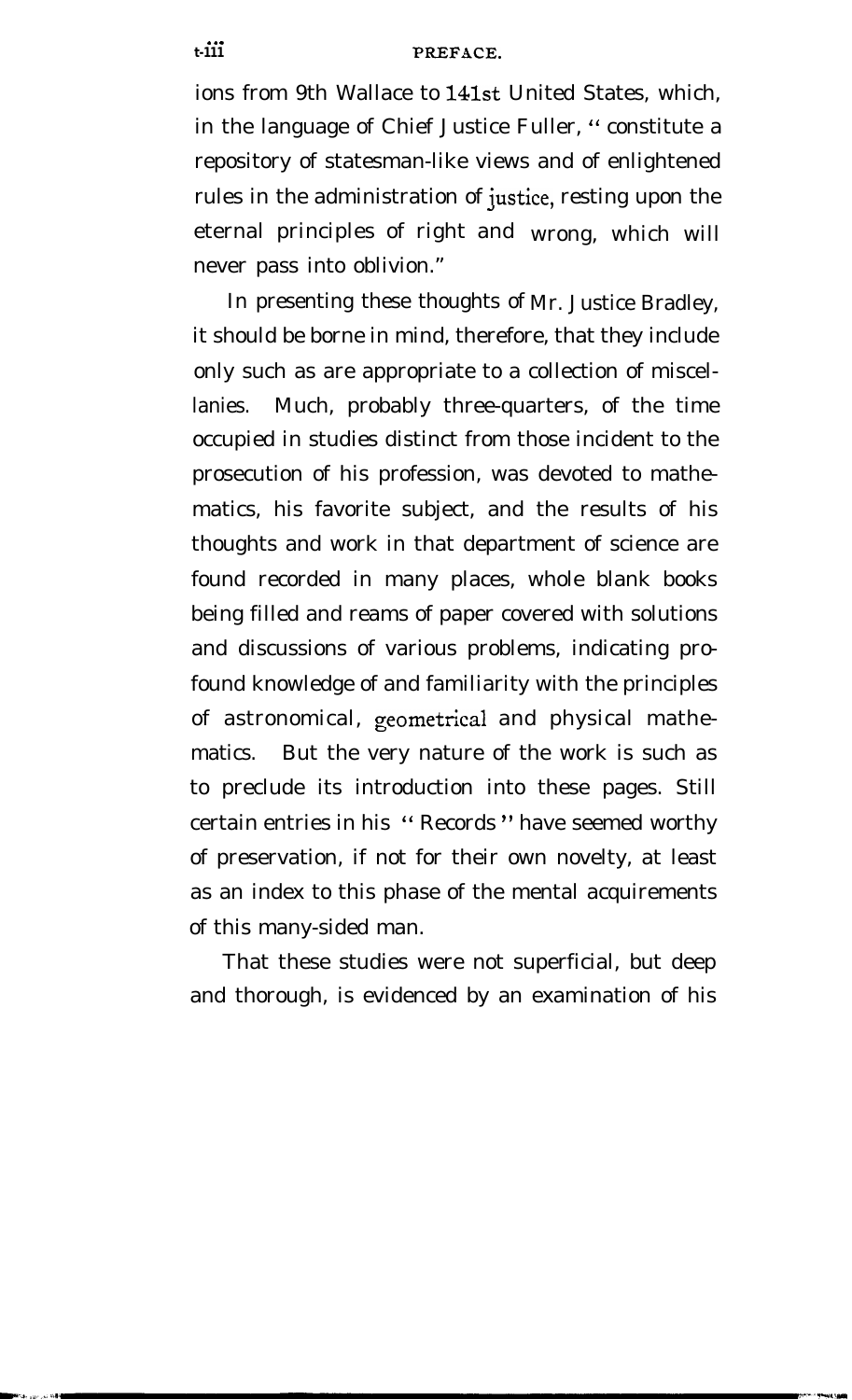#### PREFACE. is

correspondence, in which is found the letters of expert engineers, practical mechanics and even college professors, soliciting his advice and his judgment on mechanical and scientific devices and methods.

It is evidenced, also, as applied in his dissection of complicated patent litigation before the Supreme Court of the United States, in which his pre-eminence has been so forcibly maintained by that leader among . great American patent lawyers, Mr. George Harding, of Philadelphia, who says: " In that branch of law (patent), as a judge, he has never been surpassed, if he has been equalled. **<sup>N</sup><sup>O</sup>** matter what department of the arts was involved, mechanics, chemistry, electricity or steam engineering, he *mastered* the subject."

Still another subject to which he devoted much time and labor was genealogy." To a complete history of his own family, with all its ramifications in this country, involving a large correspondence and personal inspection of old town records and documents in Connecticut, he added the compiling of the history of his wife's family and connections (Homblowers, Bumets, Gouvemeurs, etc.), besides the records of many collateral branches, all duly preserved in MSS., necessitating that manual and mental labor and. application that so astonished those who only knew him by his work as lawyer and judge. As his

**<sup>+</sup> The Bradley Family of Fairfield." Published privately in Newark, N. J., 1894.**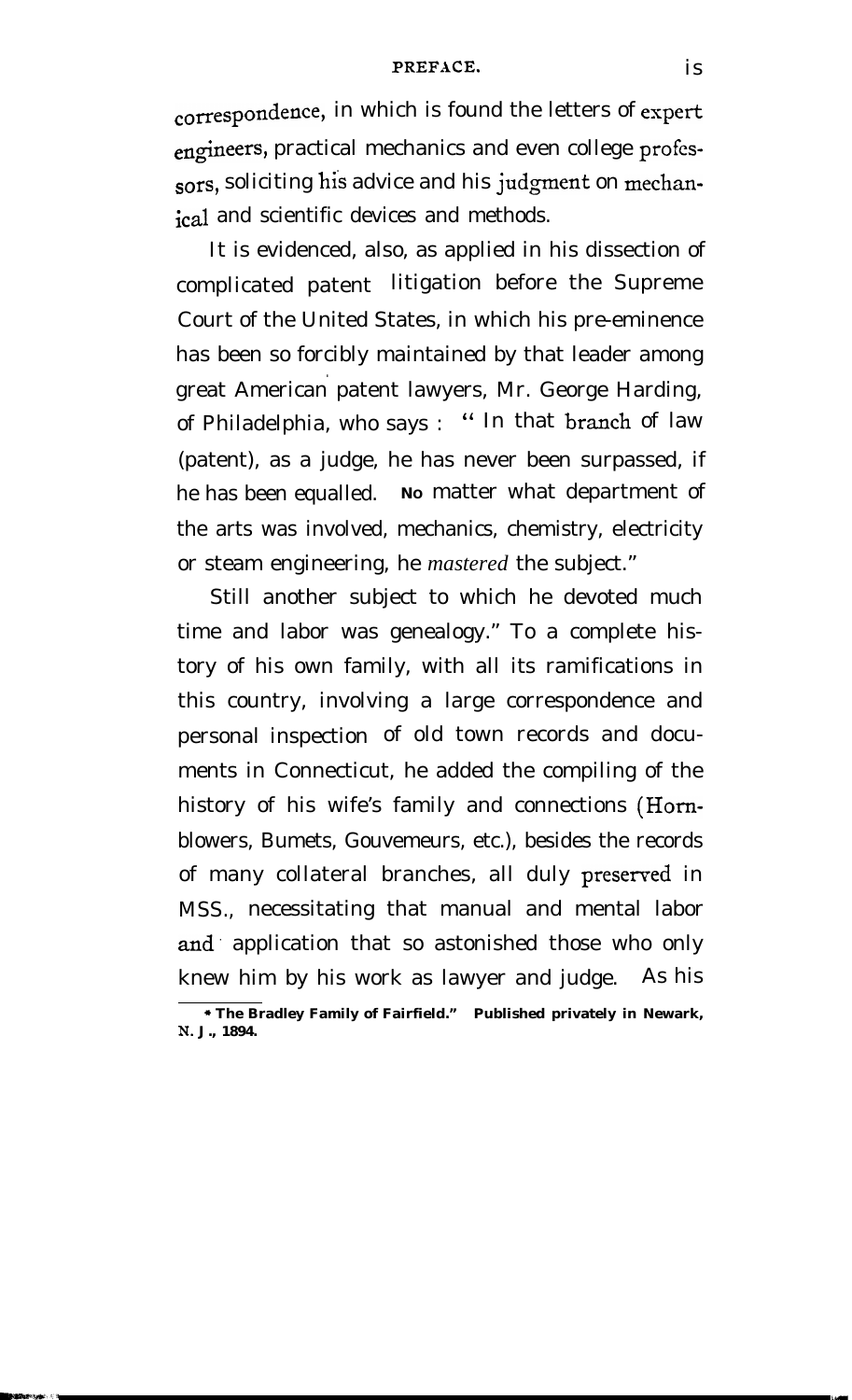friend and eulogist, Hon. Cortlandt Parker, says : " I am free to say that it has not ever happened to me to meet a man informed on so many subjects entirely foreign to his profession, and informed not slightly or passably, but deeply-as it seemed, thoroughly on them all. Literature, solid or light, in poetry or prose ; science ; art ; history, ancient and modem; political economy ; hieroglyphics ; modem languages, studied that he might acquaint himself with great authors in their own tongues ; the Hebrew and kindred tongues, that he might perfect himself in biblical study; mathematics, in knowledge of which he was excelled by few-all these were constantly subjects of his study."

It was this all-absorbing thirst for knowledge, this determination to master and digest whatever subject came under his observation, that forced him to devote his every hour to some new acquisition, and yet without detriment to his reputation and obligations as an occupant of that great and laborious office which he held. It is fortunate that he has left us some monuments of all that study, of that great intellect. Posterity may justly accord him that niche in the history of the Supreme Court to which he is entitled. This record will preserve in some small degree the results of those hours of midnight toil-though to him a pleasure-which only his family knew of, and which it would be criminal to consign to the waste-paper basket.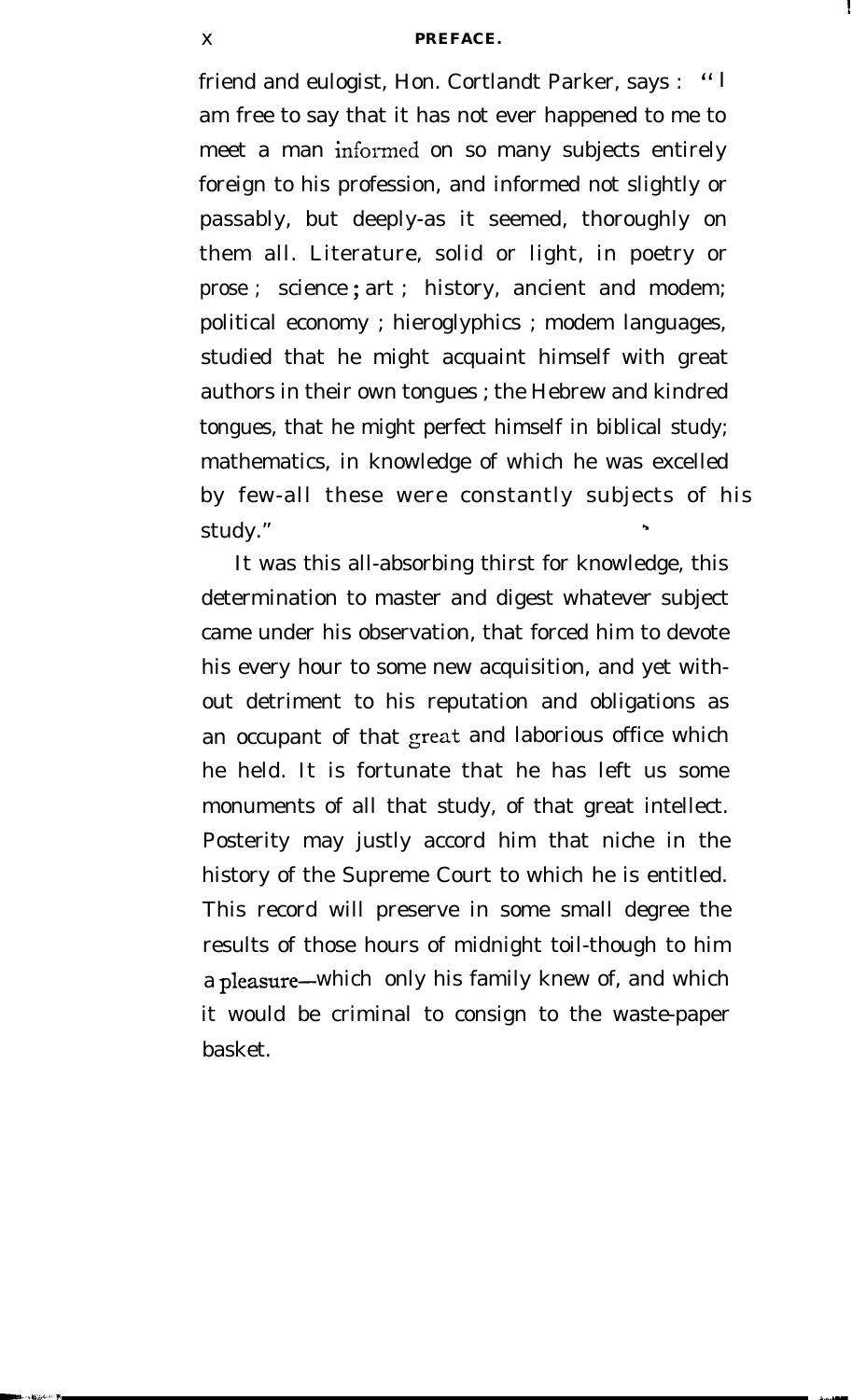#### PREFACE. Xi

previous to Mr. Justice Bradley's ascending the Bench in 1870, he had for thirty years practiced law in Newark, N. J. While thus prosecuting his profession, he was not neglecting his duties as a citizen or refusing the benefit of his wide influence and knowledge to religious, educational and philanthropical .organizations or objects. On the contrary, he was an active participant, as officer or director, in financial or other business corporations, and the frequent adviser in the affairs of educational institutions, as trustee or otherwise. Always pronounced, but not extreme in his views, he was called on to address his fellow-citizens whenever the necessities of the emergency seemed to require the peculiarly forceful and thoughtful presentation of a serious public question, with which his speeches are imbued.

We have, therefore, included some few of these .addresses, as an illustration of that force which made him a power in the community. Then, turning to another mental characteristic, we present some specimens of his religious and philosophical essays and discourses-a department in which he was most happy in conveying his ideas to an audience, imparting life and interest to an otherwise heavy subject. With these there are intermingled certain miscellaneous sayings, exhibiting the versatility of his mind and accomplishments. In truth, he was the personification of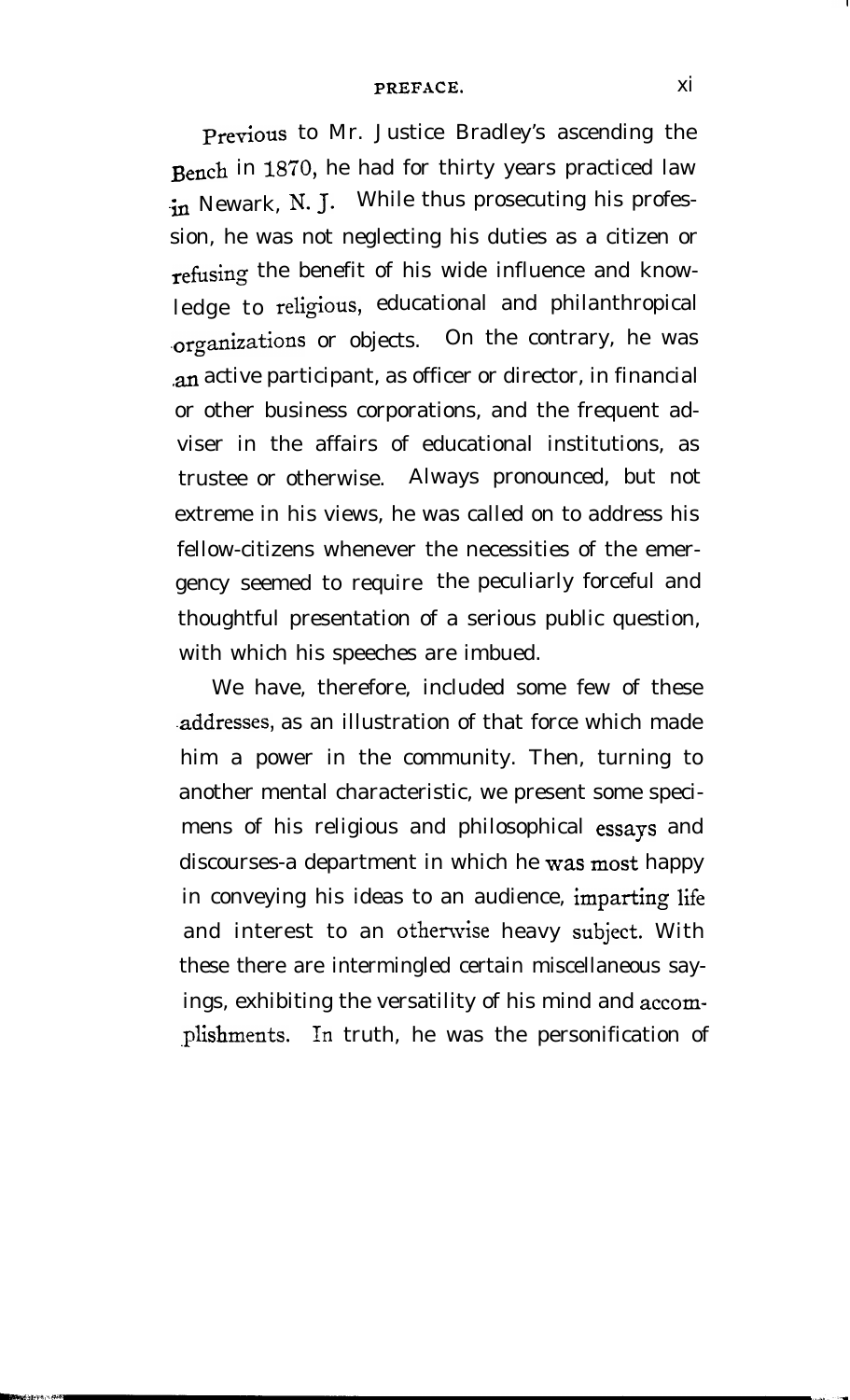Bacon's famous epigram: "Reading maketh a full man ; conference, a ready man, and writing, an exact man."

I also include in these pages the secret history of the conferences of the U. S. Supreme Court, in the form af a "Statement of Facts," signed by the majority of the Court, relating to the re-hearing and final decision of the " Legal Tender" cases, in 1870. This document, now published for the first time, should emphatically dispose for all time of the erroneous and unjust aspersions cast by some writers and publicists upon the honor and action of the Court at that time.

#### CHARLES BRADLEY.

**I .**

NEWARK, N.J.,1900.

**NOT&-Further reflection has produced the conviction that two papers on the judicial career of Mr. Justice Bradley could be appropriately inserted in these pages, and it is with undisguised pleasure that I have introduced them at the beginning of the volume.**

**The first, entitled "The Work of Mr. Justice Bradley," by William Draper Lewis, Associate Bditor of** *The American Law Register and Review,* **of Philadelphia, Pa., and the second, "Dissenting Opinions--Mr. Justice** Bradley," by A. Q. Keasbey, of Newark, N. J.

**TO both of these gentlemen -the latter having since passed away-1 publicly acknowledge the deep sense of my obligations and gratitude**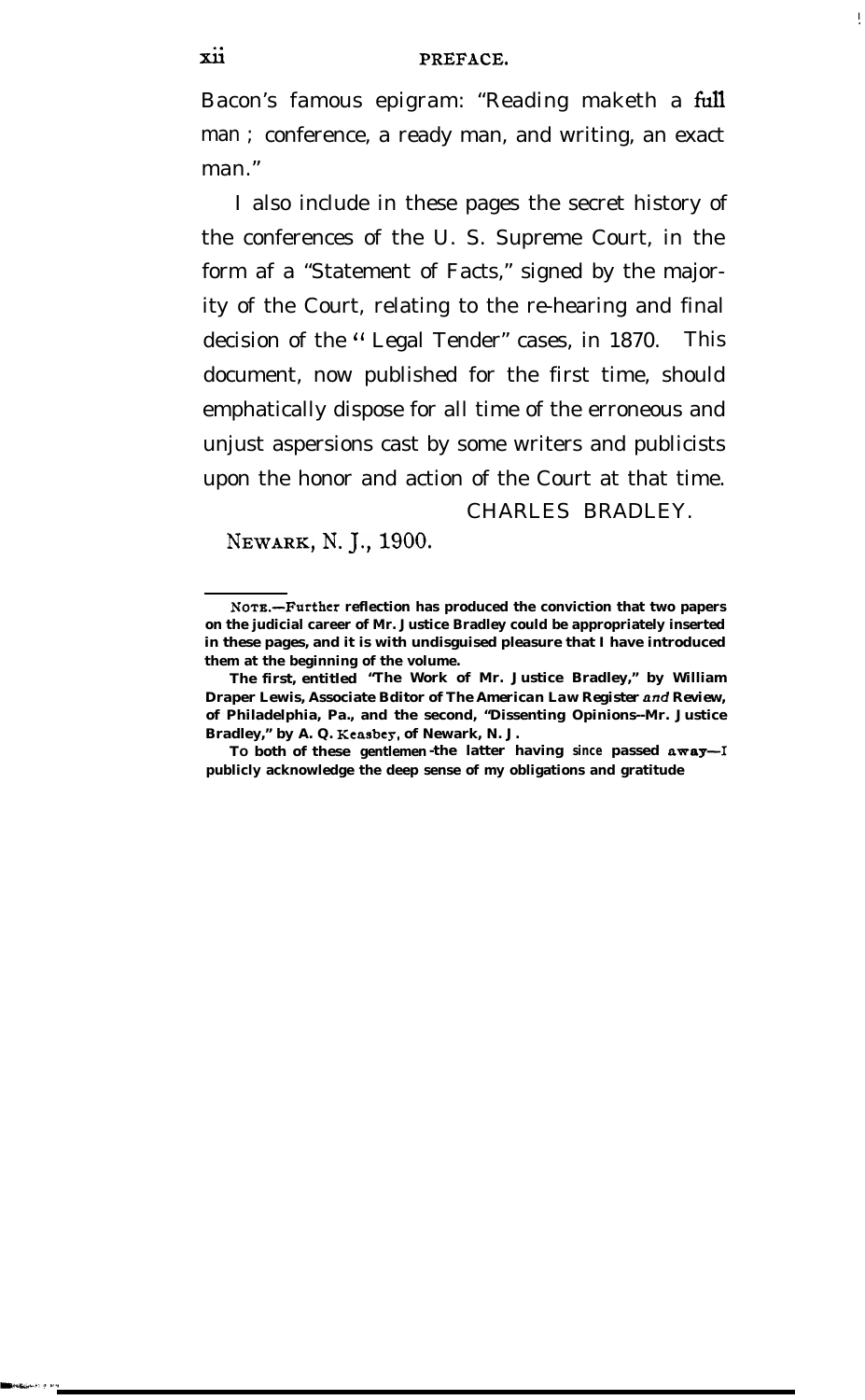# JOSEPH P. BRADLEY.

:, **Joseph** P. Bradley n-as born March 14, 1513, at Berne, Albany County, N. Y. His ancestors for generations had been farmers and, his father, Philo Bradley, followed in their footsteps. Hence his early years were passed in the laborious but healthful duties of a farmer's son. His early schooling consisted of a few months in the winter of each year at the country school-house, but his natural aptitude for learning soon exhibited itself so strongly that the attention of the Reformed Dutch minister of the parish was attracted to him, and through his instrumentality he was afforded the assistance of the church in obtaining a college education. After a short period spent in teaching school for the purpose of raising a little money, and under the tutelage of Mr. Myers, the minister above referred to, he prepared for entering Rutgers College, an institution identified with the Dutch Church, at New Brunswick,N. J. Joining the freshman .class in September, 1533, he soon found himself able to enter the class above, and hence became a member of the famous class of 1836.

After graduation he secured the position of Principal of the Millstone, N. J., Academy, but not long after he was persuaded by two of his class-mates-Frederick T. Frelinghuysen and Cortlandt Parker-to go to Newark, N. J., where they resided, and accept a position in the office of Mr. Archer Gifford, a leading lawyer and at the time Collector of the Port. Arriving in Newark, November 2, 1836, he immediately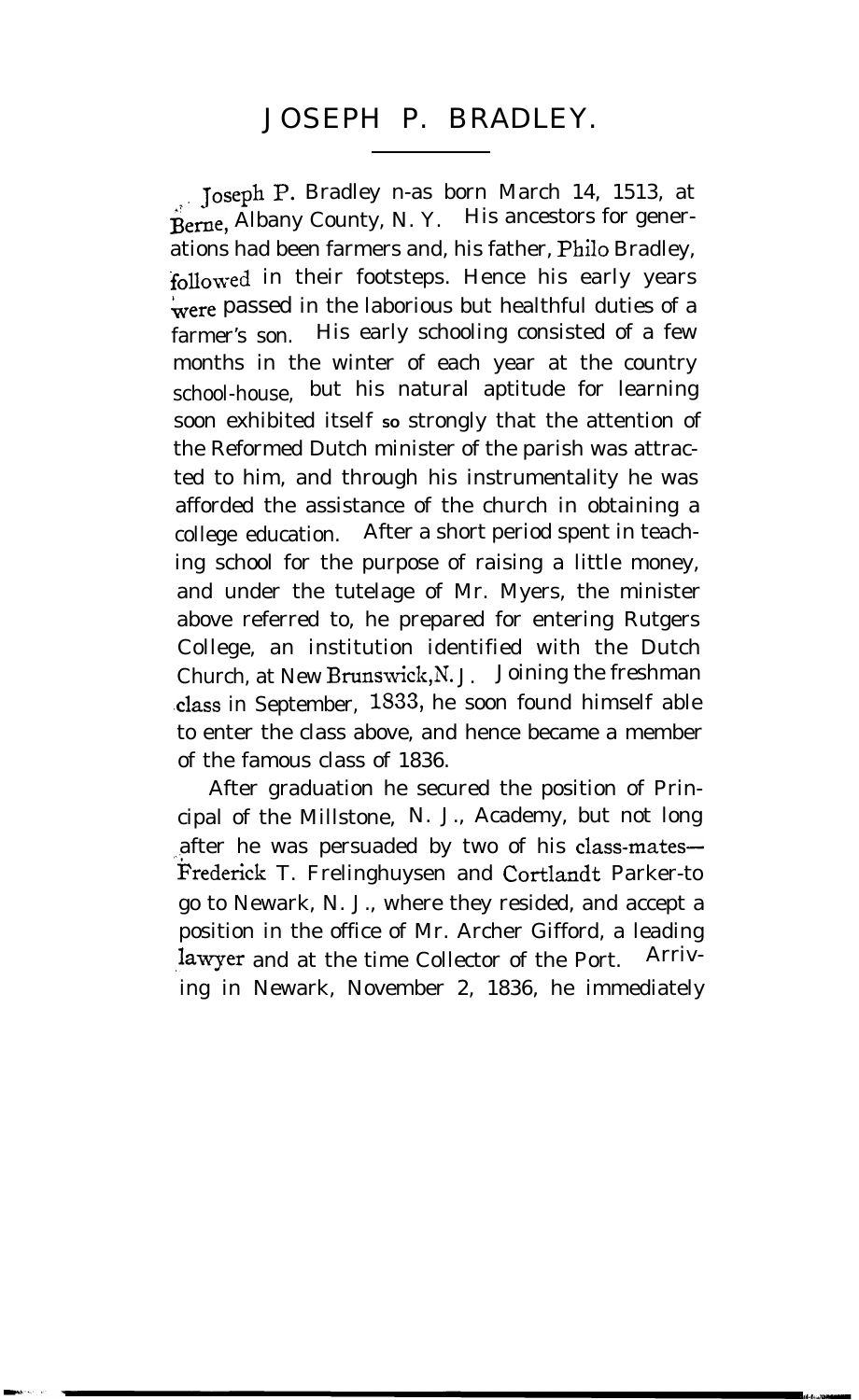entered Mr. Gifford's office and began the study of law. The salary of his office as Inspector of Customs was sufficient to defray his expenses until his admission to the Bar, in November, 1839. In May, 1840, he formed a business connection with Mr. John P. Jackson, and from that time he had constant employment in his profession.

Marrying in October, 1844, Mary, the youngest daughter of the late Chief Justice Hornblower, of New Jersey, his home became the centre of a wide circle of friends.

Devoting himself assiduously to his profession, his ability and force soon made themselves felt and his scrviccs were sought after by the most powerful private and corporate interests of the State, until he became, admittedly, the leader of the Bar in New Jersey, and through his frequent appearance in the courts of the United States, earned even a wider, if not a national reputation.

The opportunity presenting itself, President Grant's attention was called to his pre-eminent fitness for the vacancy then existing on the Bench of the Supreme Court of the United States, and on February 7, 1870, he nominated him as an Associate Justice of that court, and his nomination was confirmed by the United States Senate, March 21, 1870.

At the mature age of 57 years, and after thirty years of active and continued pursuit of his profession, leavened with intellectual diversions in almost every scholarly path, broadened by foreign travel and in robust health, he was singularly well prepared for the burdens of his office and the discharge of its duties and responsibilities.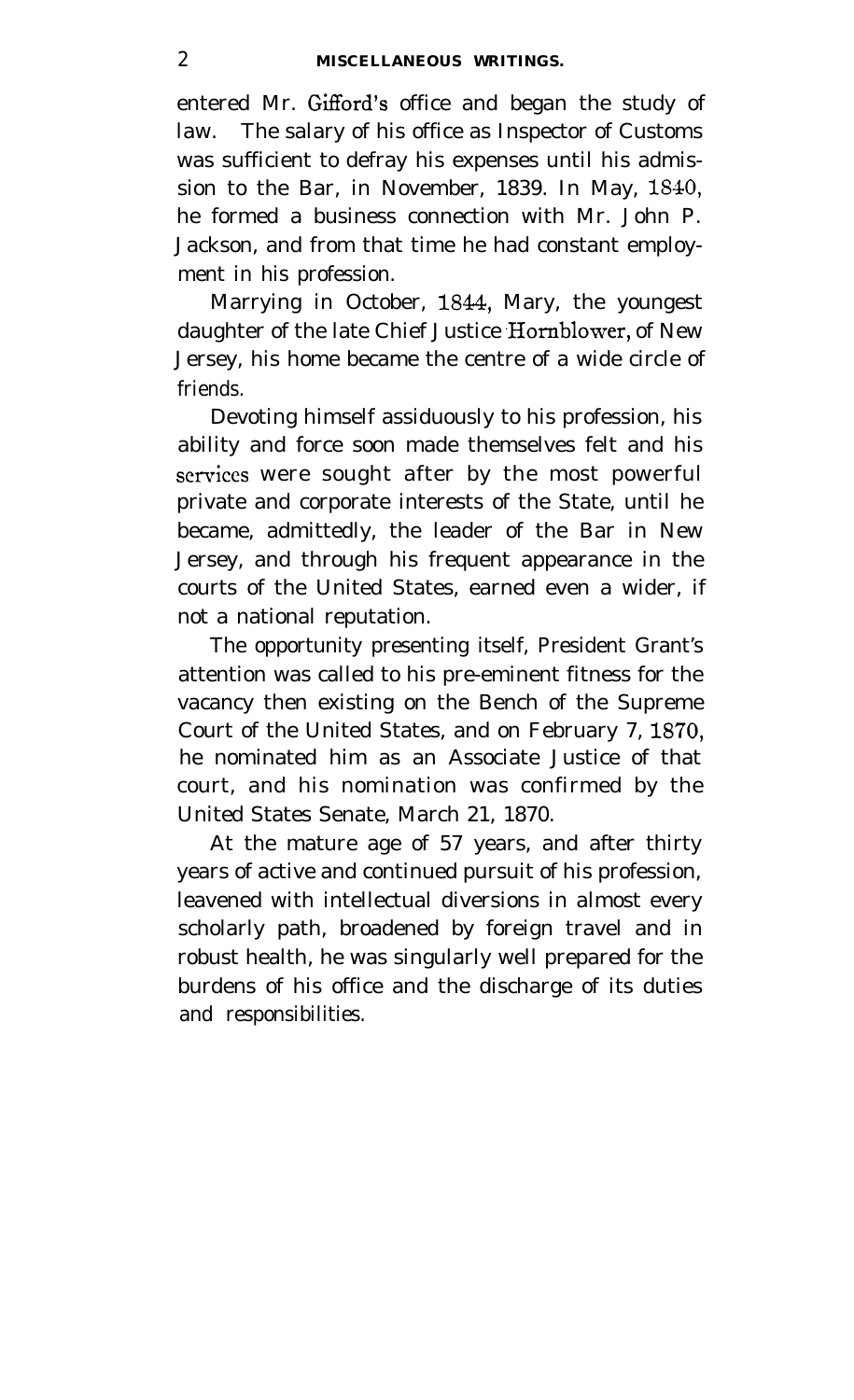#### **BIOGRAPHY.** 3

It was fortunate that it was so, for his associates, with whom he must cross swords in judicial conference, were concededly distinguished for their ability and reputation. Salmon P. Chase-then Chief Justice -Noah H. Swayne, Samuel Nelson, Nathan Clifford, David Davis, Samuel F. Miller and Stephen J. Field, all tested in the crucible of public life and experiencethese were the men on whom he must impress the stamp of his pow-er and force, or sink into judicial obscurity. That they were " foemen worthy of his steel," he was proud to acknowledge. That he obtained their recognition as a peer his, "Judicial Record" demonstrated. And the questions quickly coming before the Court, as the result of the war and reconstruction periods, soon gave him the opportunity to establish his position on the Bench-a status never after questioned, even amid the changing personnel of the court.

Immediately removing from Newark, he purchased the large residence, No. 201 I Street, built by Stephen A. Douglas and occupied by him till his death. Here he lived for twenty-two years, dispensing a generous hospitality and enjoying, when opportunity permitted, the social life of the Capital. Many old friends surrounded him. In the Executive Department of the Government, George M. Robeson, Secretary of the Navy, was an intimate and welcome guest at his house. In the Legislative Department were Senators John P. Stockton and Frederick T. Frelinghuysen, both old friends and contemporaries at the Jersey Bar, while the latter, more than a friend, had been his companion since college days. Thus, he and his family were soon at home in Washington and quickly became identified with its interests and life.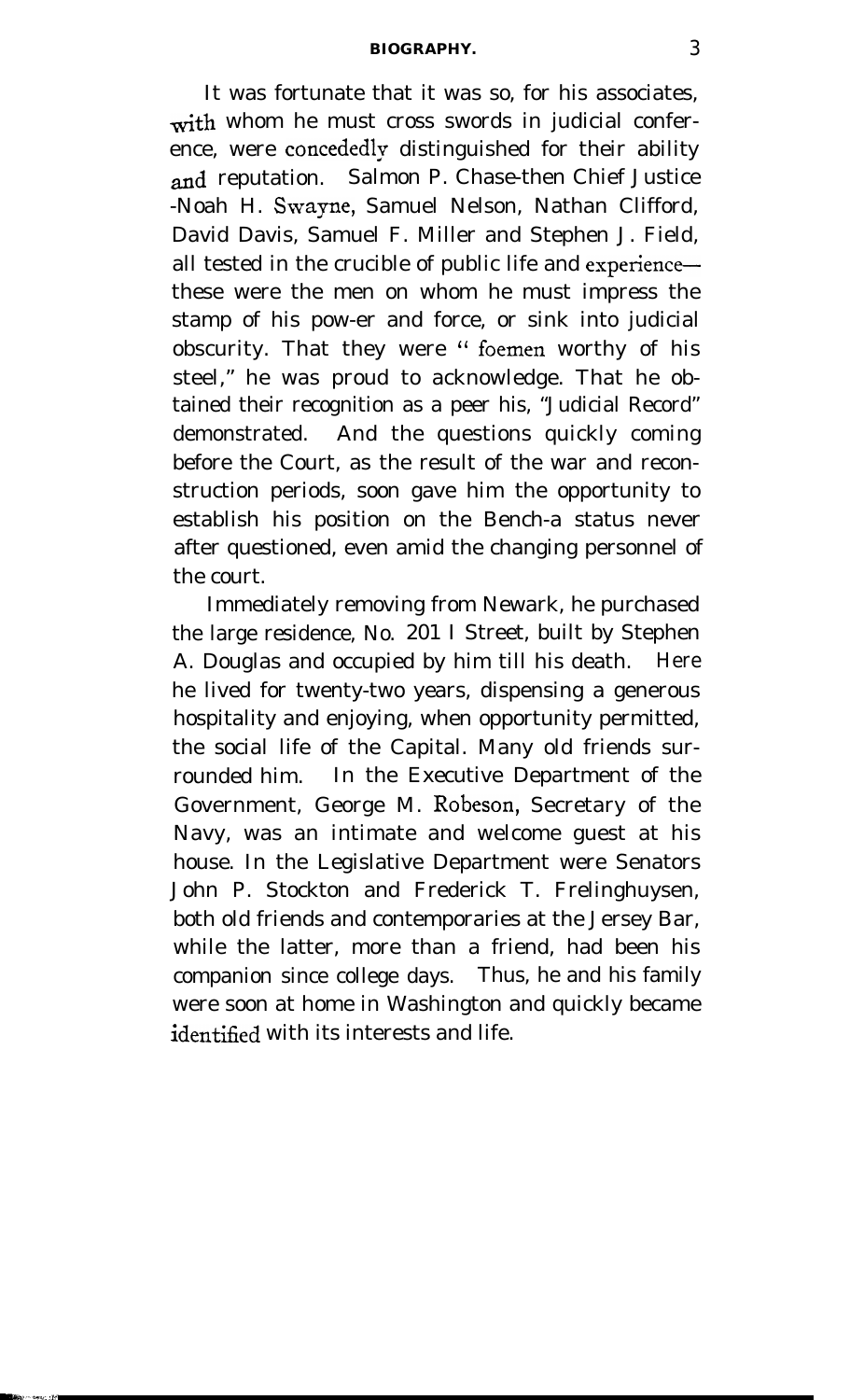The circuit allotted to him, the fifth, embracing all the Southern States, except the Virginias and Carolinas, necessitated his holding Court in their principal cities every spring, and the long journeys in warm weather were a severe tax on his strength. Notwithstanding, for ten years (until his circuit was changed), he never failed every year to visit and hold Court in either Galveston, San Antonio, Houston and Dallas, Texas ; New Orleans, Jackson, Mobile, Jacksonville, Savannah or Atlanta, usually alternating yearly between the Texas cities and New Orleans, and the others named.

Of course, the labor incident to this circuit work was v-cry great, but his previous knowledge of the Civil Law, and French and Spanish jurisprudence, enabled him to dispatch it rapidly, and as he had reason to know, to the great satisfaction of the Southern Bar. This large jurisdiction widened his acquaintance and was the means of creating many warm friendships. In fact the universal courtesy which was extended to him by the citizens of the South, was a source of great gratification to him, and he was profuse (in the family circle) in his expressions of gratitude to the gentlemen who invariably entertained him at their houses. This was especially pleasing in view of his well-known Northern antecedents and opinions, and the writer has personal knowledge of his keen regrets, x-hen his assignment to the Third Circuit became proper.

For fifteen years or more, he spent his summers at Stowe, Vermont-a small village situated in the heart of the Green Mountains-the climate of which was most healthful and invigorating, and he became de-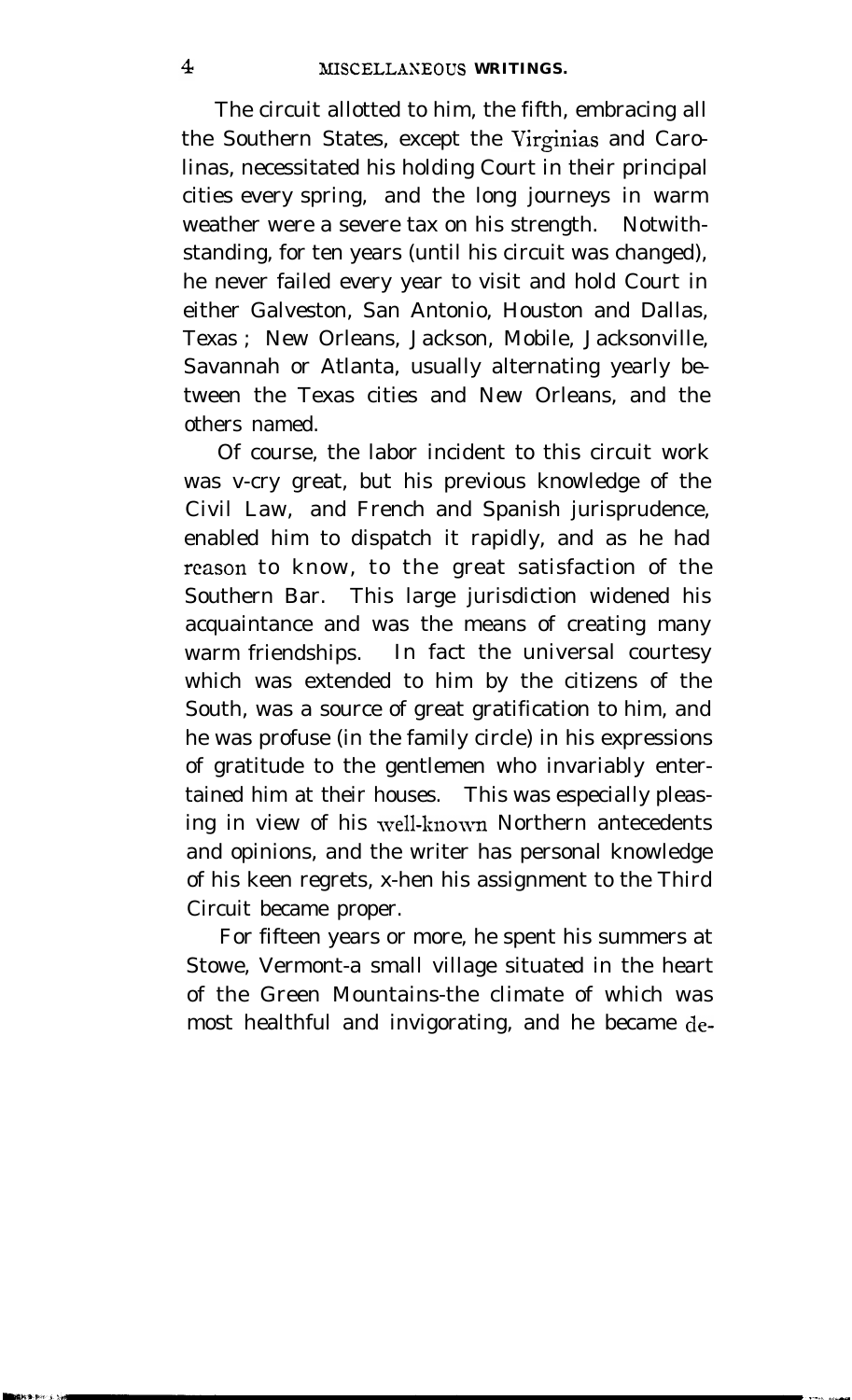#### **BIOGRAPHY. 5**

votedly attached to it. Generally going North late in **June, he** would pay short visits to his sons in Newark, and his daughter in Paterson, N. J., and then stopping at "The Kaaterskill" in the Catskills, where he enjo yed, especially, the companionship of his friend George Harding, of Philadelphia, he would make his way to Stowe and remain till October, returning directly to Washington to be present at the opening of the Fall Term of **COWL** At Stowe it was that he had time and leisure to pursue so many of his favorite studies, and indulge his literary taste to the full. Taking with him his choice books, he surrounded himself with the atmosphere of literature, and to my mind, passed the happiest days of his later life.

Always a great reader and lover of books, Judge Bradley had early accumulated a large and varied library, embracing nearly every department of literature, which was a source of continual pleasure and pride to him. By constant additions, this library became very great, numbering about six thousand volumes. In addition, his law library, aggregating some ten thousand volumes, filled his home to over-flowing. It is interesting to know that this law library was secured by the Prudential Insurance Company, of Newark, N. J., and is maintained complete and entire, even to the pictures on the walls, in that company's magnificent structure in that city, erected on land owned by Judge Bradley for many years, and sold to it three years before his death.

Socially, Judge Bradley was a charming companion and notwithstanding the inroads on his time, enjoyed the refined surroundings of his position. Thus officially and personally brought into contact with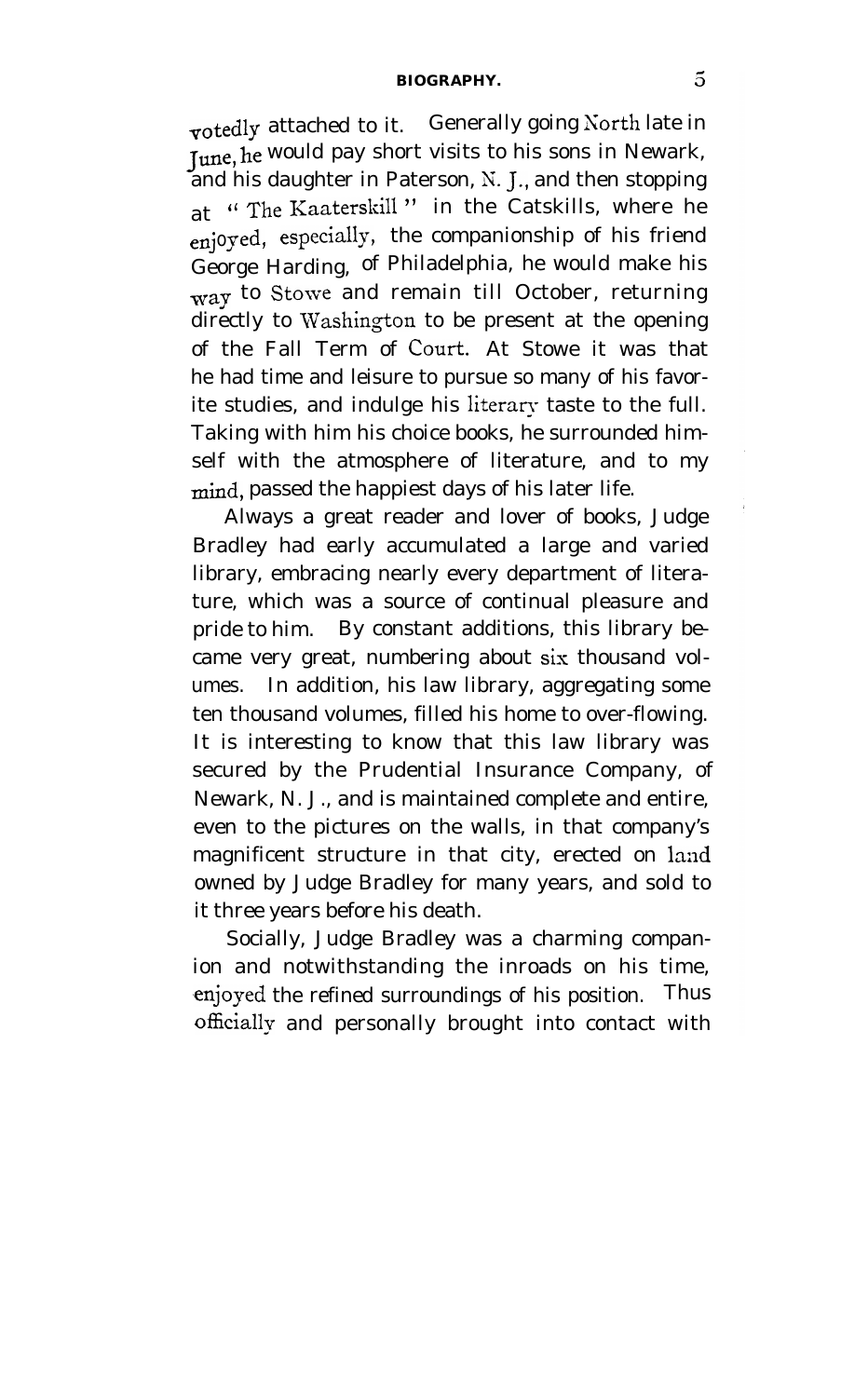men distinguished in the various pursuits of life, his social life was most interesting. A characteristic habit consisted of his drawing a diagram of the table, immediately on his return from a dinner, with the names and seats of all the guests, adding a descriptive line, explanatory of the occasion, and pasting these cards in a book, which the writer now possesses, embracing a record of one hundred and eighty-nine dinners and including, of course, only formal entertainments. This unique collection, covering a period of twenty years, gives an idea of his social surroundings, now interesting to peruse. Of course, the judicial element prevails in the guests at most of the boards, and varies with the changed personnel of the Court and Bar of the country during that period, as well as the White House circles under fire administrations-Grant, Hayes, Arthur, Cleveland and Harrison. And interspersed with distinguished diplomatic, army and naval names, are those of many known throughout the world for their political, scientific or literary achierements. Here we see him seated next to George Bancroft, Lord Houghton, Lord Coleridge ; there, at the same board with Archdeacon Farrar, Dr. Oliver W. Holmes, James Russell Lowell and Lord Herschel1 ; again, the guests include Robert C. Winthrop and Mr. Joseph Chamberlain. And so on, either at his own table or as the guest of others. Such were the character of the men whom he met and talked with, and with his receptive mind the wealth and variety of information absorbed can be better imagined than - described. And thus his life, though laborious to a

degree, moved pleasantly along, with two celebrated exceptions.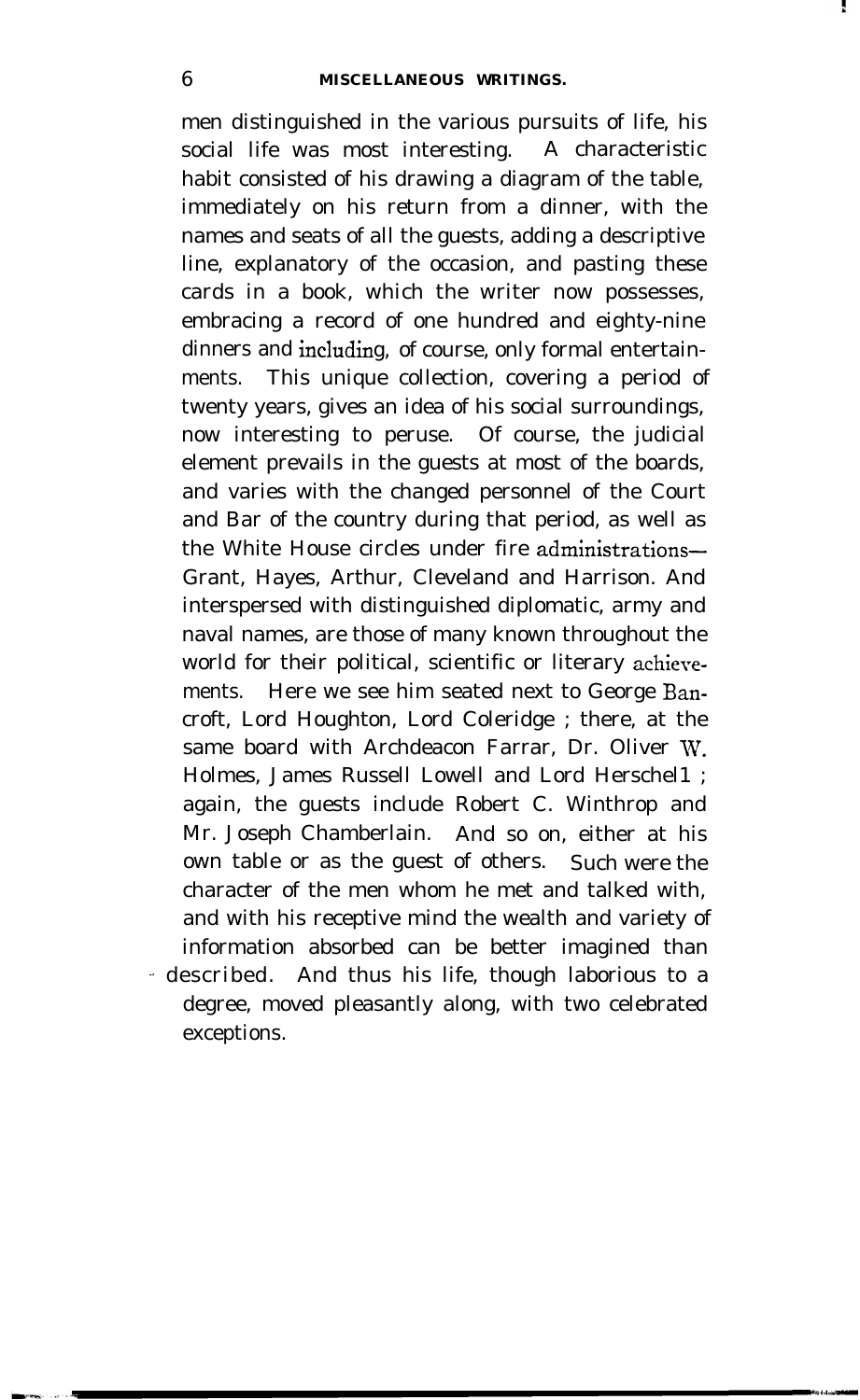#### **BIOGRAPHY.** 7

Those were occasions which tested the metal that  $\mathbf{w}$ as in him, and his character stood the strain with- $_{\text{out}}$  developing a flaw. I refer to the Legal Tender Decision and the Electoral Commission. Subjected to the most unjust and cruel criticism, charged by ignorant journalists with almost every crime in the calendar, **his** nervous and sensitive nature suffered acutely. But the independent and self-reliant forces of his character-which had made him what he was-now stood him in good stead, and conscious of the rectitude of his motives and with a firm faith. in the correctness of his official opinions and acts, he courageously faced all detraction, all threats, all denunciation, and stood like a rock against the impotent assaults of enraged and disappointed partisans.

The recent death of Mr. Justice Field, who was his colleague on the Supreme Court Bench at the time, releases me from a silence imposed by Judge Bradley and Judge Strong, and enables me to introduce in these pages a " Statement of Facts " relating to the order of the Supreme Court of the United States for a re-argument of the Legal Tender question in April, 1870, prepared by the majority of the **Court** at that time-which is an absolute refutation of the **unjust** imputations cast upon his action in that matter by many writers,\* some of whom were inspired by partisan antipathy and others by ignorance of the facts, and which have gained currency by reason of their long exemption from challenge. As introductory to

**<sup>\* &</sup>quot;The life of S. P. Chase." by J. W. Shuckers, Chapter XXVIII.**

**Paul Leicester Ford's edition, " The Federalist." Introduction, p XVIII.**

**<sup>&</sup>quot; Congressional Government," by Woodrom Wilson. Introductory, p-XXXVIII.**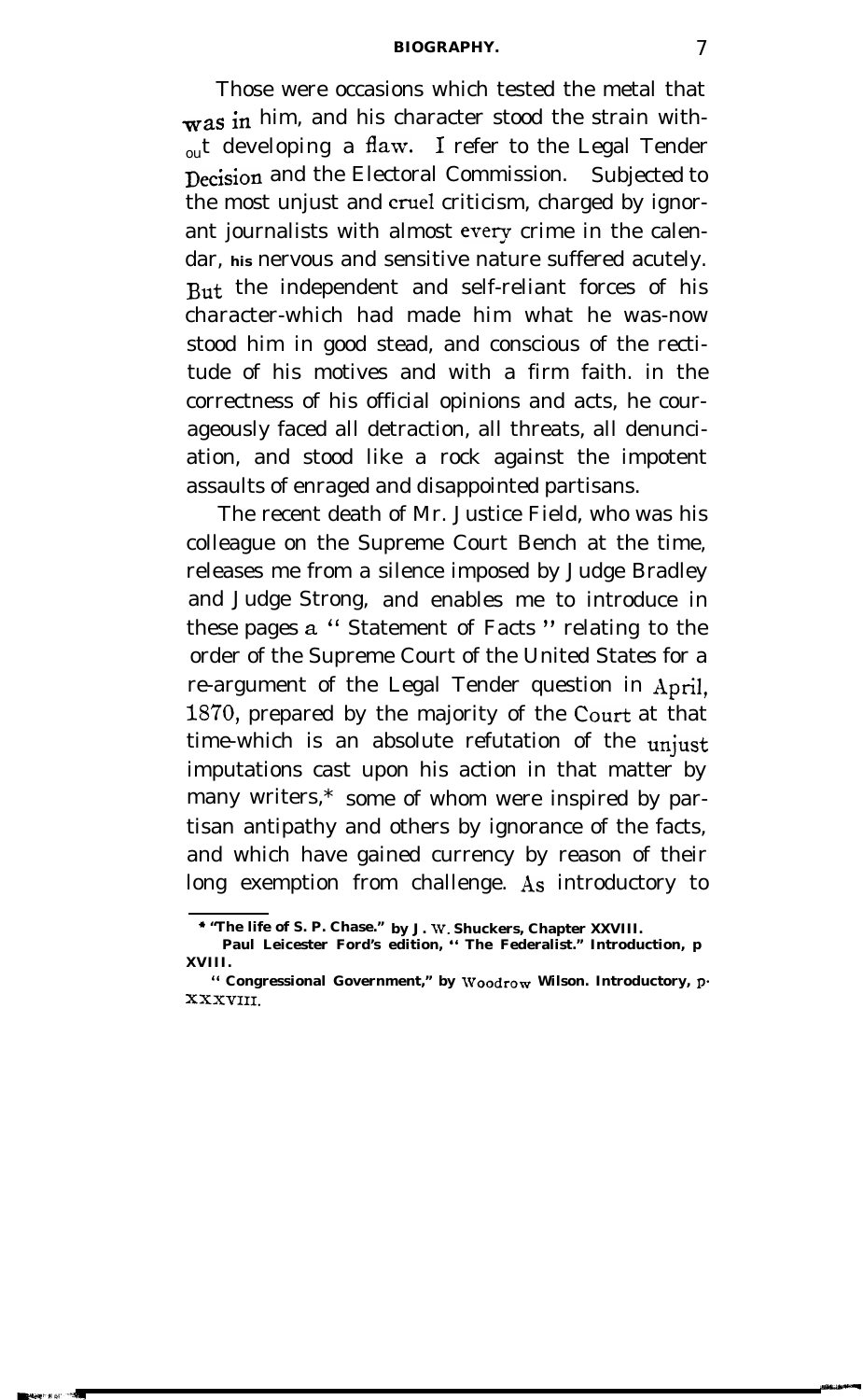the " Statement " I have, with the author's consent, quoted largely from a letter of Senator George F. Hoar, of Massachussetts, refuting the charge that President Grant had, by the appointment of Judges Bradley and Strong, " packed " the Supreme Court for the purpose of securing the reversal of the Court's decision in the case of Hepburn vs. Griswold, otherwise known as the "Legal Tender" case.

The second occasion referred to-the Electoral Commission-is briefly touched on by himself in the accompanying volume. But his account gives little idea of the bitterness of feeling then existing, and the severe ordeal through which he passed and of which 1 have personal knowledge. Having attended the Columbian Law School, in Washington, during the winter of 1876 and 1877, I was fully aware of the suppressed

NOTE.-Prof. Woodrow Wilson, having had his attention called, by the editor, to the inaccuracy of his statement, wrote the following very manly and satisfactory acknowledgment :

PRINCETON, N.J., December 20, 1930. MR. CHARLES BRADLEY, Newark, N. J.:

 $MYDEAR$  SIR: - I very much appreciate your letter of the  $six$ teenth. I have for some time been convinced of the unfair imputations of the passage to which you refer in my "Congressional Government," but I have never had an opportunity of revising the text since its publication. It has many times been reprinted, but no change has been made in any part of it since its original appearance. Stereotyped plates are regarded by publishers as a very rigid finality. The change necessary in that passage would be very considerable, and I have never had a chance to make it. I very much hope that before very long I shall be allowed to revise at least that part.

Thanking you again for thus taking it for granted that I wished to know and speak the truth,

Very sincerely yours,

WOODROW WILSON.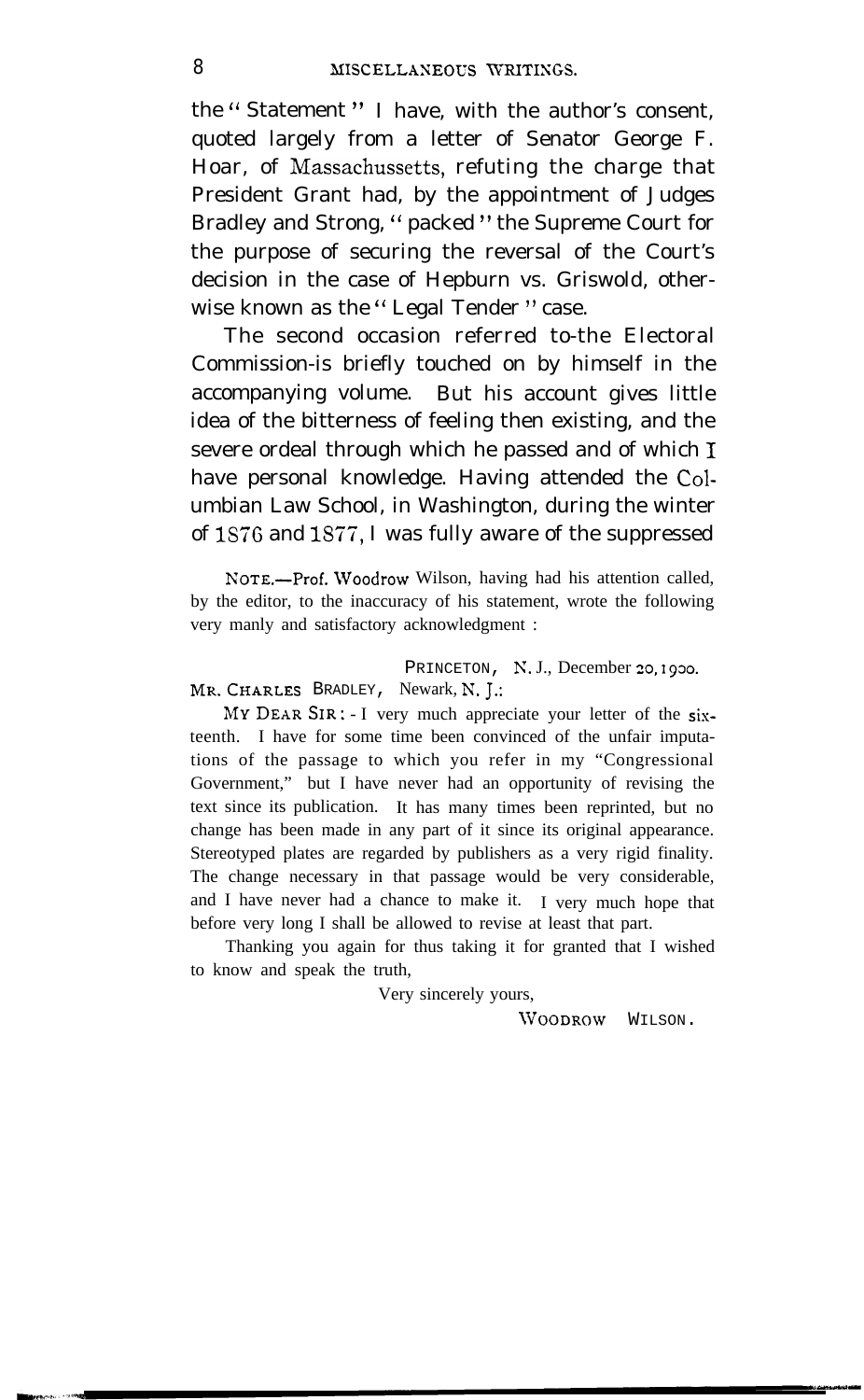#### **BIOGRAPHY.** 9

excitement which pervaded all classes, and when finally my father was chosen to complete the organiz- $\frac{1}{\pi}$  ation of the commission, he, as well as all of his family, keenly regretted that the lot had fallen to him, thereby becoming (unjustly), in a sense, the final arbiter. 1 say unjustly because he was by belief, by association, by past history, as staunch a Republican as any of those members of the Commission who were deliberately selected by reason of their known political predilections. hnd yet, he alone was expected to sink all political bias and act the judge merely. He realized fully the delicate position he occupied, and foresaw that whatever course he took would subject him to criticism. But that he would be assailed with all the venom of a serpent, that he would be charged openly with corruption, that he would be threatened with bodily injury, aye, even to the taking of his lifethis he did not forsee nor believe possible. And yet such was the case. AS the proceedings of the commission advanced and the probable outcome was seen, the fury of the Democratic press, led by that scorpion of journalism, the New York Sun, knew no bounds. And this continued vilification soon affected the e&table minds of irresponsible individuals, until he was inundated by a flood of vulgar and threatening communications which would have unnerved a less brave and courageous man.

He soon ceased to either read the press or his mail and absolutely declined to see or converse with the horde of callers at his house. As a matter of fact, he was practically a hermit from the hour he left the sittings of the commission one day until it met the next, even his family seeing him only at meals. As n"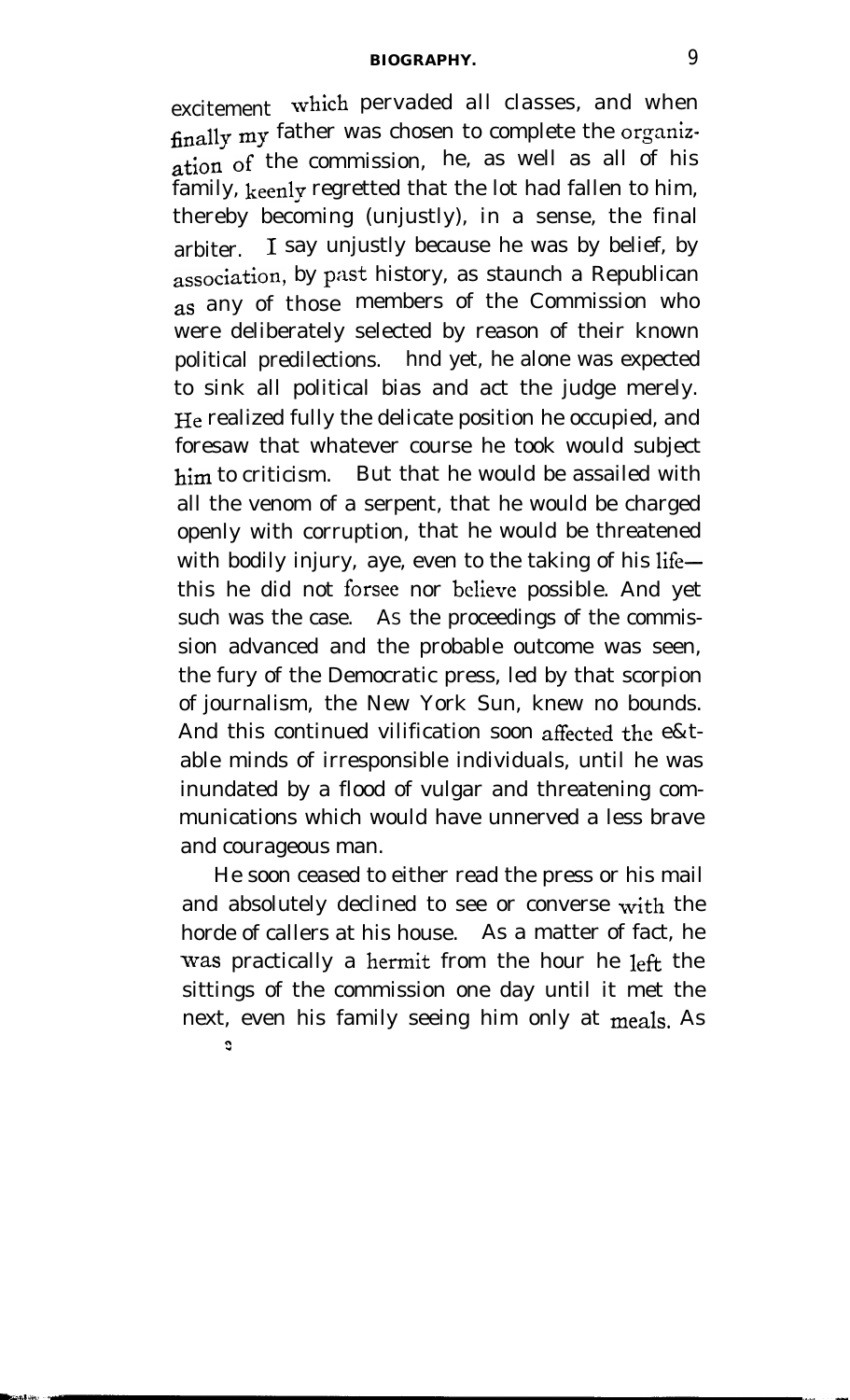**I .**

an inmate of his house during the whole period of the. commission's existence, I speak with authority when I say that the reports of his consultations with prominent Republicans and members of the commission are false-false not only as to the fact, but the inferences which have been drawn from these false reports, and especially that venomous statement that he had read an opinion favorable to Mr. Tilden in the Oregon case to one or two of his Democratic associates, but that over-night he had been closeted with Republican magnates and came into Court in the morning and voted and read an opinion in favor of Mr. Hayes. This statement having been credited to Judge Field, whether correctly or not, he called upon that judge to either prove it or retract it. Judge Field, then in California, wrote him saying that his remarks had been misinterpreted and exaggerated, and that he had said " nothing derogatory to his honor or integrity."

That he gave the most conscientious consideration to every point raised, and that his conclusions were irresistibly correct, is best evidenced by his opinions elsewhere printed in this volume. That he exhibited a courage not surpassed by any battle-field hero can only be appreciated by those who knew personally the bitterness of the time. That the threats against his life were not idle, and that the ansiety of his family for his personal safety was not exaggerated, became evident when we found that detectives, without solicitation or his knowledge, had been detailed by the then Secretary of the Navy to guard his house and his person. Fearless in the execution of the trust reposed in him, he had the satisfaction of living long enough to see his conduct approved by all fair-minded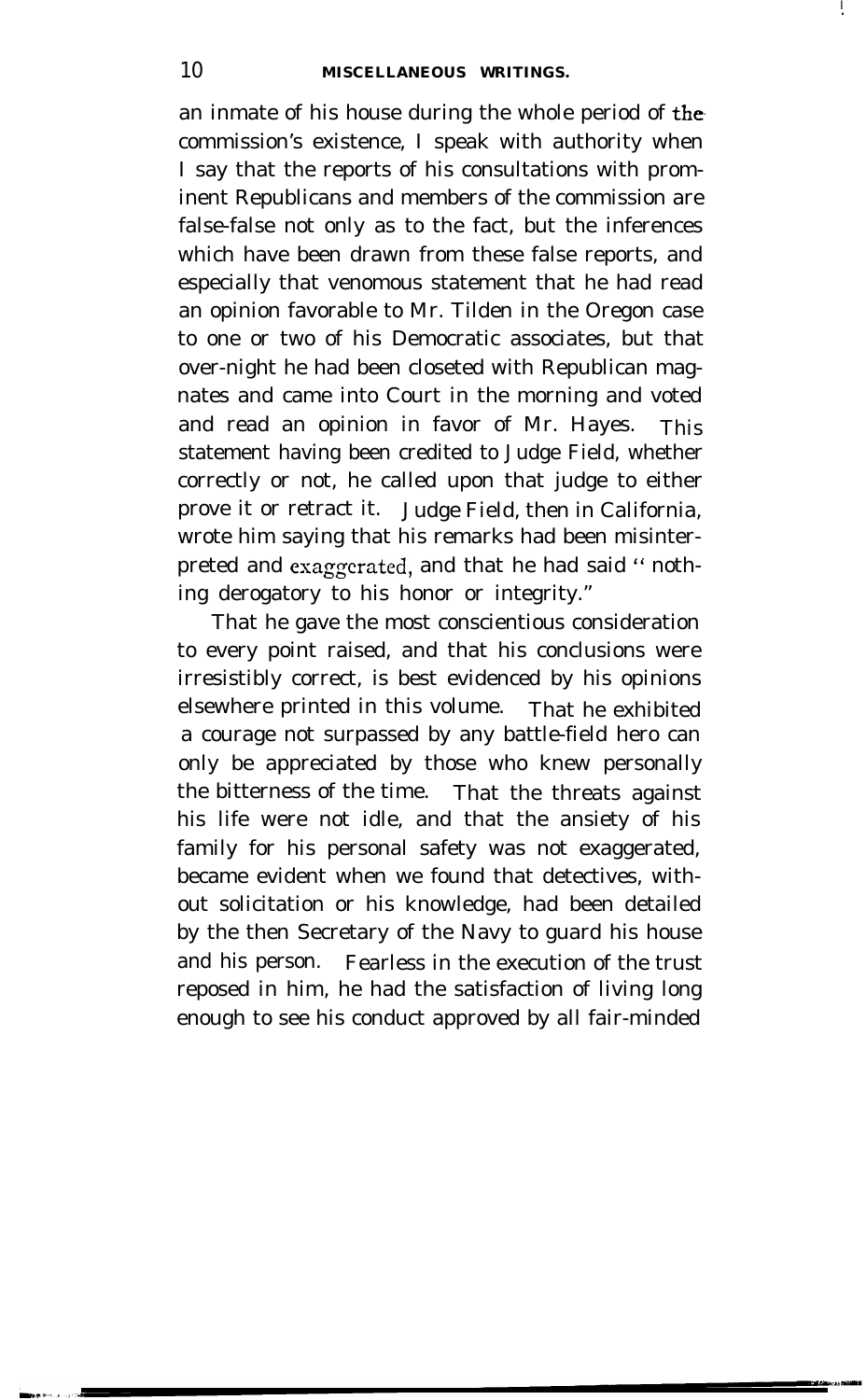#### **BIOGRAPHY.** 11

men and receive the sanction of popular opinion in the condemnation of Mr. Tilden's " cypher despatch " methods and that gentleman's permanent retirement  $\tau$  private life. But amongst the many evidences of endorsement received by him from all over the country, none appealed to him more than a testimonial of confidence and approval tendered him by the leading professional and business men of his old home-Newark, N. J. (Note). Blessed with great vigor of body and mind, he rounded out his long career with fullness and satisfaction, ever growing in judicial strength and reputation.

The death of his eldest son, William H. Bradley, in 1889, at the time an active lawyer in his old home at Newark, N. J., was a great blow, but hc showed no weakening of his powers until in the spring of 1891, when an attack of " la grippe " left him much enfeebled. He failed to recuperate his strength that summer and returned to Washington in October much debilitated. He took his seat on the Bench, however, at the opening of Court, but in a few weeks was compelled to retire by a general breaking up of his system. Fully realizing his approaching end, he calmly prepared himself and his affairs for the inevitable, and finally, peacefully passed away early on the morning of January 22, 1892, surrounded by all his family. Had he lived till March 14, he would have been 79 years old.

A man of the strongest personality-of deep feeling, the' undemonstrative-his friendships were sincere and binding, and his family relations were most delightful.

And so ended a useful Christian life. May we emulate his sterling worth and character and strive to make as good an American citizen.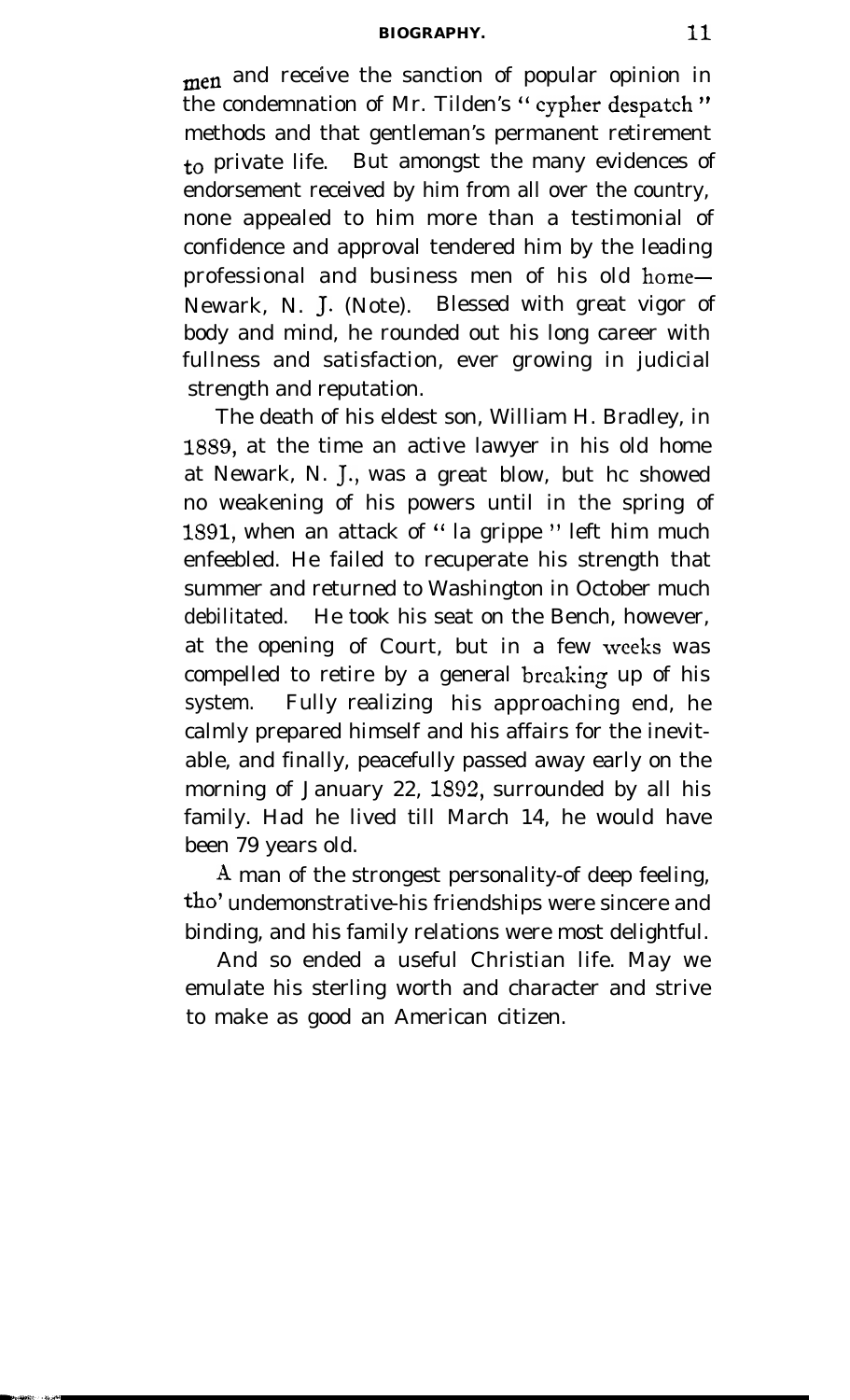(NOTE.)

a' NEWARK, N. J., March 7, 1877.

"HON. JOSEPH P. BRADLEY,

"Justice U.S. SupremeCourt.

(a DEAR SIR -.-Your friends and neighbors in this community have given you their sincere sympathy in your discharge of the duties imposed upon you as the arbiter of the Electoral Commission.

"No weightier responsibility was ever incurred by any citizen than rested upon your casting vote, but your course has been watched by us with more of affectionate interest than of anxiety.

'I We had a life-long assurance that whatever of so-called political bias you might make manifest would be only the expression of deep-rooted convictions of the true interpretations of the Constitution and of devotion to republican government in its essence and purity.

'I We offer you our heart-felt congratulations, mostly for this, that it has given to you to distinguish a just line between the power and right of the States to choose a President and the unholy claim of one branch of Congress to usurp that power.

" We are aware that in your action you have incurred virulent partisan censure. The road to fictitious greatness, to pretense instead of reality, lay in the other direction, The trial must have been severe, as the temptations you avoided, and the difficulties in your path were great, we the more congratulate ourselves that Newark and New Jersey, in the persons of yourself and Senator Frelinghuysen, have had so large and noble an office in the adjustment of a controversy so solemn as that of the right of a State to vote for the Presidency by its own methods and independent of the dictation and surveillance of Congress. The tendency of the House of Representatives to usurp judicial and executive functions is a danger far greater than any mere change of party rule.

" But it is not our purpose to discuss the great issue you have already adjucated. We only desire to say to you in deep sincerity, that here at your home, where you have gone in and out before the people for many years, the old love and respect are builded up stronger by a new admiration of firmness in judgments that will be historic as they are heroic, and mark an era in the Constitutional law of our beloved country.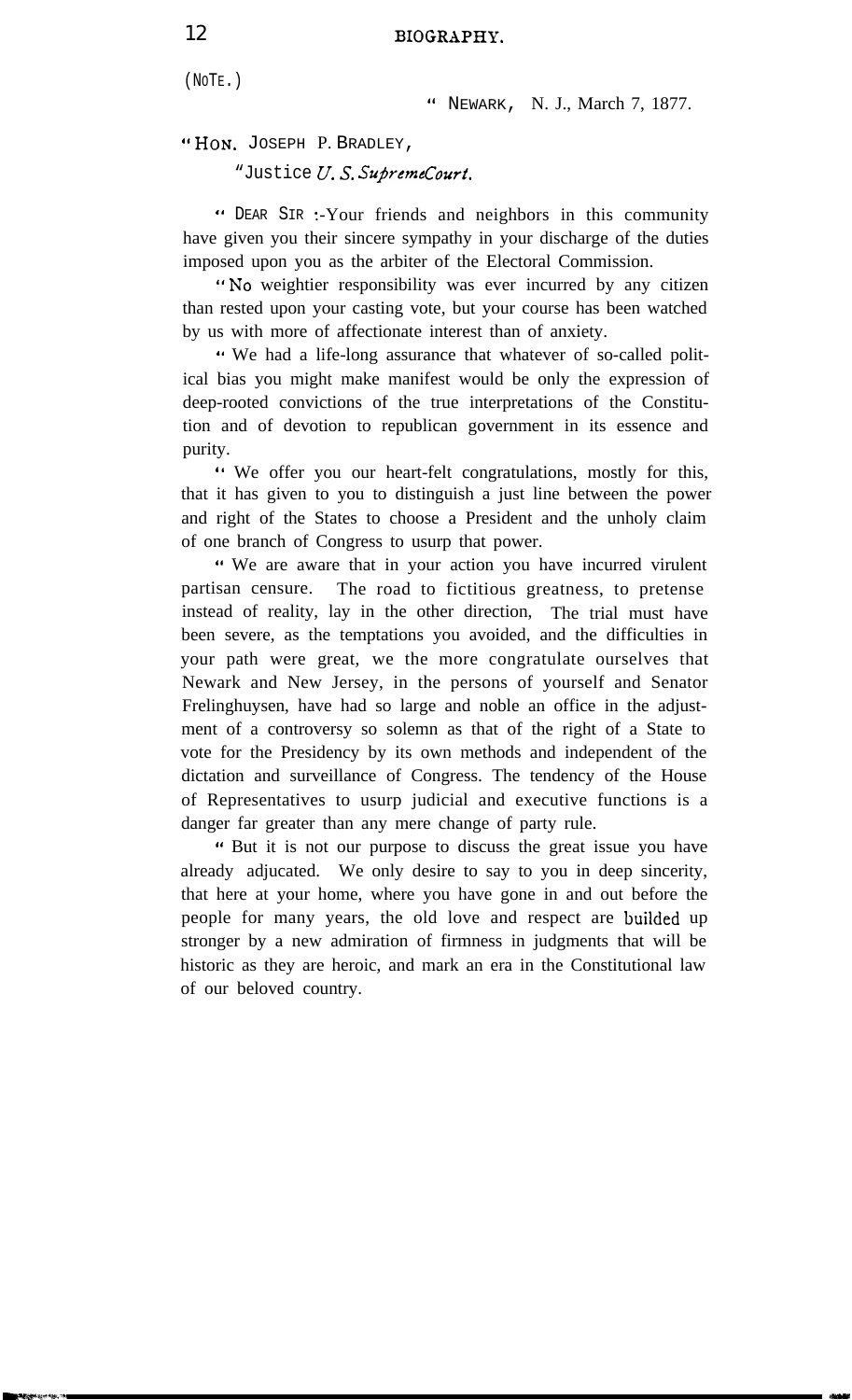| i friends $\cdot$   |                     |
|---------------------|---------------------|
| "MARCUS L. WARD.    | "LEWIS C. GROVER.   |
| "JOSEPH A. HALSEY.  | "S. H. PENNINGTON.  |
| -SILAS MERCHANT.    | "JOSEPH N. TUTTLE.  |
| "AMZI DODD.         | "DANIEL DODD.       |
| "W. A. WHITEHEAD.   | "WILLIAM B. MOTT.   |
| "THOS. T. KINNEY.   | "JOHN C. BEARDSLEY. |
| "J. WHITEHEAD.      | "S. G. GOULD.       |
| " ABRM. COLES.      | "CORTLANDT PARKER.  |
| "CHARLES S. GRAHAM. | " P. H. BALLANTINE. |
| "JOSEPH WARD.       | "A. GRANT.          |
| -ISAAC A. ALLING.   | " H. J. POINIER.    |
| "MARTIN R. DENNIS.  | "WILLIAM T. MERCER. |
| "JOHN H. KASE.      | "HENRY J. YATES.    |
| "SAMUEL ATWATER.    | "JAMES H. HALSEY.   |
| "WILLIAM A. NEWELL. | "CHAS. G. ROCKWOOD. |
| "O. F. BALDWIN.     | "A. L. DENNIS.      |
| "H. N. CONGAR.      | "LEWIS R. DUNN.     |
| "IRA M. HARRISON.   | "THEO. P. HOWELL.   |
| "A. M. WOODRUFF.    | "JAMES B. PINNEO.   |
| "N. PERRY.          | "J. M. DURAND.      |
| "THEO. MACKNET.     | "JOHN R. WEEKS.     |
| "FRANCIS MACKIN.    | "A. Q. KEASBEY.     |
| " J. D. POINIER.    | "JOHN W. TAYLOR.    |
| " WILLIAM WARD.     | "GEORGE A. HALSEY.  |
| "THOMAS B. PEDDIE.  | "JOSEPH COULT.      |
| "BETHUEL L. DODD.   | "JOHN HILL.         |
| "W. A. MEYER.       | "ELIAS O. DOREMUS.  |
| "OBA. WOODRUFF.     | "SANFORD B. HUNT."  |
| "WILLIAM H. KIRK.   |                     |

nea san n<mark>ai</mark>

" With all wishes for your health and happiness, we remain vour attached friends: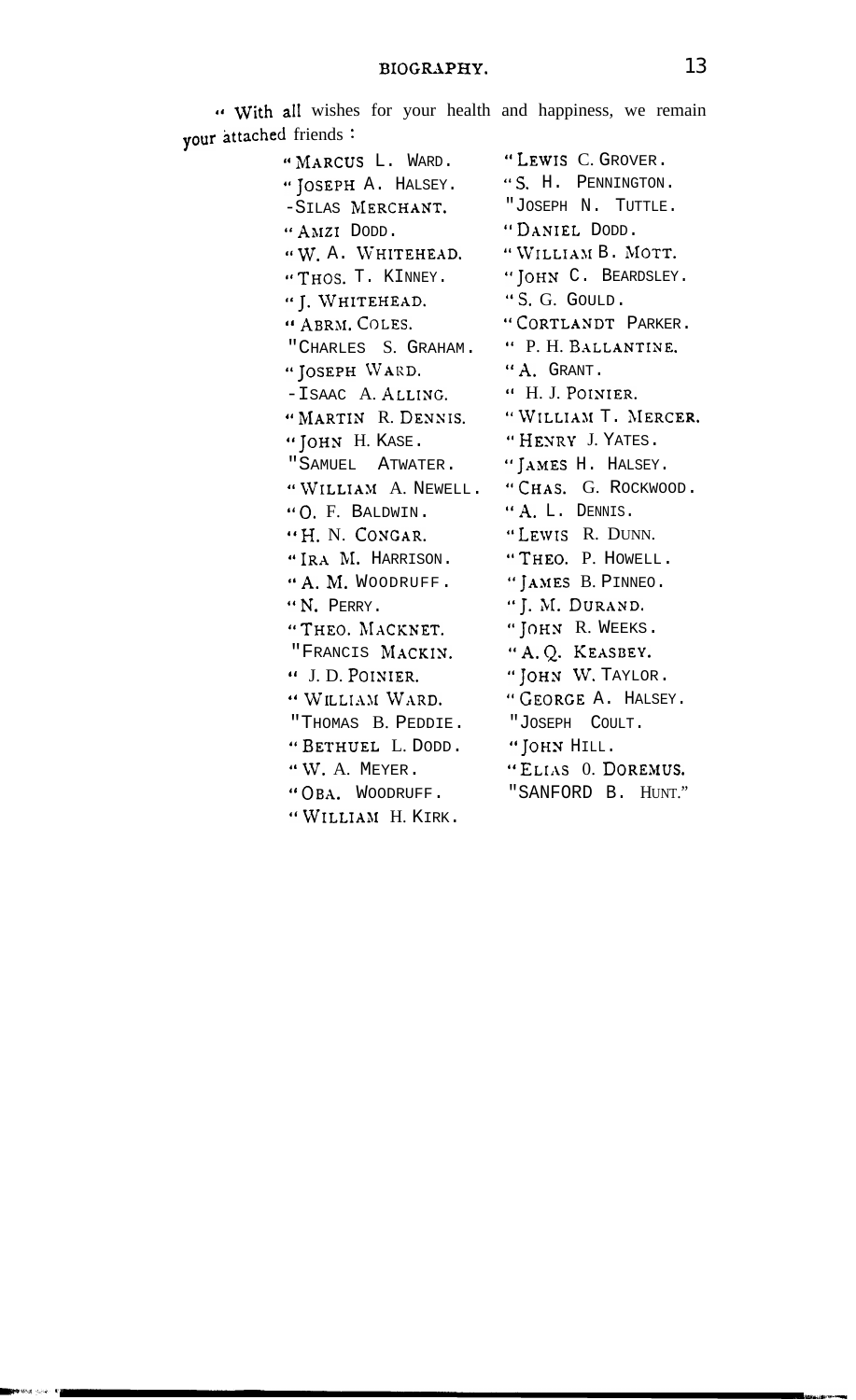#### THE "JUDICIAL RECORD "

**OF THE LATE**

### MR. JUSTICE BRADLEY.

**BY WILLIAM DRAPER LEWIS, OP PUKLADELPIUA, PI.**

The death of Mr. Justice Bradley removes one who, for the past twenty-one years, has been a member of 4' the ideal tribunal." **<sup>N</sup><sup>O</sup>** one but his fellow-judges, who have come in daily contact with him, can rightly estimate the extent **of** the influence which he had on the development of jurisprudence; for we are told that it is in the consultation room that merit, learning and the clearness of one's ideas are best tested. No show of knowledge which one does not possess, no glitter which apes ability, can long deceive those with whom we are engaged in a common intellectual labor. And yet, even if we did not have the testimony of his colleagues, we could not have failed to realize the weight in the councils of a court which that man must have who, like the late Justice, evinced in his written opinions such an intimate acquaintance with all branches of the common and constitutional law of his own country and with the judicial systems of continental Europe, and who showed by the accuracy of his citations in oral statements of the law during the argument of a case, the wonderful retentiveness of his memory.

الماري الماري بين الماري بين الماري<br>الماري الماري الماري الماري الماري الماري الماري الماري الماري الماري الماري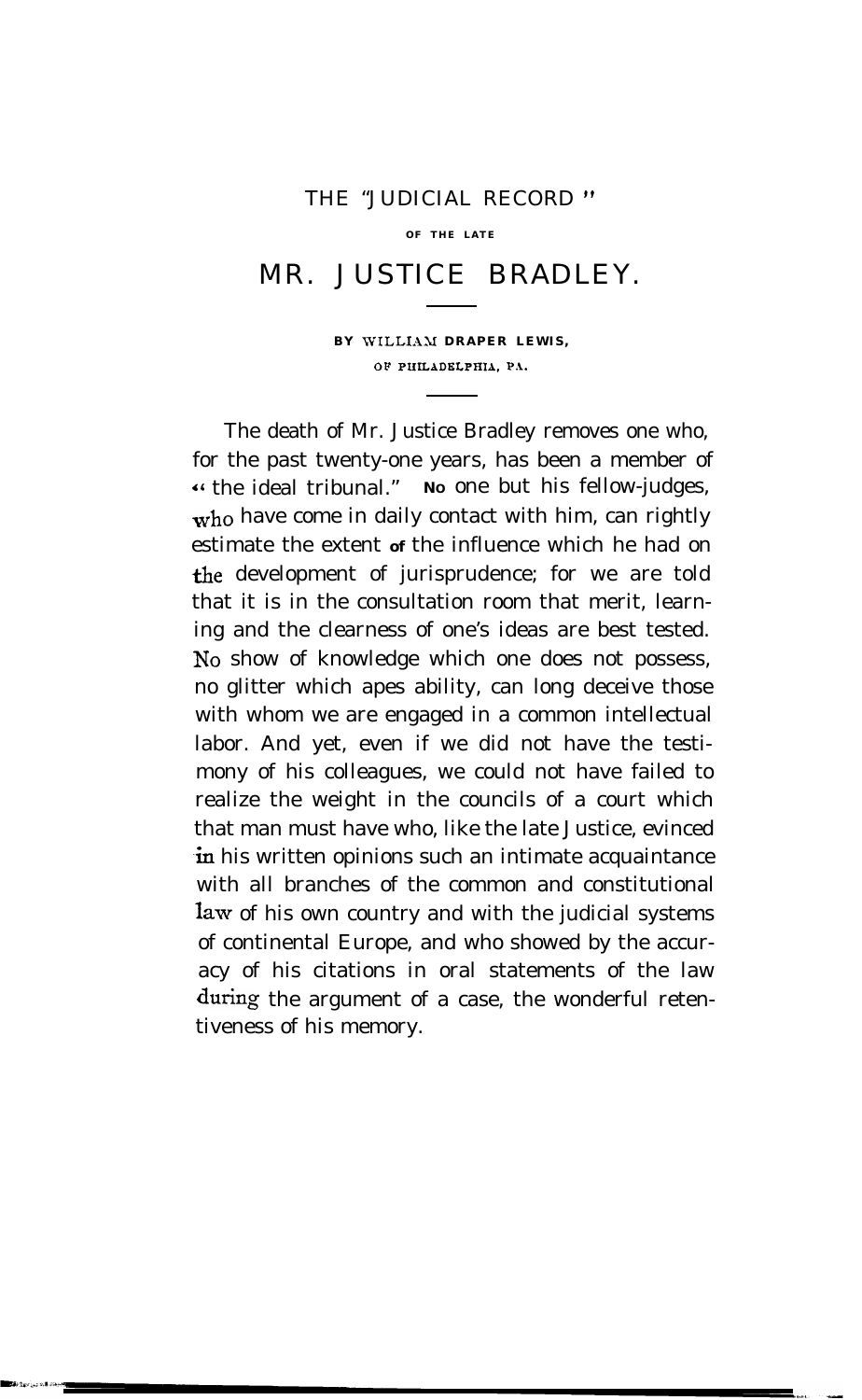The members of the profession have two sources from which they can judge a judge ; the way in which he conducts the business of the court while on the bench, and his written opinions. The first, in a member of an appellate court, is the lesser of the two in importance, and yet no mention of the late Justice would be complete without some notice of his marvellous aptitude for what one may call "judicial business." It was wonderful to see the quickness and unfailing accuracy with which he applied abstract principles of law to the concrete cases which came bcfore him in the Circuit Court. The highest compliment which a Pennsylvanian could give was paid to him by one of the leading members of the bar of that State, when he said : " In the manner of Judge Sharswood, Justice Bradley cleared the list."

But it is from his reported opinions, and especially his opinions in cases involving the construction of the Constitution, that Nr. Justice Bradley will live in history. In a short time, so quickly do we forget the minor points of a great man's work, by these constitutional opinions alone will he be judged. Whether, as time passes, that judgment will become more or less favorable, depends largely on whether the future members of the Court follow his conceptions of the true meaning of the important clauses of the Constitution. For with our judiciary, as with mankind in general, greatness which comes from "ideas" endures only so long as those ideas influence human thought or conduct.

Nothing will show us more clearly the point of view from which Nr. Justice Bradley regarded constitutional questions than an analysis of some of the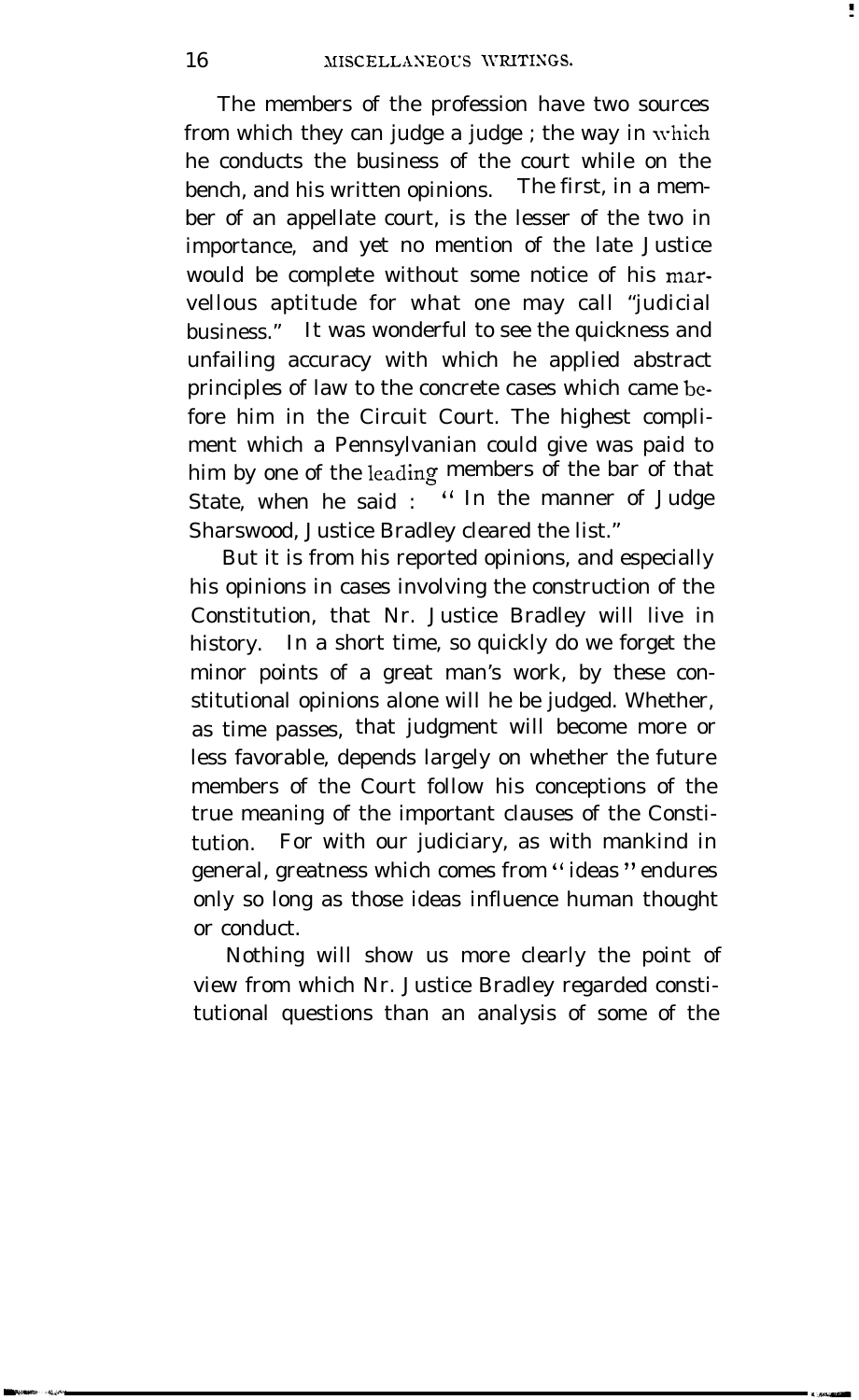opinions and dissents written by him in the more im<sup>p</sup>ortant cases which came before the Supreme Court during his term of office. TO examine first :

**THE S LAUGHTER HOVSE CasEs.-Few cases** have been considered by the Supreme Court with a more abiding sense of their importance ; few seem to be fraught with greater peril to the liberties of the individual citizen ; few have had such little practical effect, The reason for this will probably be found in the fact that what the Court actually decided was . not, as a constitutional question, of great importance, At the same time, the opinion of the Court contained statements of constitutional law of great moment. But to-day the dicta of the minority more nearly represent the attitude of the members of the Supreme Bench than do the dicta of Mr. Justice Miller, who spoke for the majority of his brethren. That the opinion of the Court went beyond what was actually necessary for the decision of the case is evident. The majority of the Court held that the Act of Louisiana, granting to a corporation the monopoly of slaughter- .ing cattle over a territory 1,154 square miles in extent, and containing the city of New Orleans and adjacent territory, was constitutional. The business of slaughtering cattle, the Court maintained, was under the police power of the State, and the act was a police measure, legitimately framed to protect the health of the community. Mr. Justice Bradley, who was among those who delivered a dissenting opinion, admitted that if the measure was, in its operation, well suited to protect the health of the community, there would be no doubt of its constitutionality. He, therefore, agreed with the majority of the Court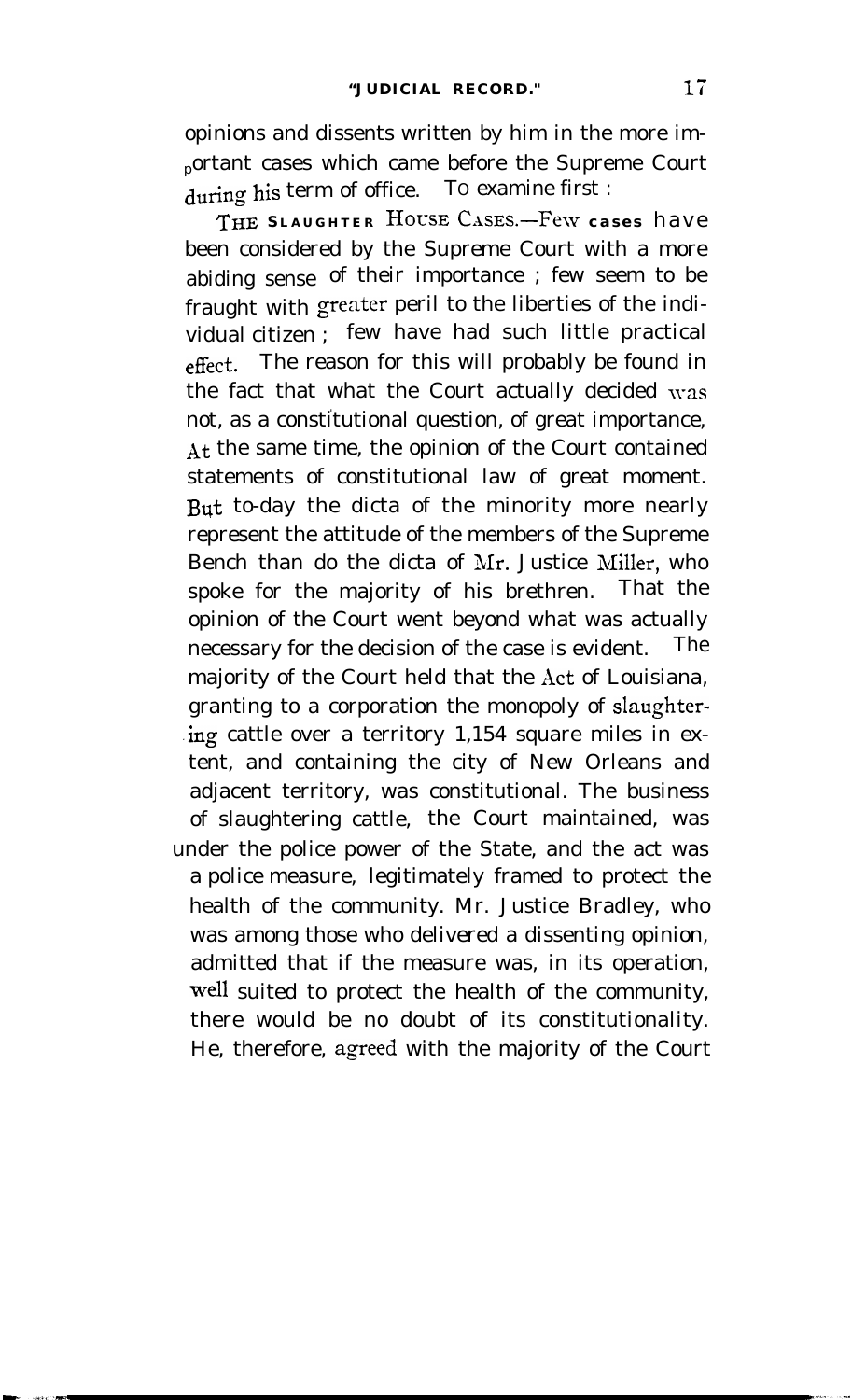on the important question of law which arose in the case-viz. : whether a State could create a monopoly to carry out its health laws ; but he differed from the majority on the mixed question of law and factwhether the law of Louisiana was a law designed to protect the health of the people of New Orleans. He did not think it was, but, on the contrary, considered the law as establishing a monopoly of an important industry, without one iota of public expediency to recommend it.

In the opinion of the Court, however, Mr. Justice Miller, after stating the law to be one designed to protect the health of the citizens of the State, went on to uphold the power of the State to grant monopolies. He says : " The proposition is, therefore, reduced to these terms : Can any esclusive privileges be granted to any of its citizens or a corporation by the legislature of a State ? " But, curiously, instead of discussing the power of the legislature to grant the exclusive privilege to carry out its police laws, he goes into the whole subject of monopolies, and upholds the power of the State to grant monopolies and privileges generally. It is this power that Mr. Justice Bradley and the other dissenting Judges vehemently deny, and it is in connection with this denial that the late Justice sets forth with admirable clearness the following conception of the last amendments to the Constitution. These amendments declare that there is a citizenship of the United States, and they protect the rights which appertain to that citizenship from encroachment by the States. The rights of the citizen **are** the rights of free-born Englishmen. One of the most valuable is the right to carry on any trade and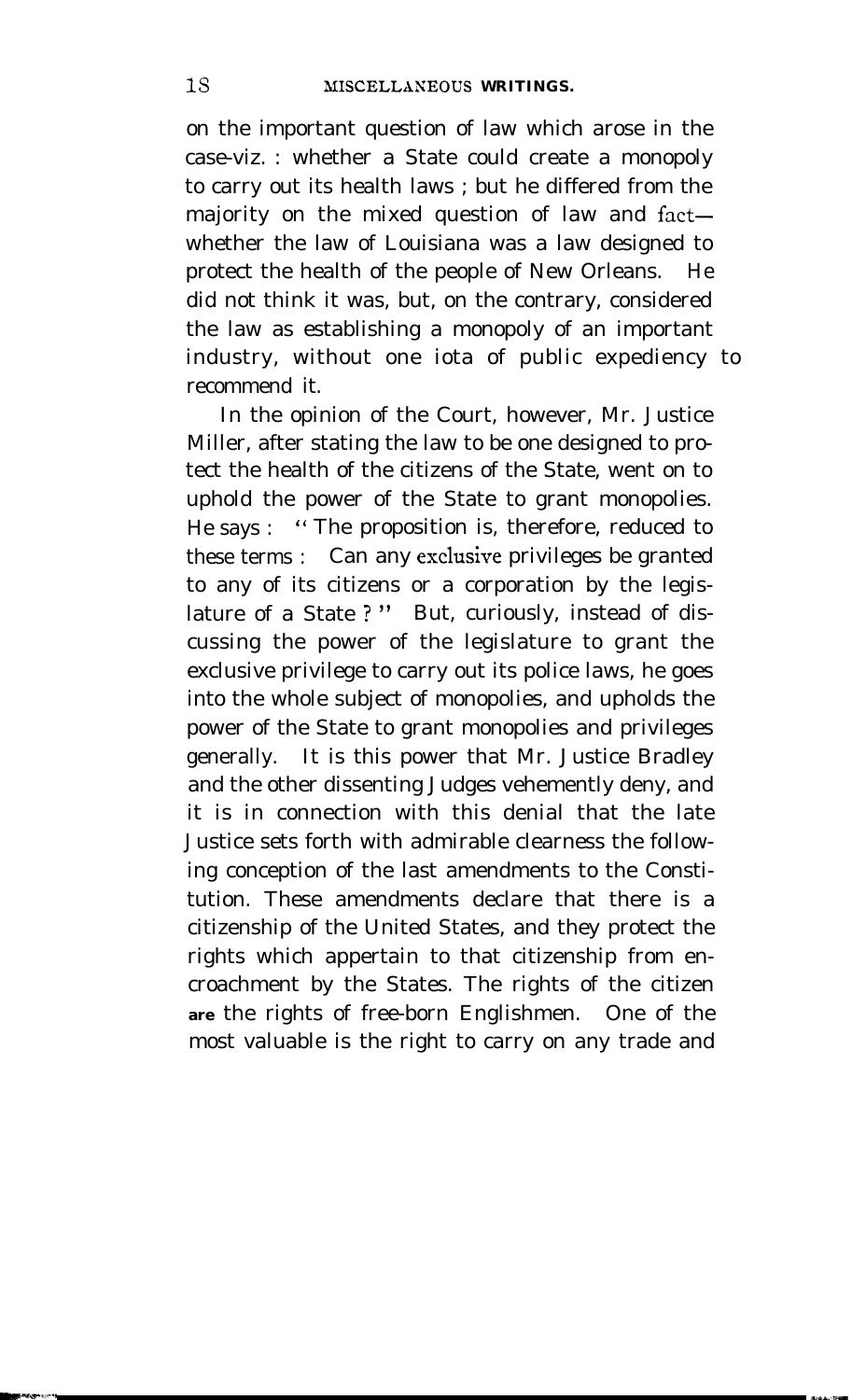occupation, hampered only by reasonable restrictions. Furthermore, depriving a man by legislative enactment of his right to carry on a particular trade, is not only interfering with his right as a citizen of the United States, but also deprives him of his liberty and property without due process of law. This latter contention was dismissed without argument by Mr. Tustice Miller. *In* his lengthy esposition of the question of " citizenship," however, that Justice advanced a radically different conception of the amendments. He thought they were, as a matter of fact, designed primarily to prevent discriminations by the State against the colored man, and, in their construction, this fact, which indicated their main object, should always be kept in view. The only privileges and immunities which were protected by the amendments were those which affected citizens of the United States as such. Citizenship of the United States and citizenship of the State were, in his view, two different things. In the amendments those who are citizens of the States are pointed out, but the privileges and immunities of such citizenship are neither defined nor protected. The only rights which are protected from the encroachment of State legislatures are the privileges of the citizen of the United States, and these are those which belonged to the citizens of every national government. A<sup>S</sup> an instance of a national privilege is mentioned the right of a citizen of the United States to go to the seat of the Federal Government. The rights of a citizen of the United States are not the rights of trade and commerce within a State. In fact, we can deduce from Mr. Justice Miller's opinion that all those rights which are exercised solely within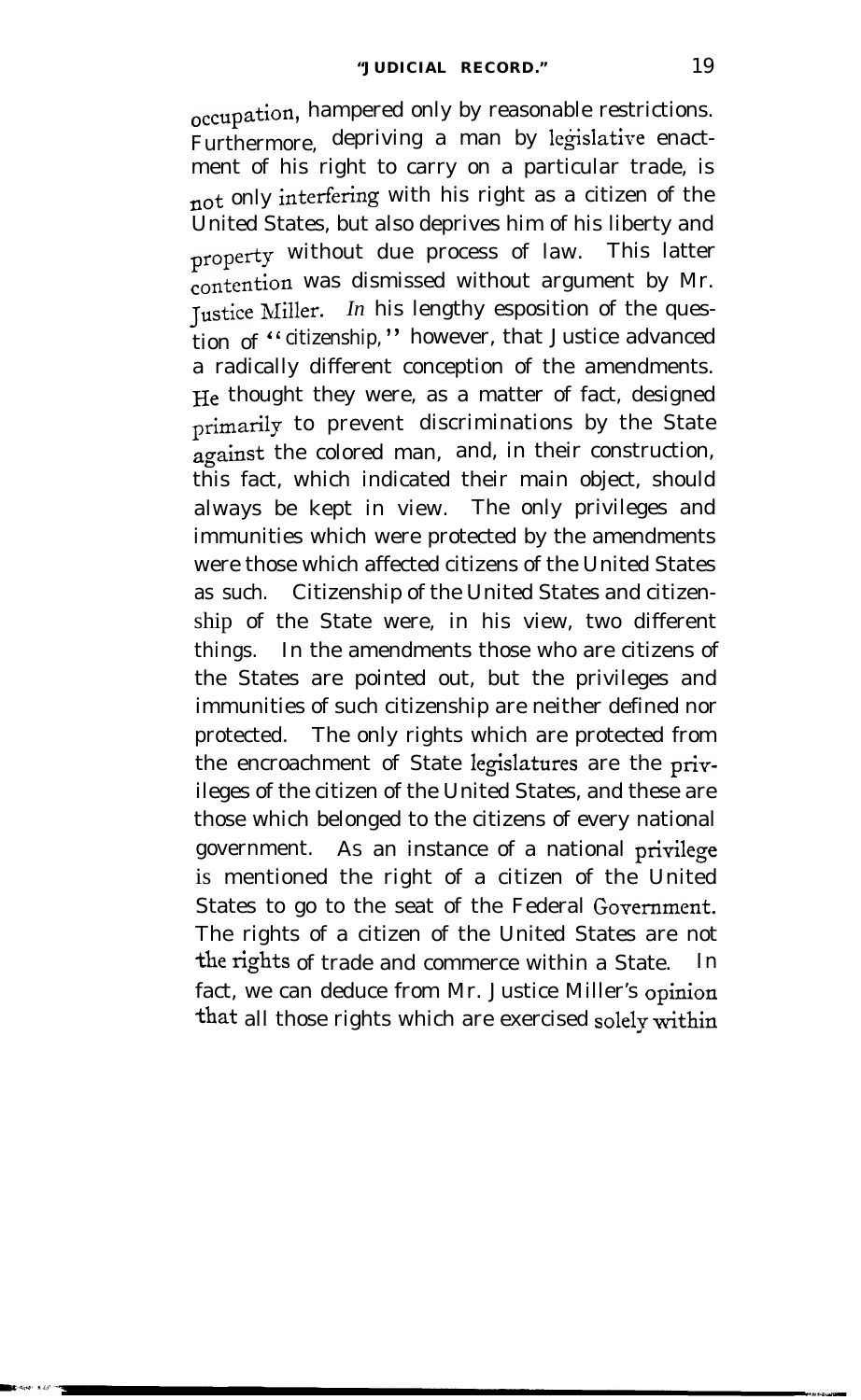the State, and do not pertain to the national gorernment, are left for their protection to the discretion of State legislatures.

We hope there is little doubt that Mr. Justice Bradley's conclusion, that no State can create a monopoly pure and simple, would be adopted to-day by the Court, on the ground that granting a monopoly would be depriving the individual of his right to carry on a lawful calling, which right is his by virtue of his being a citizen of the United States, and, perhaps, also on the ground that it would deprive him of his property and liberty without due process of law.

Certainly, the words of the XIVth Amendment, as construed by Mr. Justice Miller, do not, as was intended, add any additional securities to our liberties. The United States was a nation before the amendments ; and the people of the States were members of that nation, and as such each had the right which belongs to the inhabitants of any free government to go to the seat thereof, travel from one part to another, or assemble to petition for redress of grievances. We cannot but believe that, as the importance of individual liberty becomes more and more impressed upon our minds, the following quotation from Mr. Justice Bradley's dissent will more and more fully echo our own sentiments and the sentiments of the great tribunal which he graced so long.

He says: " The mischief to be remedied (by the amendments) was not merely slavery and its incidents and consequences, but that spirit of insubordination to the national government which had troubled the country for so many years in some of the States, and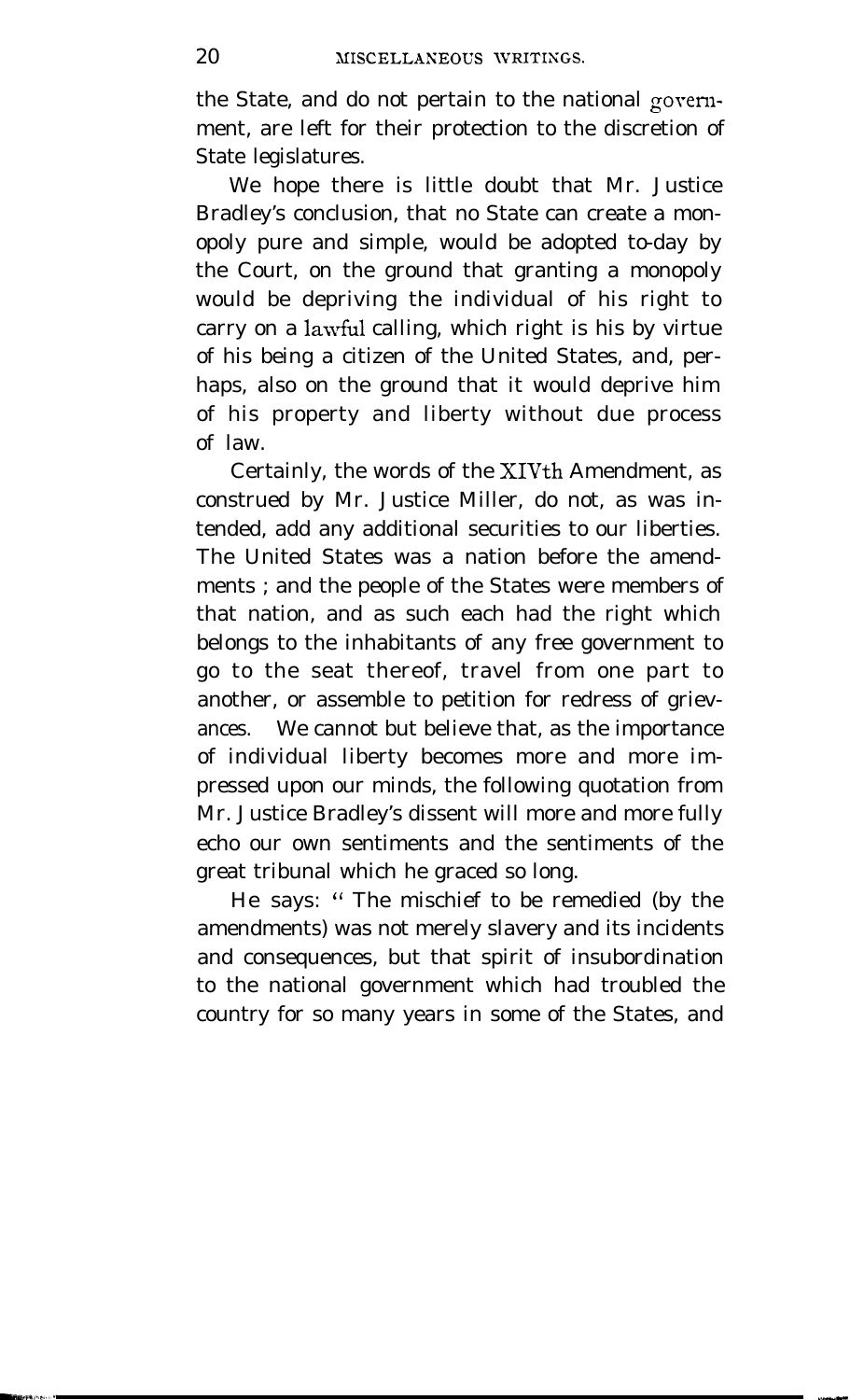that intolerance of free speech and free discussion which often rendered life and property insecure and led to much unequal legislation. The amendment was an attempt to give voice to that strong national yearning for that time and that condition of things in which American citizenship should be a sure guarantee of safety, and in which every citizen of the United States might stand erect in every portion of its soil in the full enjoyment of every right and privilege belonging to free men, without fear of violence or molestation."

This strong statement of the belief that the amendments provided for the complete protection of individual liberty will do more to preserve the name of the great jurist than probably any other single opinion of his in the reports.

**THE LEGAL TEXDER** CasEs.-The keynote of the late Justice's opinion of the powers of the Federal Government is found in his expression in the Legal Tender Cases. \* " The United States is not only a government, but a national government." As such, he argued, it has all those powers which rightly belong and are necessary to the preservation of the nation. The real question involved in the Legal Tender Cases was with him, as with Mr. Justice Field, 'who dissented, whether a national republican govem- 'ment, in the exercise of its control over the currency of the country (with complete control over which, Mr. Justice Bradley contended, it is, as a national govem ment invested), can incidentally take the property of one man and give it to another. This is what making bills "legal tender" means. No one can read Mr

l **8 Wall.. 555.**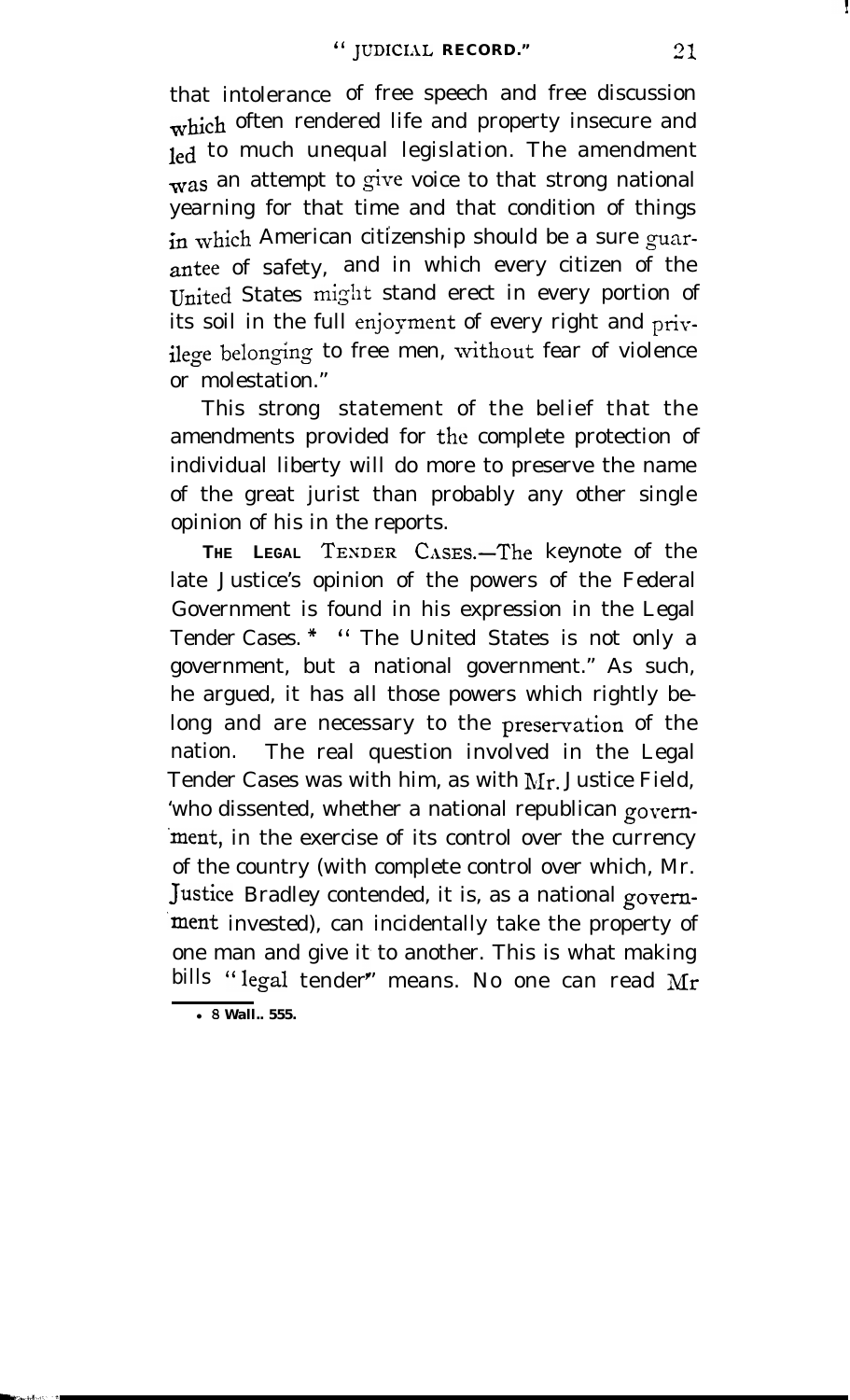Justice Field's dissent on this point without being impressed with its force. The question itself *is* one of those on which men of trained intellects will always hold different views. The power of the government to protect and preserve itself, and the right of the individual to his property, are two fundamental principles in constitutional law. In the facts of the Legal Tender Cases, they apparently came in direct conflict. The national government, from its nature and the duties and responsibilities which devolve upon it as defender of the people from domestic and estemal violence, undoubtedly ought to possess greater control over individual liberty and property than the State governments. At the same time it is equally true that there are principles of individual liberty which a national government ought not to be allowed to trample under foot. No one would pretend for an instant that the property of all men over six feet high could be confiscated by the national government on the pretence of saving the country. On the other hand, a tax on all creditors of twenty per cent. on their debts, collected when payment was made, would undoubtedly be constitutional. The facts of the Legal Tender Cases stand between these two extremes. We think that Mr. Justice Bradley was right. It is certain that the majority of the bar and of laymen approve of the decision. The value of his opinion, however, lies not in the particular conclusions to which he came from the facts before the Court, but in the point of view which the opinion adopts toward the power of congress. To say that this view will remain and grow in favor with the bench, the bar and the whole country, is saying nothing more than that we will continue to be one people, under one *national*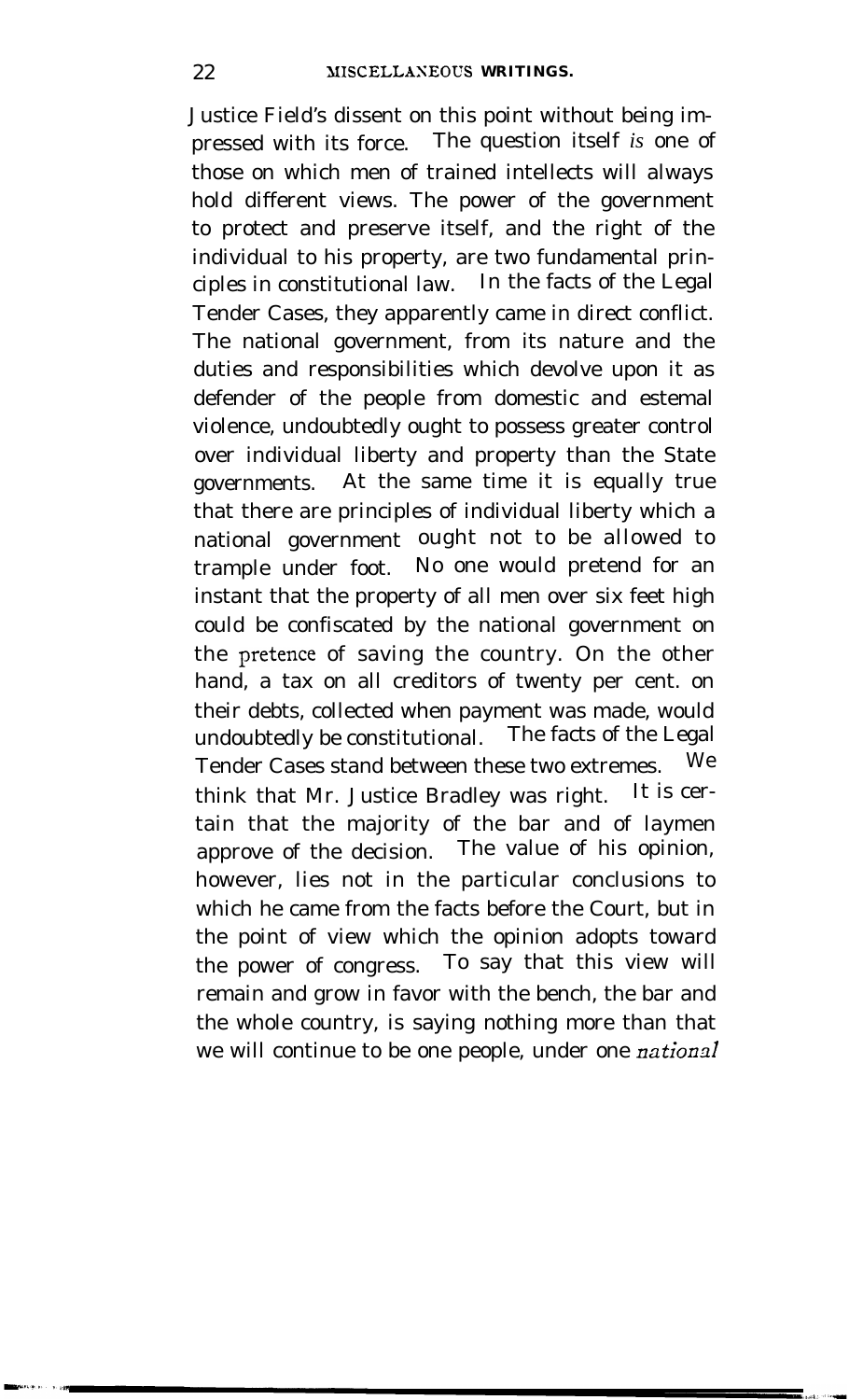**CHICAGO,** ST. PAUL, ETC., R. R. CO.F. **MINNESOTA.\*** -Mr. Justice Bradley differed with the majority of his brethren in his last years of service on the bench on a subject which is likely to be one of great importance during the next decade. AS in the Slaughter House Cases, the question arises out of the XIVth Amendment. It is also the result of the laws of some of the States which appoint railroad commissions, vested with power to regulate the rates of fare charged by common carriers on passengers and merchandise transported from place to place in the State. In the above case the majority of the Court, Mr. Justice Blatchford, writing the opinion, held, that, while a grant to the directors in the charter of a railroad, of the right to regulate the rates of fare, does not prevent the States from declaring subsequently, through a general law, that all rates of fare should be reasonable, yet, nevertheless, a State cannot prescribe *unreasonable* rates. And the majority further decided that the judiciary are the final arbitrators of the question, *what are reasonable rates* ? If, therefore, the legislature directly fixed unreasonable rates, or the commission appointed by the legislature fixed rates unreasonable in the eyes of the Court, the act was in contravention of the XIVth Amendment, in that it deprived the railroad of its property without due process of law.

Mr. Justice Bradley, in his dissent, took the position, that since the legislature had the power to fix the rates to be charged for public services, such as the transportation of passengers and goods, it should be the final tribunal to determine whether a specific rate is reasonable. And, furthermore, the question of the

**134 U.S., 418.**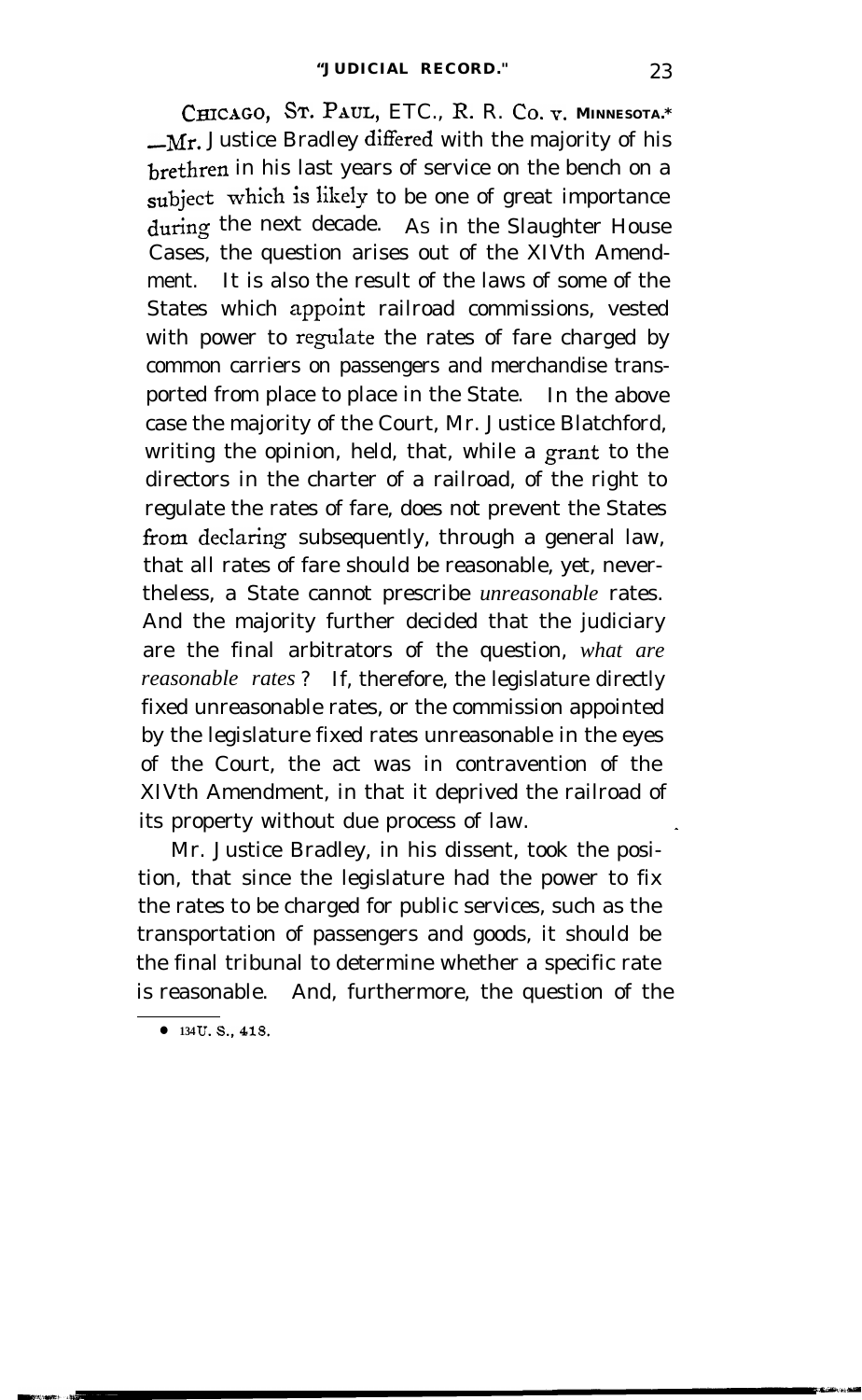proper specific rate in any case being essentially an " administrative " question, the State legislatures could constitutionally delegate the power to determine the rate of fare in any specific instance to a commission, or even to the courts. In such a case the courts would act as a commission and determine an administrative or, in other words, an *executive* question. Thus the courts became, as far as the act relating to railway fares was concerned, the executive. Under the acts of the legislature which simply provide general rules for the guidance of the courts in prescribing the rates of fare in any instance, the judges determine the rate as would a railroad commission, or the governor of a State under similar circumstances. But it was for the legislature to say who should determine in a specific instance the rates to be charged by one carrying on a public employment. The proper rate to charge is a legislative and executive but not a judicial question.

In the present confused state of our ideas conceming what is a judicial, what is a legislative, or what is an administrative or executive question, no one can say, with full confidence that his opinion can be sustained by the trend of authority, whether the reasonableness of a rate of fare, charged by a common carrier, ultimately will be considered a judicial question, as the majority of the Supreme Court consider it, or, with Mr. Justice Bradley, regarded as a legislative question. But certainly the last position appeals to us as the more consistent of the two. The word " reasonable," applied in connection with the power of the legislature to prescribe the charges for public employments, either means something or nothing. If it means nothing,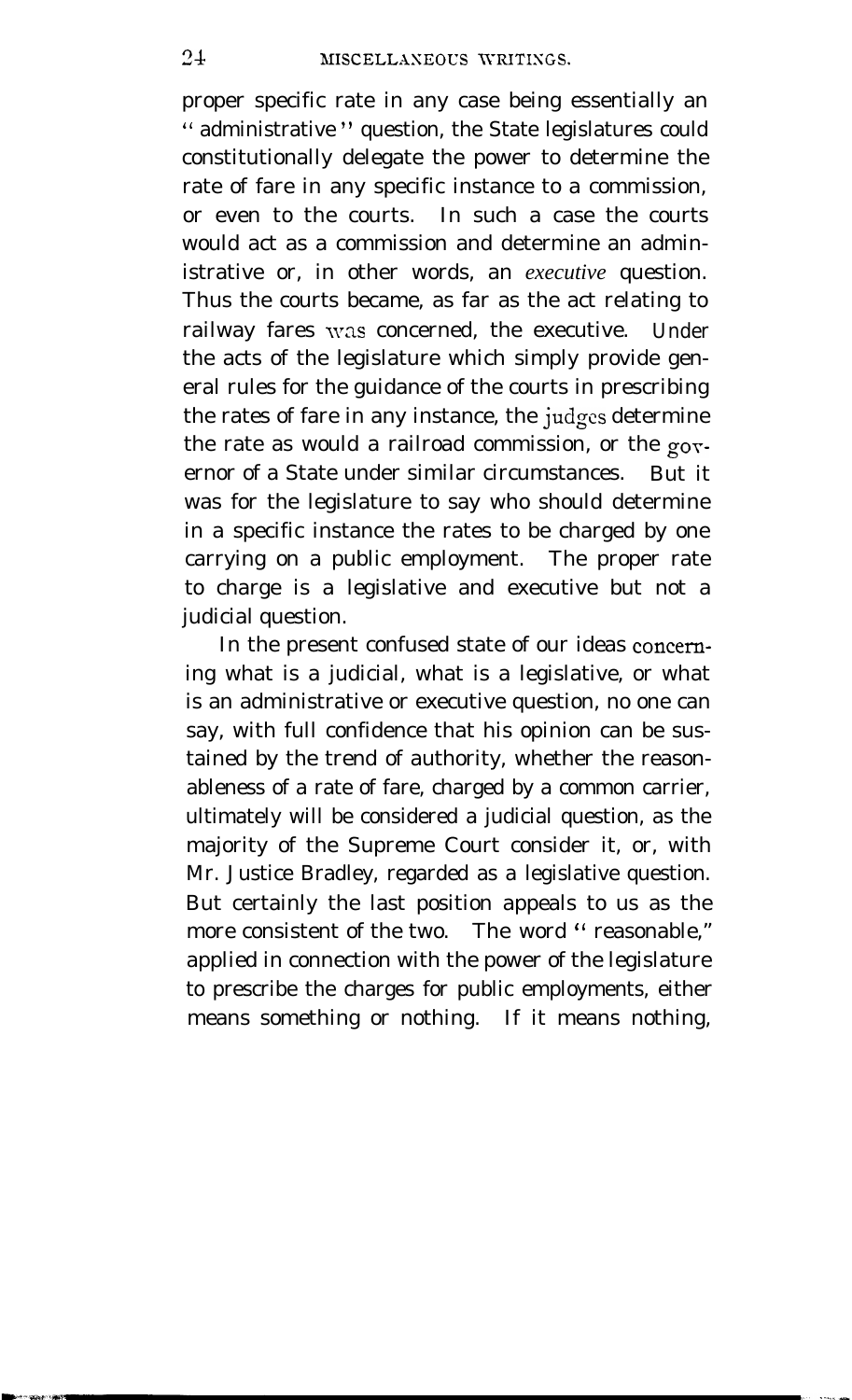then the legislature has the right, as Mr. Justice Bradley claimed, to prescribe any rate of fare it chooses. This is only another way of saying that the rate established by the legislature, either directly or through a commission, or Court sitting as a commission, is necessarily reasonable, not simply *prima hcie* reasonable. The act of Minnesota, which the Court declared unconstitutional, attempted to do this very thing. The majority, therefore, took the position that when they had said in Munn v. Illinois, that the legislatures of the States had power to fix reasonable rates for public employments, the word reasonable meant something. The State legislatures alone being able to prescribe what is reasonable, the reasonableness of any rate becomes a fit subject for judicial investigation.

Now, the inevitable consequences of this position, while they are not palpable absurdities, are, nevertheless, to say the least, extraordinary in the extent of the power which they place in the hands of the Courts, and the way in which they tie the hands of the State legislatures in respect to subjects over which it has always been considered they had absolute control*i. e., the subjects under the police power of the State.*

For instance, it may fairly be argued that in any specific instance there is more than one rate which may be said to be reasonable, but no one can deny that there are possibilities of rates being unreasonably high as well as possibilities of rates being unreasonably low. If, then, a legislature has no right to fix anything but a reasonable rate, suppose no rate is fixed by positive act of the legislature, and the company, under permission of the legislature to " fix rates," fixes a rate unreasonably high ? The courts, in an action by a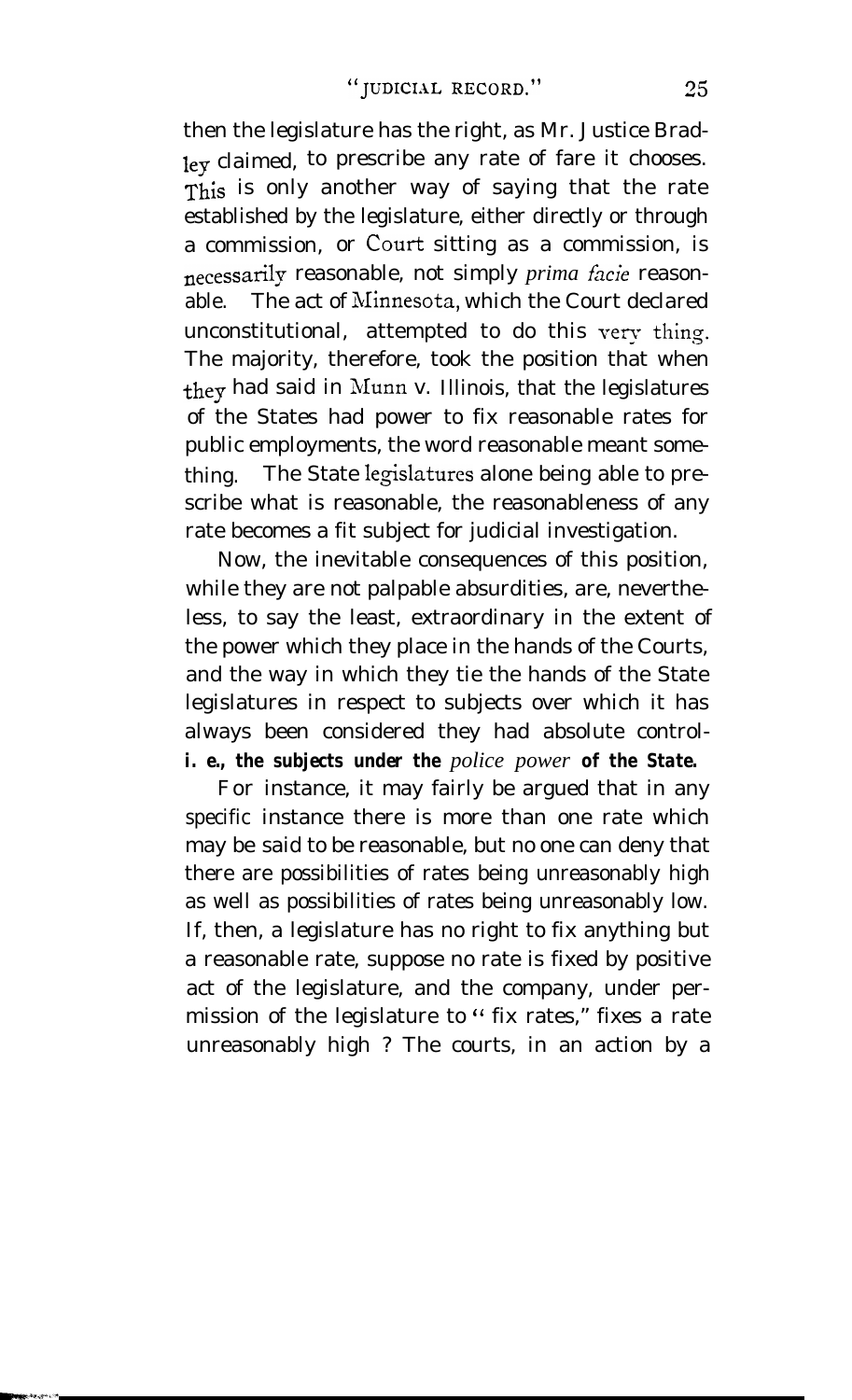shipper who had paid an unreasonably high rate, would have either to allow him to recover, and in so doing determine what was a reasonable rate for the service of the common carrier, or affirm that the legislature, through the directors of the company, had prescribed an unreasonable rate. Whether under the Constitution of the United States the legislatures of the States can prescribe rates of fare that are unreasonable, may be a question, but it certainly cannot be open to doubt, that no State Court would imply that the State legislature, by its failure to specify or prescribe any rates of fare, had impliedly sanctioned any rates of fare, no matter how unreasonable, which a carrier company may choose to charge. Under the view of the majority, therefore, State Railroad Commissions that are not courts are utterly useless. Not only must their conclusions as to the reasonableness of any rate be reversed by the Judiciary, but the Judiciary possesses a right, without a commission, to declare, at the suit of any individual, that the fare charged by a railroad company is unreasonable, and, therefore, contrary to the will of the State legislature, which, as a matter of courtesy, must be presumed to have provided that the company could only charge reasonable rates.

It may be stated as a general rule that the power to do what another considers reasonable is no power at all. For the last fifty years the courts have been upholding the power of the State to make police regulations. The right of the State to prescribe what a man shall charge when he is carrying on a public employment, as a railroad or a warehouse, was based on this police power. It is now proposed to take away the power by limiting the discretion of the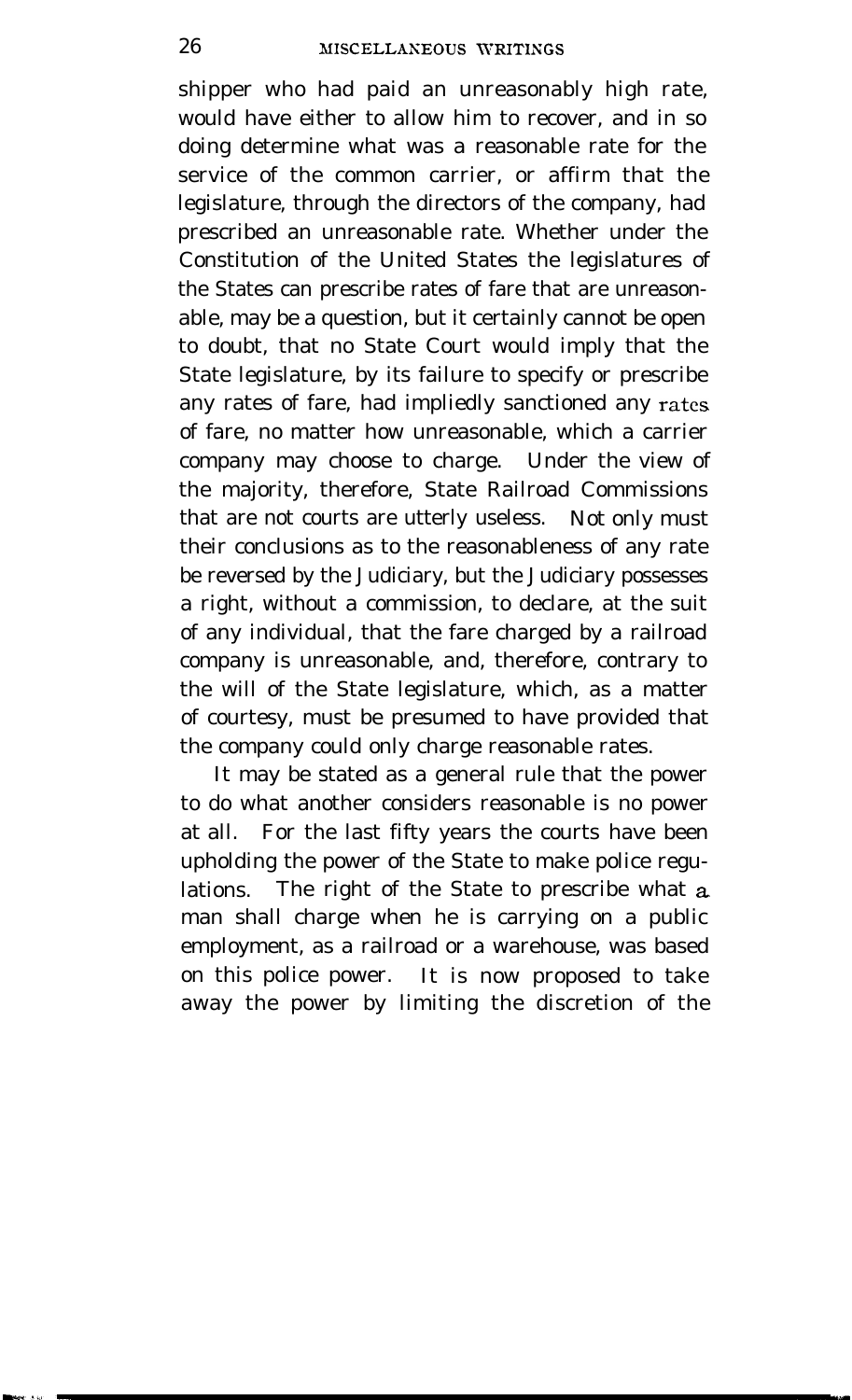legislature to what the **Courts** shall think reasonable. It seems to us that the whole theory on which the right of the State to regulate public charges is based is thus disregarded. It was thought to be based on the fact that when a man takes up an employment, whose proper conduct is of paramount interest to the community, he does so subject to the right of the public to regulate his actions. The will of the people in this as in other respects is expressed through the acts of their representatives in the Legislature. The opinion that the reasonableness of the act of the legislature is **a judicial** question, substitutes the will of the judges for the will of the people. Nr. Justice Bradley clearly foresaw this, and deeply regretted the inevitable conflict between the Courts and the legislature.

THE COMMERCE CLAUSE.-Outside the interpretation of the amendments, the most important work of the Court during the late Justice's term was the devel- $\tilde{\phantom{a}}$ opment of the law relating to interstate commerce. No other Justice, except Mr. Justice Miller, has played such an important part in the development of this, perhaps the most complicated branch of constitutional law, and the one on whose proper application rests the future industrial prosperity of the country. Mr. . Justice Bradley and his associates found the law relative to interstate commerce involved in doubt. Today, as a result of their labors, many principles which can be applied to the majority of new cases as they arise have been firmly established. With the **most** important and far-reaching of these the name of Mr. Justice Bradley, together with that of Mr. Justice Field, will always be indissolubly connected. The question of the nature of the power of Congress over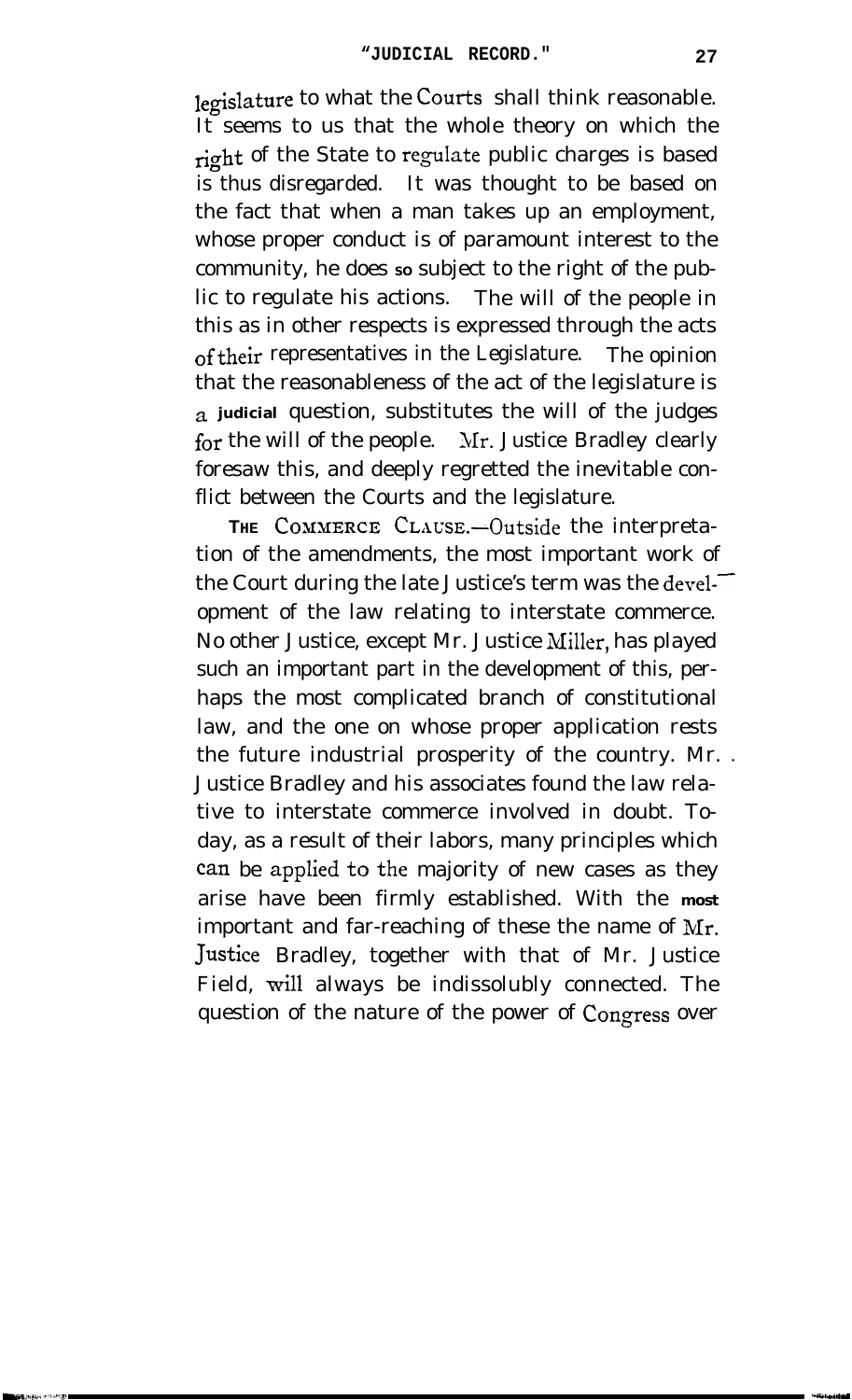commerce had often engrossed the attention of the Court. Some judges thought the power was concurrent in the States, others exclusive in Congress. The members of the Court during the time of Chief Justice Taney, seemed to labor between two difficulties. If the States had a concurrent power over commerce, there appeared to be no limit to the es-tent of the possible interference of State legislatures in the intercourse between citizens of different States. The main purpose of the " more perfect union.," was to prevent this interference. On the other hand, if the power was not exclusively in Congress, were not the State pilot laws unconstitutional ? Mr. Justice Curtis apparently solved this difficulty in Cooley v. Port Wardens, when he pointed out that the nature of a Federal power depended upon the subjects over which it was exercised ; and, therefore, as commerce embraced a multitude of subjects, it was evident that over some, as pilots, the concurrent power of the State extended, while others, as imports in the hands of the importer, were exclusively under the control of the Federal government. During the time of Justices Miller, Field and Bradley, a complete change has taken place in the attitude of the Court, and an important rule, first emphasized by Chief Justice Marshall in Gibbons v. Ogden, has been firmly established. Chief Justice Marshall had said :  $\ast$ " All experience shows that the same measure or measures, scarcely distinguishable from each other, may flow from distinct powers, but this does not prove that the powers themselves are identical."\* This means that a State, in the exercise of her resewed powers, can pass many laws, such as pilot laws, which it

<sup>l</sup>**9 Wh., 304.**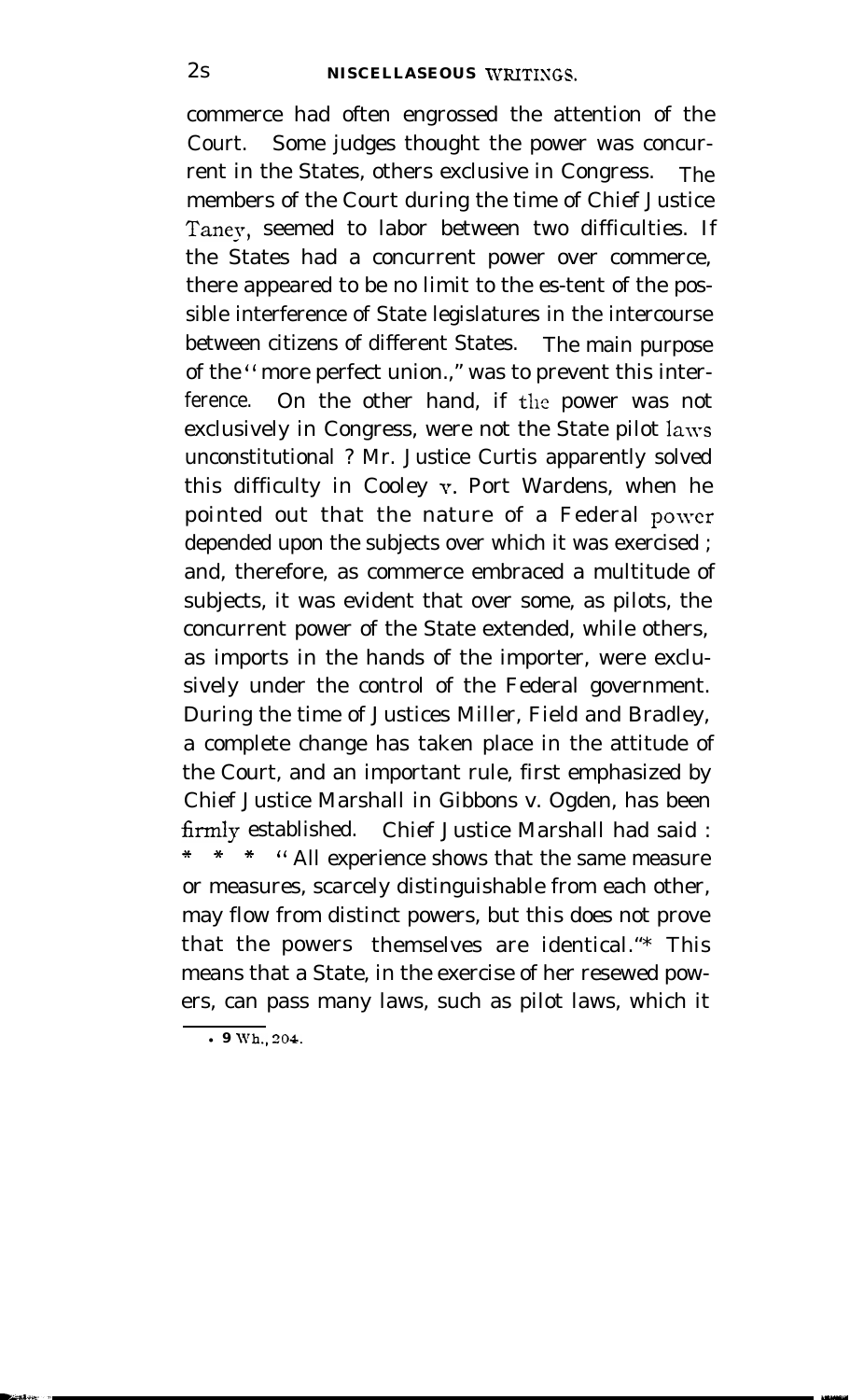would be competent for Congress to pass in the exercise of the power over commerce. The fact that the power may be exclusively in Congress, does not prevent the State from making a law whose purpose, as disclosed by its terms, is fairly intended to improve the internal commerce of the State, or to protect the health and morals of the people, from being a constitutional law, though Congress might have passed a similar law in the exercise of one of her exclusive powers. As far as interstate commerce is concerned, the adoption of this principle ends the confusion which arose from discussing a concurrent power of the State over a subject which, as interstate and foreign commerce, is cssentially national. One cannot but believe that its recognition is a distinct advance in our constitutional law. For from the standpoint of political science, one of the purposes of that law is to separate things national from things local. In the complete development of constitutional law, therefore, there can be no such thing as a subject which is at once partly national and partly local. Naturalization, for instance, ought to be a national matter or a local or State matter. To declare that it is both would be to invite confusion. The realization that interstate commerce, as such, is solely a national matter, but that nevertheless there is nothing to prevent the States, in the exercise of their reserved powers, from passing laws which Congress might pass in the exercise of its exclusive power over such a commerce, which is mainly due to Mr. Justice Field and the late Justices Miller and Bradley, has therefore, done much to clarify our ideas on constitutional subjects.

An important adjunct to the above-mentioned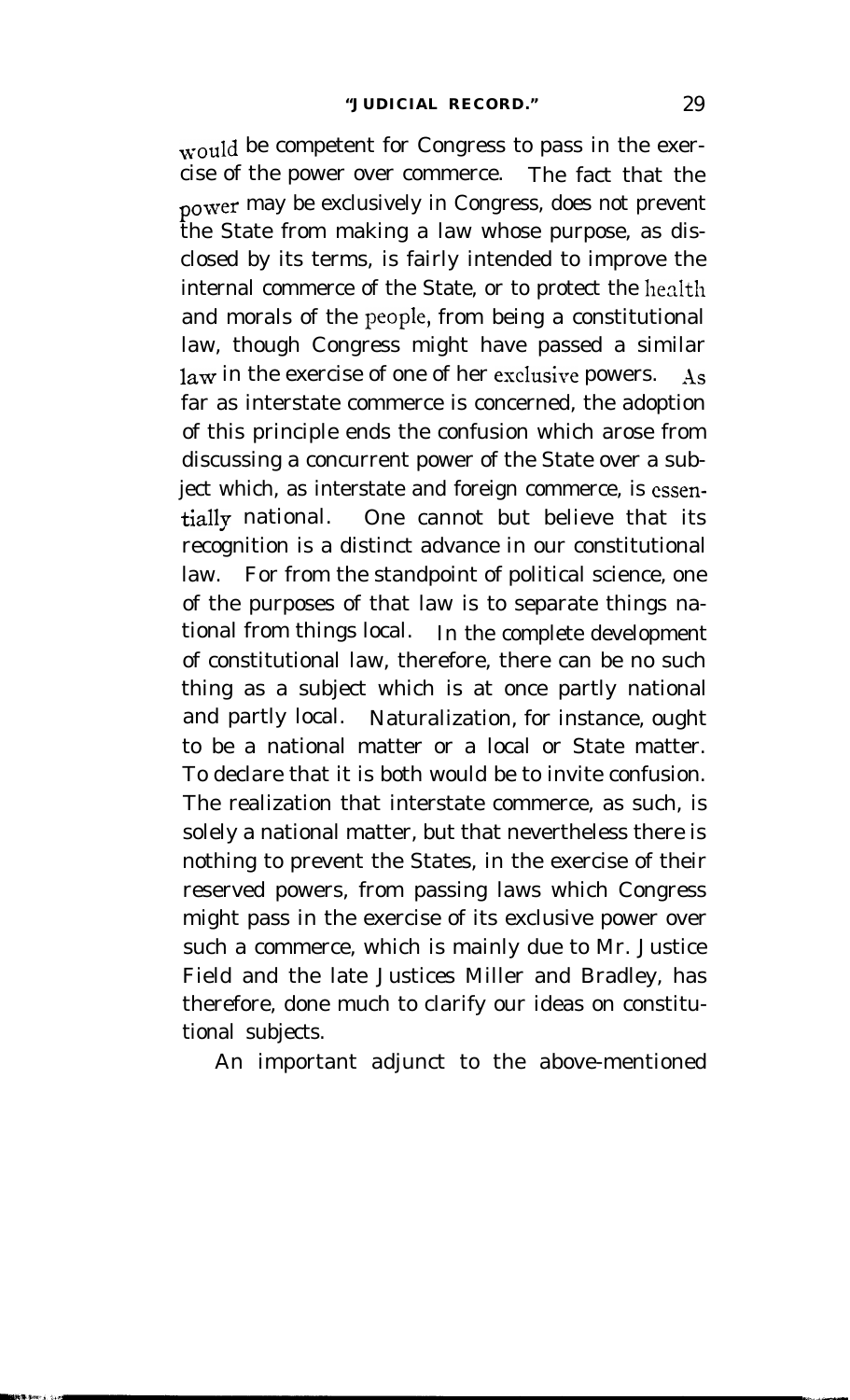theory, in regard to the consequences of an exclusive power in the Federal government, is the doctrine which was developed simultaneously with it, and known as that of the " silence of Congress." When the Court regarded the exclusive power of Congress over commerce as not preventing the States, in the absence of conflicting congressional legislation, from affecting commerce in the exercise of their police powers, it immediately followed that any law of the State, no matter how much it obstructed interstate commerce, such as a bridge over an important river, was entirely within the power of a State to enact, provided its main object was one which it was competent for aState to undertake. Such a result was to be profoundly deplored. Justices Field and Bradley, in a long line of cases, commencing with Welton v. State of Missouri,' took the old distinction between things over which Congress was supposed to have an exclusive control, and those over which the States were supposed to have a concurrent power, and formulated and applied the now famous constitutional doctrine, that the silence of Congress respecting regulations of subjects in their nature national must be taken by the courts as an indication of its will that commerce in this respect should be free from State regulations ; but over certain other subjects, such as pilots, over which it used to be contended that the concurrent power of the States extended, then the non-action or silence of Congress is no indication of its will that commerce in this respect should be free from State regulations, and, therefore, State laws which affect these subjects do not conflict with the will of Congress. Thus, though the way of regarding the

**<sup>\* 91</sup> U.S.. 275**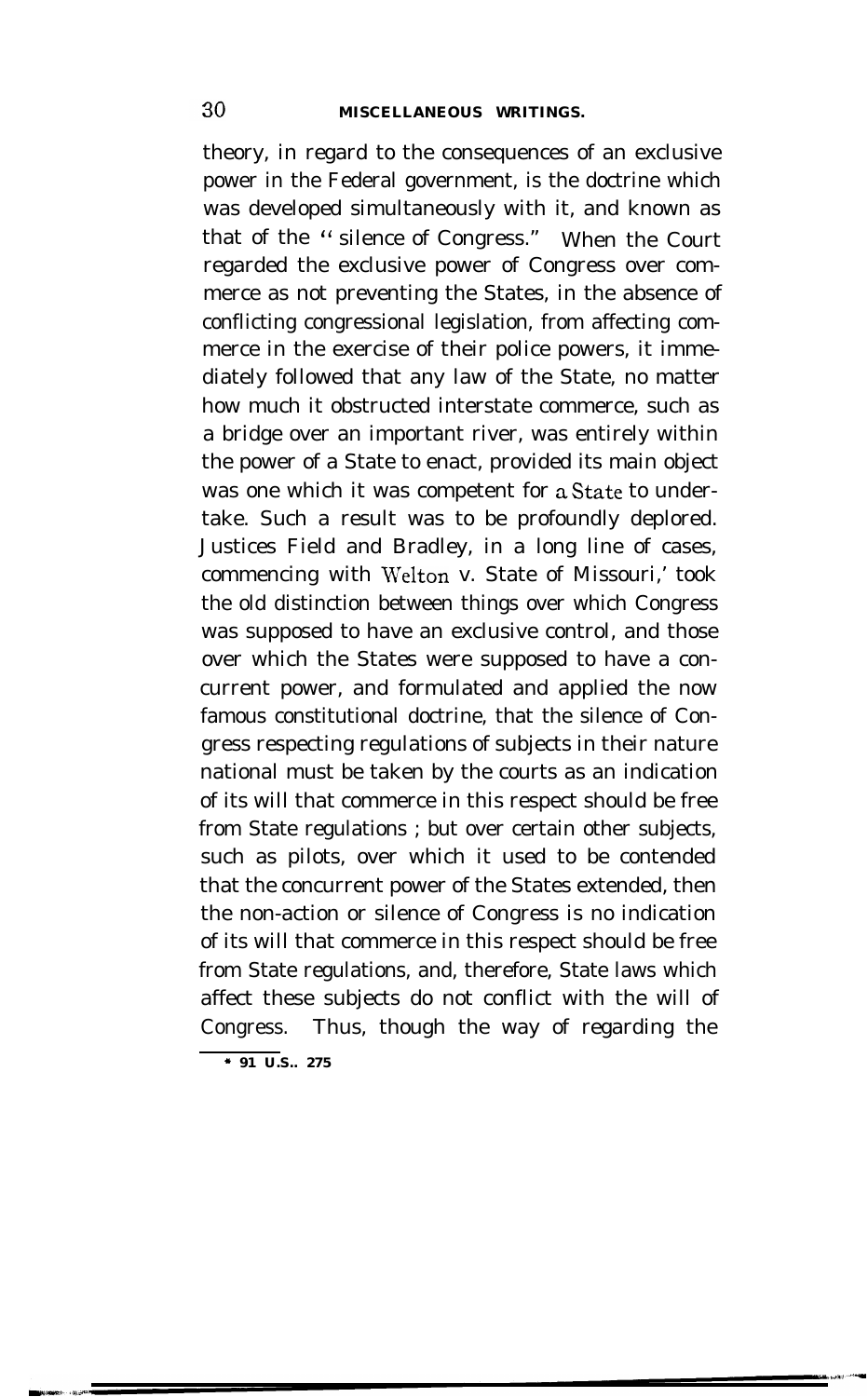power of the States in respect to commerce was modified, hardly a case had to be overruled.

The practical effect of this interpretation of the commerce clause of the Constitution is a masterpiece of judicial legislation. It requires that the consent of the Federal authority should first be obtained before a particular locality essays to embark on legislation, which, however necessary to preserve the morals of the citizens, profoundly affects the commerce of the whole country. But when once the whole nation decides that such local legislation may, in some instances, be desirable, the particular regulations are enacted by the States, which alone are familiar with local conditions.

This examination of the opinions of the late Justice might be continued indefinitely. We cannot dignify a sketch which has simply touched the outskirts of his work with the name *review.* When we look over the long line of decisions with which his name is connected, a feeling akin to awe and reverence comes over us. Of awe, at the magnitude of the work ; of reverence, at the greatness of the intellect which solved such a variety of problems. Surely the late Justice was one of those men of whom we, as Americans, can be justly proud. He combined in his own person and character the two strong points of the Anglo-Saxon : a great and wide practical knowledge of men and things, com- 'bined with the power of concentration and subjective .analysis. At his death, the bench, bar and country lost one who, for the clearness of his thought and for the thoroughness of his acquaintance with all subjects connected with his profession, was perhaps without a superior in the history of our judiciary.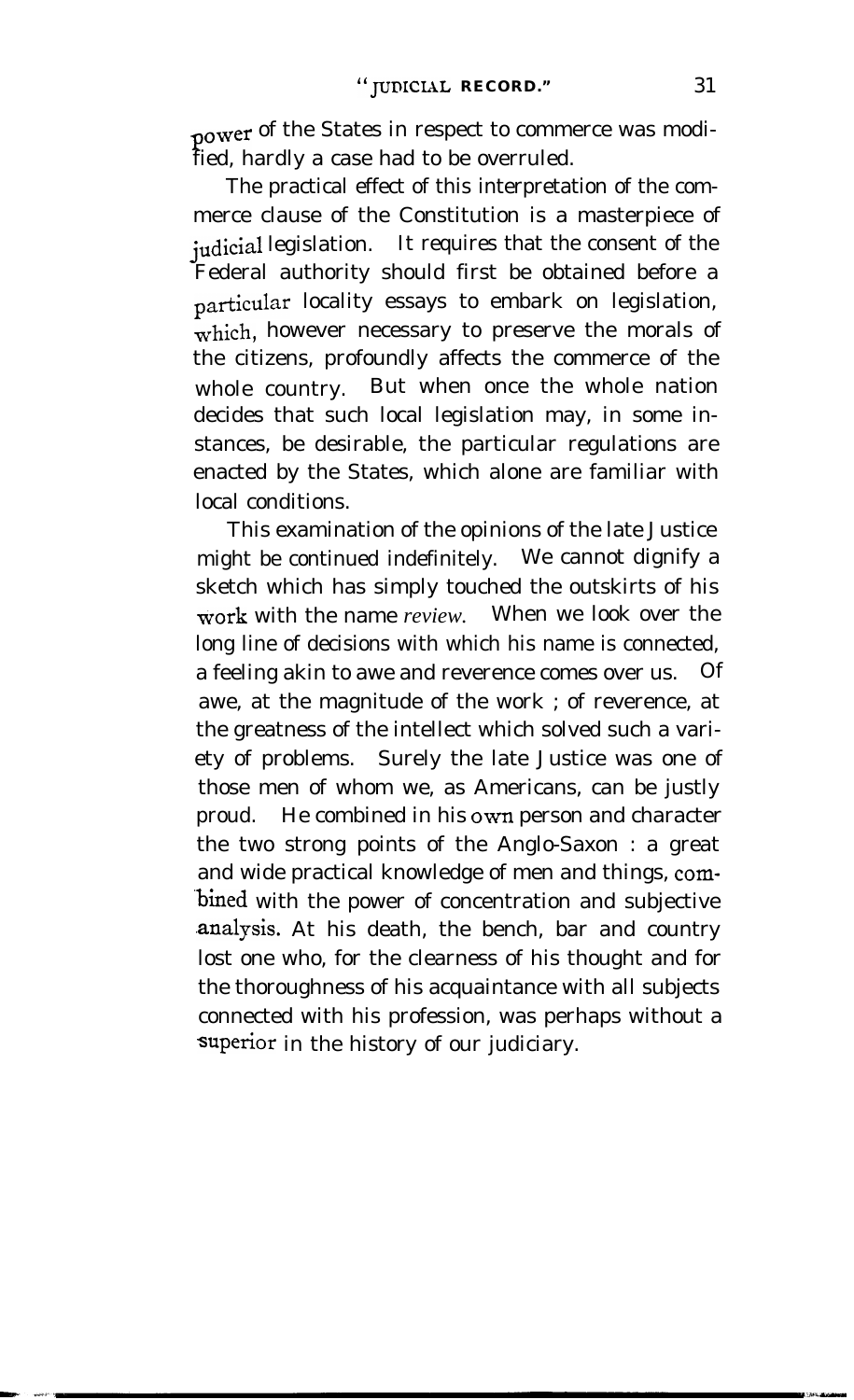#### \* " DISSENTING OPINIONS "

**O F**

## MR. JUSTICE BRADLEY.

BY THE LATE A. Q. KEASBEY, Esq. **OF NEWARK, N. J.**

An interesting paper was read at the recent meeting of the American Bar Association, by Mr. Hampton L. Carson, of Philadelphia, entitled, " Great Dissenting Opinions." It may be found in the Albany Law Journal for August 25, 1894. It was a happy thought to recall in chronological order the important dissenting opinions of the justices of the Supreme Court of the United States upon questions of constitutional law. The writer justly says that these opinions, viewed in mass for the last hundred years, constitute in a certain sense the best exposition of the views of two contending schools of constitutional interpretation, and enable us to grasp the living principles underlying the struggle between the expanding empire of national federalism, and the shrinking reservation of State sovereignty. He takes up in their order the great cases, the names of which have become fixed in the memory of all students of our constitutional history, as the names of famous battle-fields become landmarks in the progress of the world. He brings before us in vivid array, Chisholm's Executors v. Georgia ; Marbury v. Madison ; Sturges

l **New Jersey Law Journal, October, 1894,.**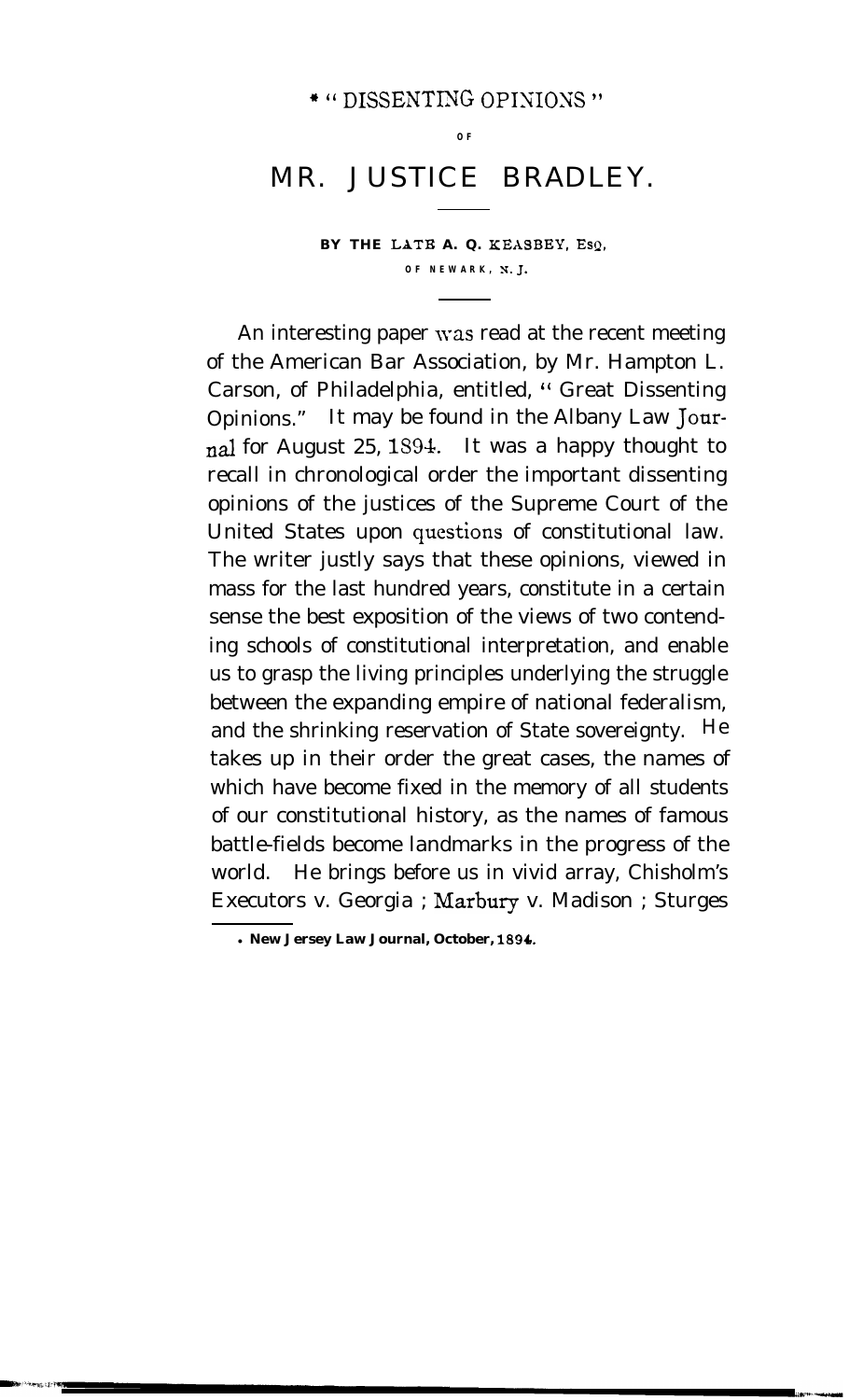v. Crowninshield ; McCulloch v. Maryland ; Cohens v. Virginia ; Gibbons v. Ogden ; Dartmouth College **<sup>V</sup> .** Woodward ; Osborne v. U. S. Bank ; Brown v. Maryland ; Craig v. Missouri ; Ogden v. Saunders ; Charles River Bridge v. Warren Bridge ; Genesee Chief v. Fitz Hugh ; the License cases ; the Passenger cases ; Prigg v. Pennsylvania ; the Dred Scott case ; the Legal Tender cases ; the Slaughter House cases and others.

These names in themselves recall to the mind of every student of our constitutional history the phases of the varied contests which have marked the development of our national jurisprudence, and it is as Mr. Carson says, " of infinite value to gaze on the most hotly-contested battle-fields, while it is ennobling to know how heroes fought in defense of causes which they held dear." Indeed some of these contests carried on in the quiet chamber of justice, in Washington, with no flare of trumpets or waving of banners, will be in the long future of more interest and importance than any waged on our actual battle-fields. We commend this scholarly paper to the general student of our history,as well as to the bar, as one of fascinating interest.

But the special object of this note upon it, is to allude to the part taken by our great New Jersey Justice of the Supreme Court, in the contests that occurred during the twenty years of his judicial service. In the leading constitutional cases, he wrote few dissenting opinions. Like Marshall, he was strong and masterful enough generally to carry the Court with him. Mr. Carson, in his paper, speaks of only one dissenting opinion of Marshall, in Ogden v. Saunders, and says that this was the only great dissenting opinion **which**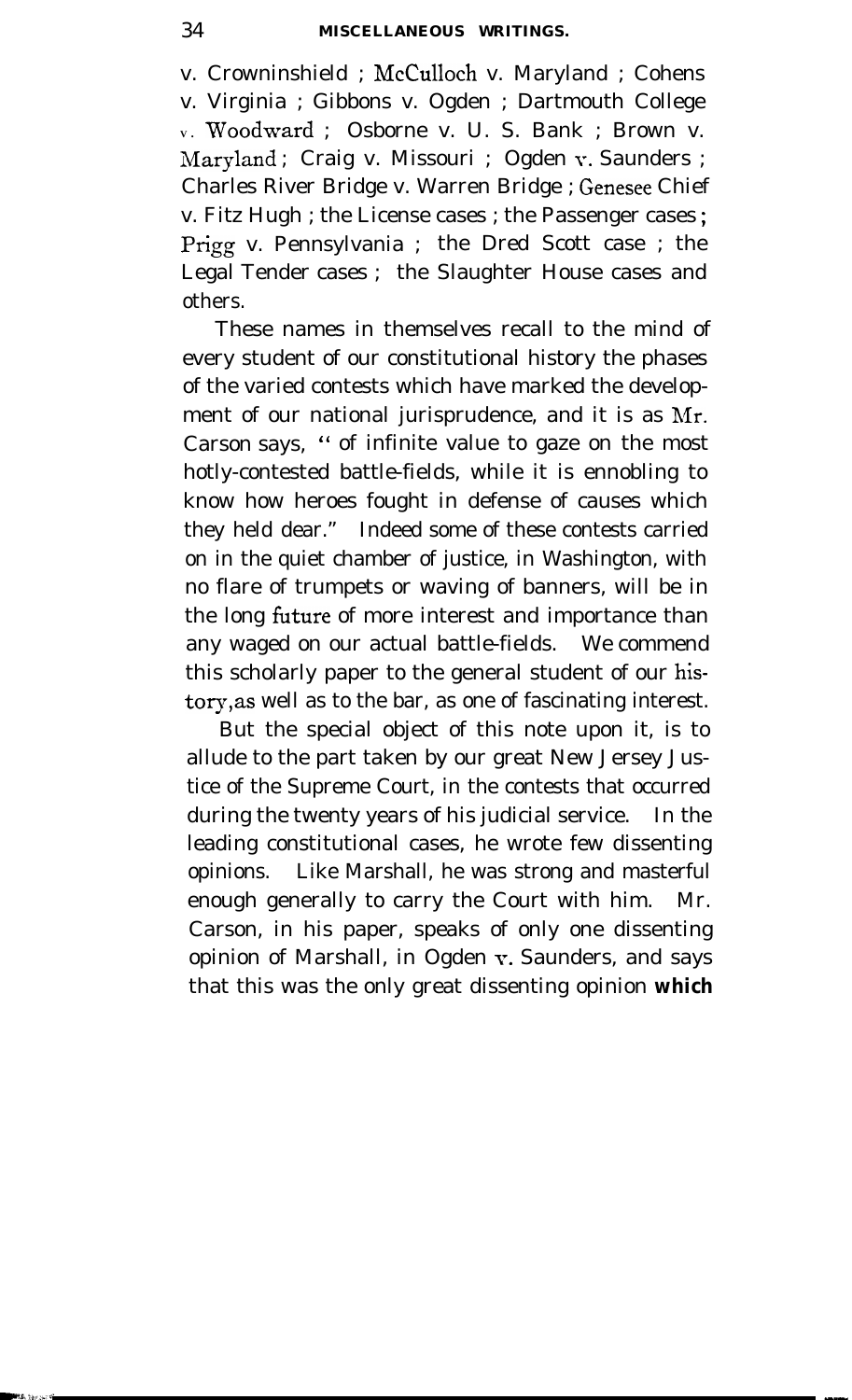$\alpha$  occurred during his judicial career. And in the course  $\alpha$ of the paper only one dissenting opinion of  $Mr.$  Justice Bradley is alluded to, that which he read in the slaughter house cases, in which, with Mr. Justice Field, he urged, in energetic terms, that the fourteenth and -fifteenth amendments were intended for whites as well as blacks ; that they conferred on all citizens of the United States the fundamental rights of person and property usually regarded as secured in all free count-es. But this was not the only dissenting opinion of \_. Judge Bradley in matters of grave constitutional import. Indeed the very last opinion read by him, but five weeks before his death, was a dissenting one, and related to a branch of constitutional law, to which he had devoted his best powers throughout his judicial career-that of the scope of National authority in the matter of interstate commerce. To extend and secure this authority by judicial interpretation of the commerce clause of the Constitution had been his earnest effort in every case in which the question arose in any form. In a long line of decisions he had expressed his views with the logical power and persuasive eamestness which enabled Marshall to accomplish his great work. Only three years before his death, in his opinion in the Arthur Kill Bridge case, in the New Jersey Circuit, he had stated his views as to the scope of the commerce clause in their most advanced form. One hundred years before, the State of New York had granted to John Fitch, the exclusive right to navigate her waters with vessels " moved by fire or steam," and continued it to Robert Fulton and Robert R. Livingston in 1803. Their assignee obtained an injunction from the Chancellor of New York to stop a Jerseyman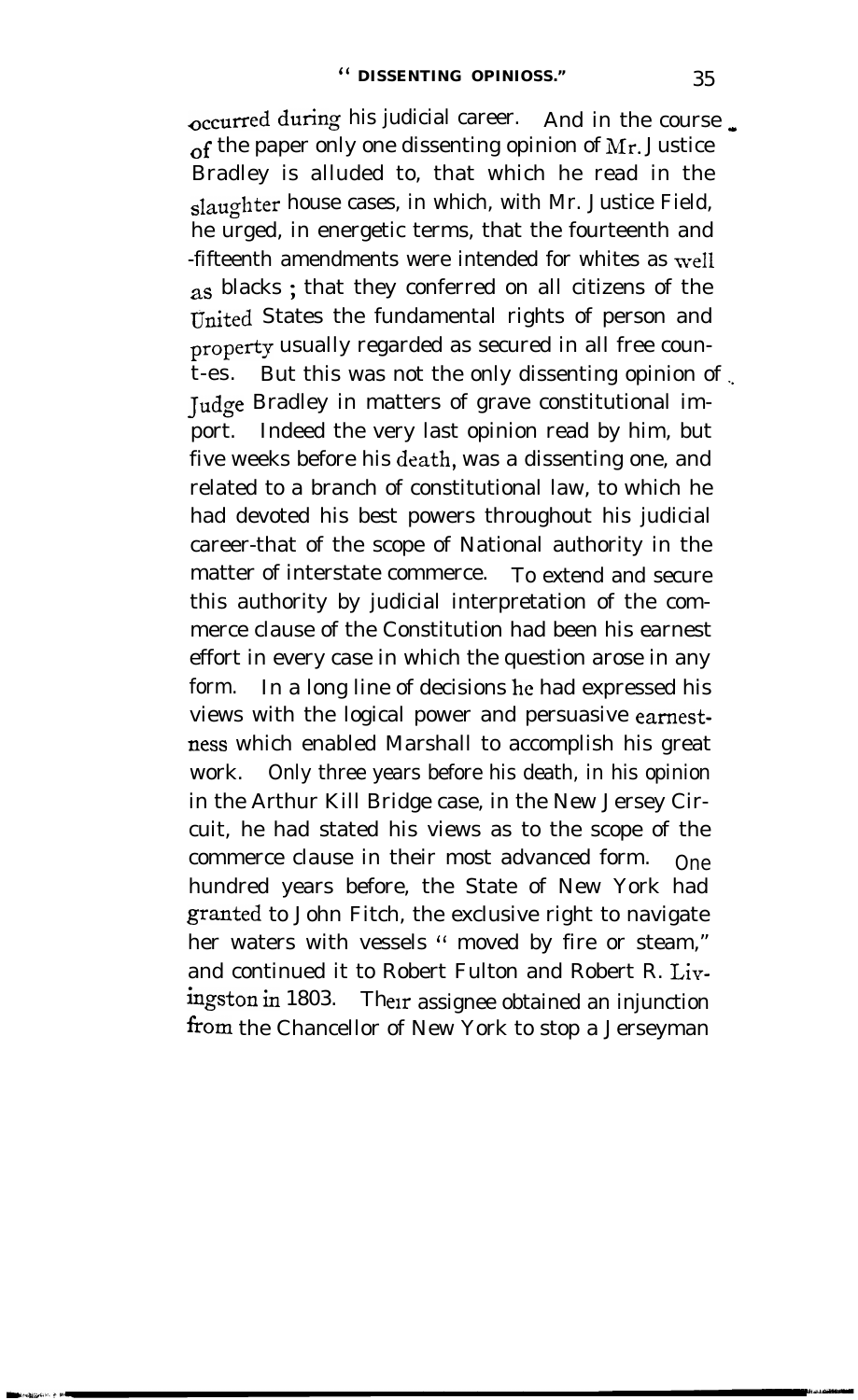from running steamboats from Elizabethtown to New York City. But in lS24 the Supreme Court of the United States held the State law invalid, and Chief Justice Marshall laid down principles which have been reasserted in various forms and applied with increasing force to all instrumentalities of interstate intercourse in every phase of its development. In the Arthur Kill Bridge case these principles had been rudely assailed by the State of New Jersey in its turn, as New York had done a century before. Her legislature declared by joint resolution, that the waters of the Kill and the soil under them were hers by sovereign right, and that if the Congress should authorize a bridge, it would be a usurpation, and the sympathy of all sister States was invoked in the struggle of New Jersey for State rights. A law was passed also expressly forbidding any person or corporation to bridge any river dividing New Jersey from other States.

A law of Congress authorizing the Baltimore and New York Railroad Company to bridge the sound was passed, notwithstanding this State protest, and the company proceeded to do so. The Attorney General of New Jersey obtained an injunction and the work was stopped-as the New York Chancellor stopped Mr. Gibbons from running his steamboats, the Stoudinger and Bellona, from Elizabethtown to New York, in 1824. The case was removed to the United States Circuit Court, and this furnished Mr. Justice Bradley an opportunity to express his views on the subject of interstate commerce, and he did it with a vigor not surpassed by that of Marshall in Gibbons v. Ogden. He declared that " the power of Congress is supreme over the whole subject, unimpeded by State laws or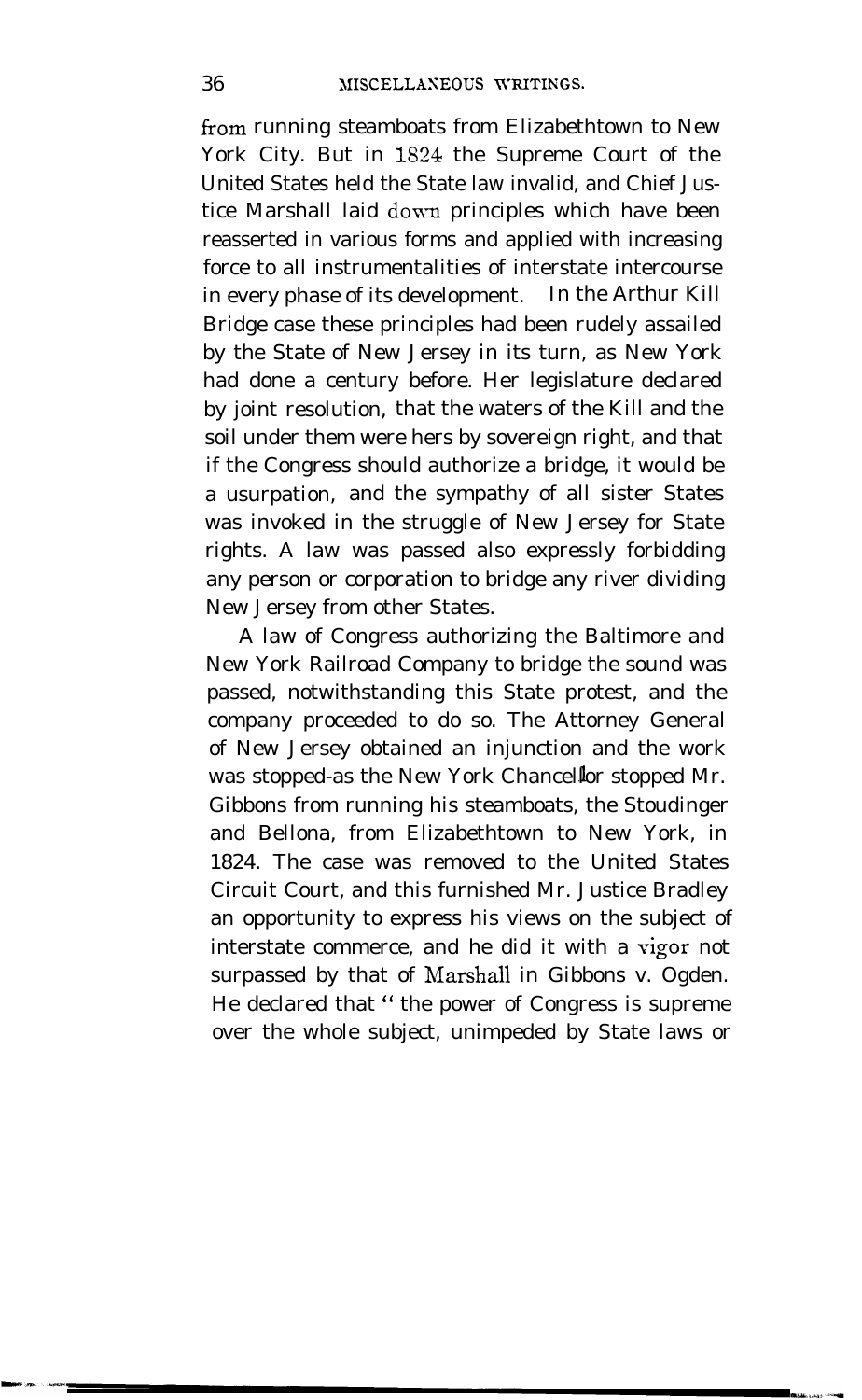State lines, that in matters of foreign and interstate *commerce there are no States* ; and that it must be received as a postulate of the Constitution, that the government of the United States is invested with full and complete power to execute and carry out its pwrposes, whether the States co-operate and concur therein or not." As to the claim of the State to ownership of the waters and the soil under them he said, " The power to replate commerce is the basis of the power to regulate navigation and navigable waters and streams ; and these are so completely subject to the control of Congress, as subsidiary to commerce, that it has become usual to call the entire navigable waters of the country the navigable waters of the United States. It matters little whether the United States has or has not the theoretical ownership and dominion in the waters, or the land under them ; it has what is more, the regulation and control of them for the purposes of commerce, so wide and extensive is the opcration of this power, that no State can place any obstruction in or upon any navigable waters against the will of Congress, and Congress may summarily remove such obstructions at its pleasure."

This case was taken to the Supreme Court, but the appeal was abandoned by the State, and the bridge was built, and now the Hudson River is to be bridged at the city of New York under a law of Congress, without opposition. Judge Bradley espressed his regret at the withdrawal of this appeal, for he was anxious for every opportunity to vindicate his views on interstate commerce and embody them in the judgments of the Supreme tribunal.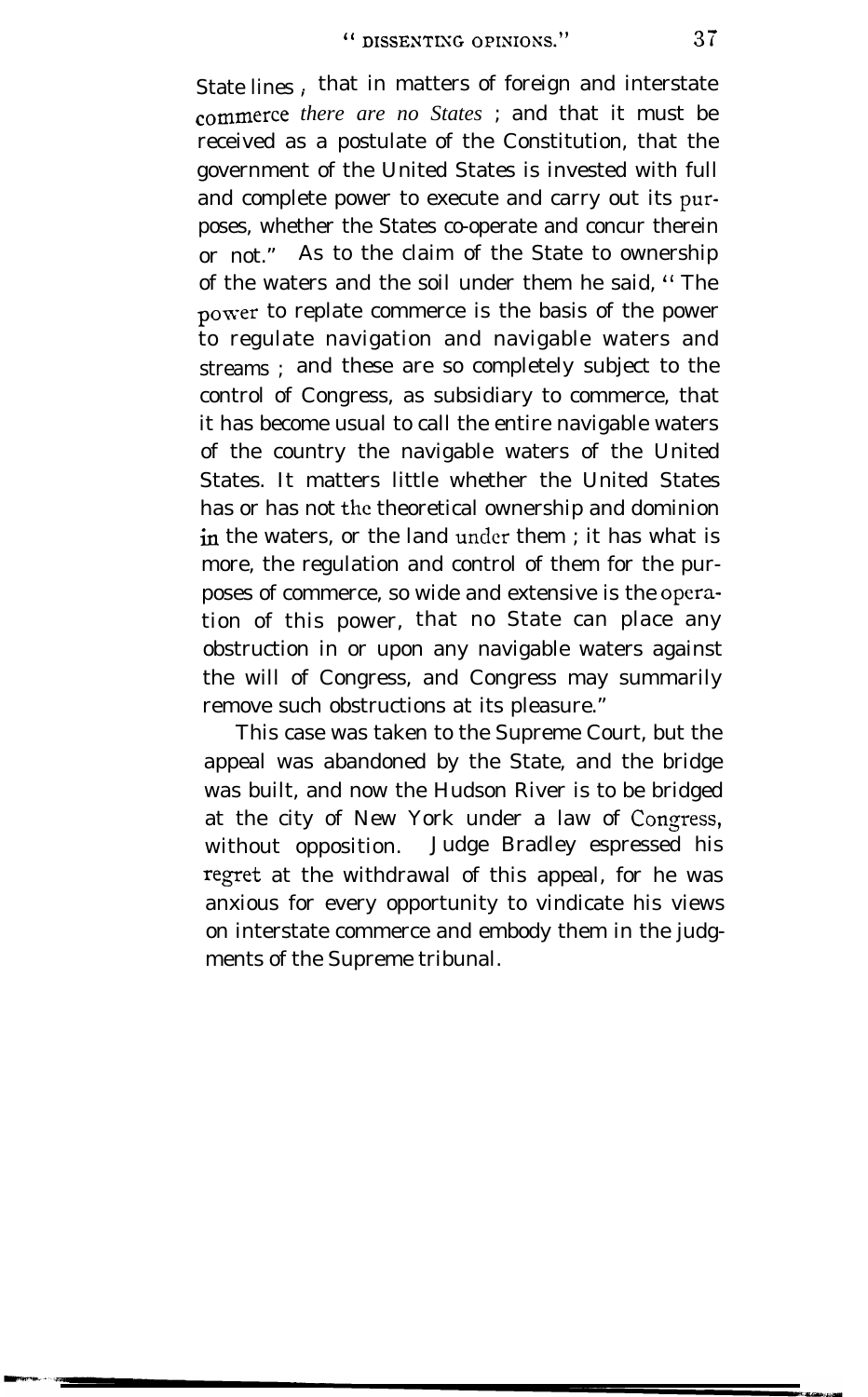Certain cases afterward occurred, in which he felt that the Court was taking retrograde steps on this subject, which he deemed of vital importance.

One of them was Pullman's Palace Car Company v. Commonwealth of Pennsylvania, 141 U. S. 101, decided May II, 1891.

In this case the majority of the Court held, that " there is nothing in the Constitution or laws of the United States which prevents a State from taxing personal property within its jurisdiction, employed in interstate or foreign commerce," and that, " where the cars of a company within a State are employed in interstate commerce, their being so employed does not exempt them from being taxed by the State." The opinion of the Court was read by Mr. Justice Gray, and Justices Bradley, Field and Harlan dissented. Mr. Justice Bradley read the dissenting opinion, in which he asserted his well known views on the score of the commerce clause very strongly, saying that " A citizen of the United States, or any other person, in the performance of any duty, or in the exercise of any privilege, under the Constitution or laws of the United States, is absolutely free from State control in relation to such matters. So that the general proposition, that all persons and personal property within a State are subject to the laws of the State, unless materially modified, cannot be true." After a careful review of the cases he dissented emphatically from the result reached by the Court, and closed by saying : " The State can no more tax the capital stock of a foreign corporation than it can tax the capital of a foreign person. Pennsylvania cannot tax a citizen and resident of New York, either for the whole or any portion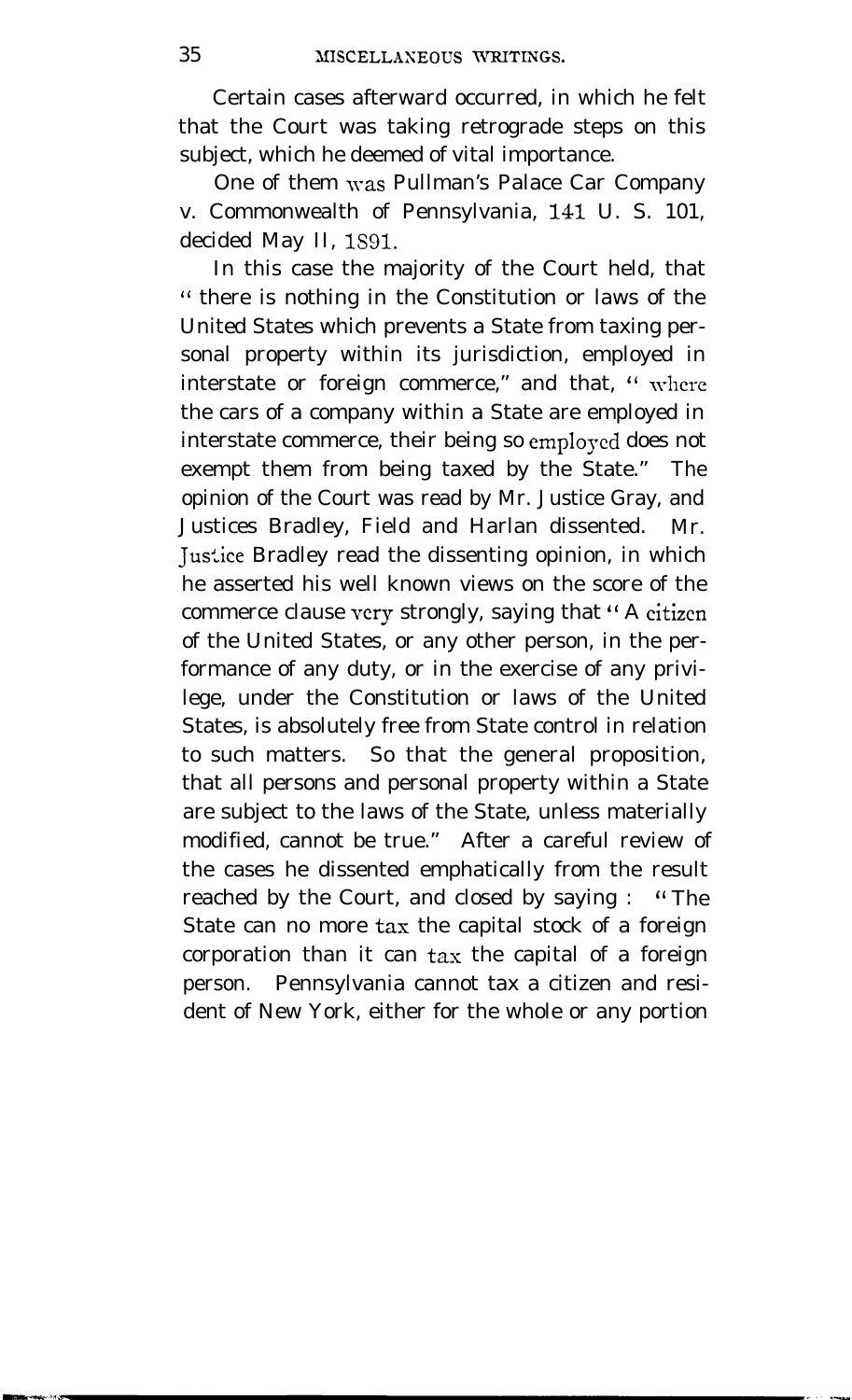of his general property or capital. It can only tax such property of that citizen as may be located and have a *situs* in Pennsylvania. And it is exactly the same with a foreign corporation. Its capital, as such, is not taxable. **<sup>T</sup><sup>O</sup>** hold otherwise, would lead to the most oppressive and unjust proceedings. It would lead to a course of spoliation and reprisals that would endanger the harmony of the union." The same dissent was filed in the case of Pullman's Car Co. v. Hayward, decided on the same day, in which it was held, that, " the cars of a company, let to railroad corporations, and employed exclusively in interstate commerce, may be tased in a State, and the tax apportioned among the counties of the State according to mileage of the railroads in each county, and levied in those counties." Judge Bradley regarded these cases as indicating a divergence from the line of decision which he had long striven to maintain.

Another case was the one already alluded to in which he read his last opinion, dissenting from the views of the majority. It was the case of State of Maine v. Grand Trunk Railroad Company of Canada, 142 U. S., decided December 14, 1891.

Justice Field read the opinion of the Court, holding that a State can levy an excise tax on a railroad corporation for the privilege of exercising its franchise within the State ; that the character of such a tax or its validity are not determined by the modes adopted in fixing its amount for any specific period of its payment ; and that reference to the transportation receipts of a railroad company, and to a certain percentage of the same in determining the amount of an excise tax on the company is not in effect the imposition of a tax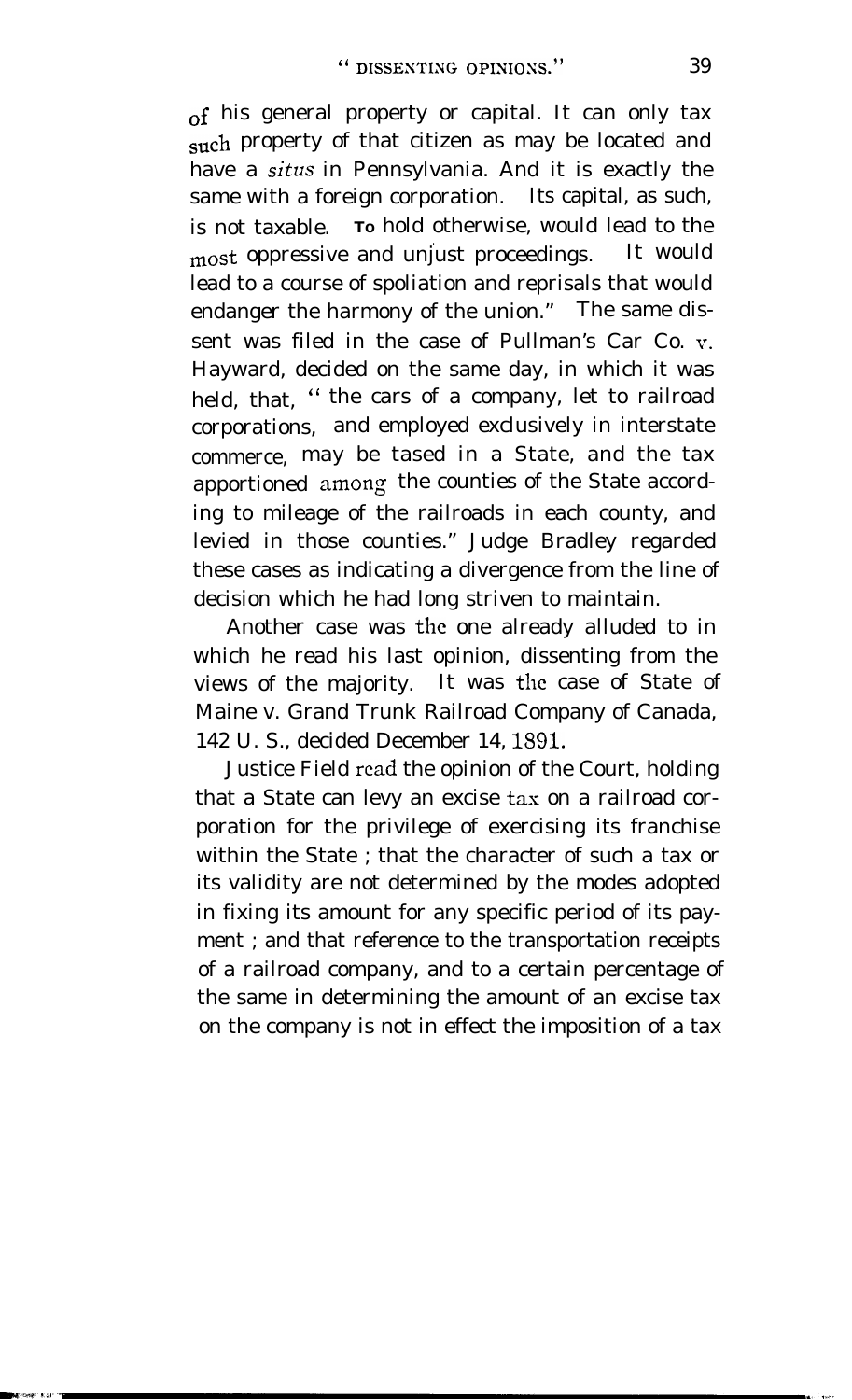on such receipts, nor an interference with interstate commerce, although the railroad lies partly within and partly without the State. Justice Bradley regarded this as an undue limitation of the power of Congress over interstate commerce, and read an adverse opinion. It may not take rank amongst " Great Dissenting Opinions," but it displays his mental characteristics in a striking manner, and shows the rigor and eamestness which he always brought to bear in dealing with this great subject. Three of his associates concurred with him. He said : "Justices Harlan, Lamar, Brown and myself, dissent from the judgment of the Court in this case. We do so both on principle and authority. On principle because, whilst the purpose of the law professes to be to lay a tas upon the foreign company for the privilege of esercising its franchise in the State of Maine, the mode of doing this is unconstitutional. The mode adopted is the laying of a tax on the gross receipts of the company, and these receipts, of course, include receipts for interstate and intemational transportation between other States and Maine, and between Canada and the United States. Now, if after the previous legislation, which has been adopted with regard to admitting the company to carry on business within the State, the Legislature has still the right to tax it for the esercise of its franchises, it should do so in a constitutional manner, and not (as it has done) by a tax on the receipts derived from interstate and international transportation. The power to regulate commerce among the several States (except as to matters merely local) is just as exclusive a power in Congress as is the power to regulate commerce with foreign nations and with the Indian tribes. It is given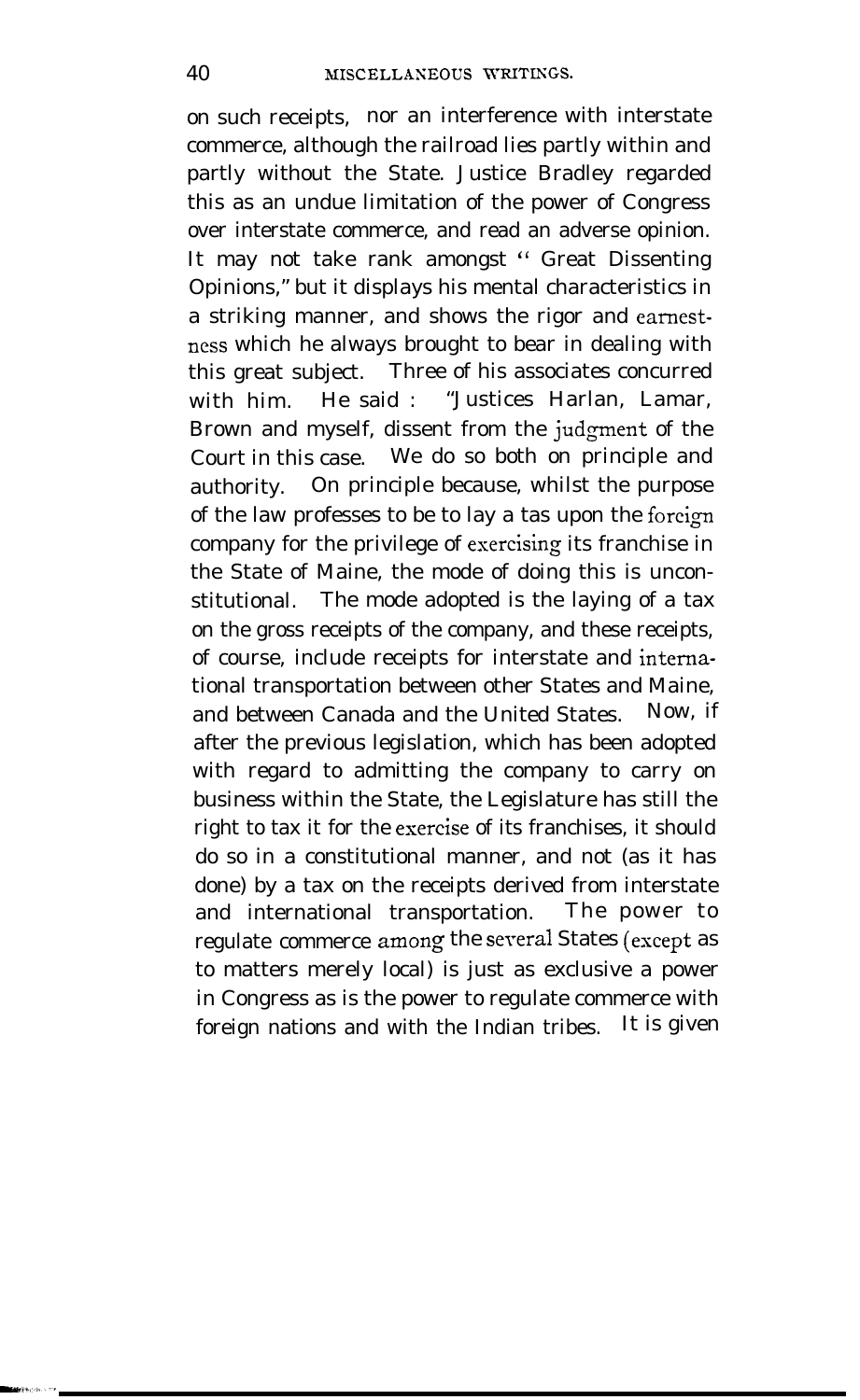in the same clause, and couched in the same phraseology ; but if it may be exercised by the States, it might as well be espunged from the Constitution. We think it a power not only granted to be esercised, but that it is of first importance, being one of the principal moving causes of the adoption of the Constitution."

He then referred to disputes between States as to interstate facilities of intercourse, and the intolerable discriminations made, and said : " Passing this by, the decisions of this Court for a number of years past have settled the principle that taxation (which is a mode of regulation) of interstate commerce, or of the revenue derived therefrom (which is the same thing), is contrary to the Constitution."

He cited, Pickard v. Pullman Car Co., 117 U. S. 34 -annual tax on sleeping cars going through the State; Leloup v. Mobile, 137 U. S. 640,-telegraph receipts ; Norfolk CO. v. Pennsylvania, 136 U. S., 114, -keeping a through railroad office in a State; Crutcher v. Kentucky, 141 U. S. 47,-taxation of express companies for doing business between the States.

And added : " A great many other cases might be referred to, showing that in the decisions and opinions of this Court this kind of taxation is unconstitutional and void. We think the present decision is a departure from the line of these decisions. The tax, it is true, is called a tax on a franchise. It is so called, but what is it in fact ? It is a tax on the receipts of the company, derived from international transportation."

After speakirg of the length to which State Courts and the Supreme Court have gone in sustaining various forms of taxes on corporations, he said : " I do not know that jealousy of corporate institutions could be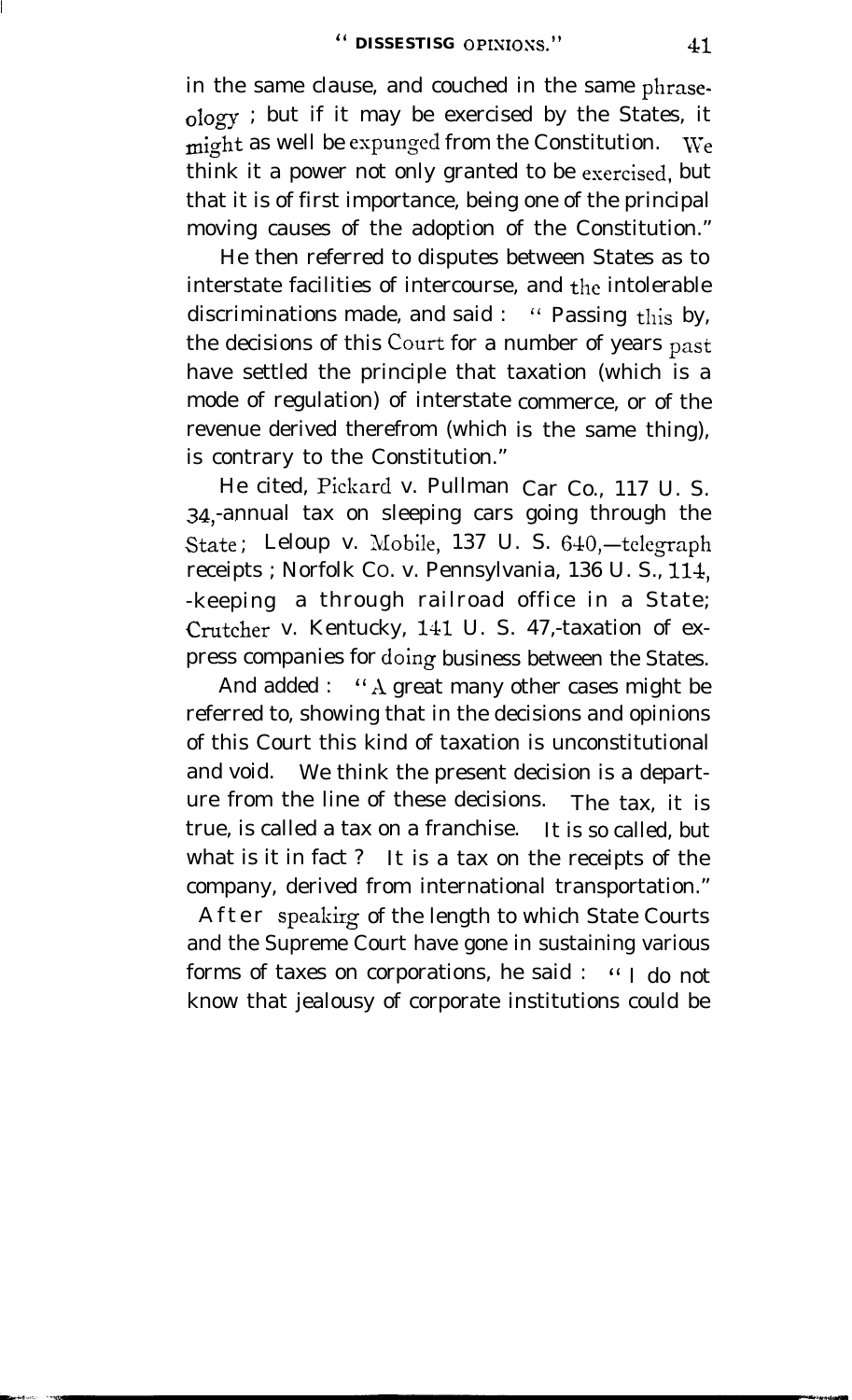carried much further. The Supreme Court has held that taxation of Western Union stock in Massachusetts, graduated by the mileage of lines in that State compared with the lines in all other States, was only a tas upon its property, yet it was in terms a tax upon its capital stock, and might as well have been a tax upon its gross receipts. The present decision holds that taxation may be imposed upon the gross receipts of the company for the esercise of the franchise within the State, if graduated according to the number of miles the road runs in the State." And he closed by saying : " Then it comes to this. A State may tas a railroad company upon its gross receipts, in proportion to the number of miles run within the State, as a tax on its propcrtp and may also lay a tax upon these same gross receipts in proportion to the same number of miles for the privilege of escrcising its franchise in the State. I do not know what else it may not tax the gross receipts for. If the interstate commerce of the country is not, or will not be, handicapped by this course of decision, I do not understand the ordinary principles which govern human conduct."

Mr. Justice Bradley died on the 22d day of January, 1592, only a few weeks after reading this opinion. The great Chief Justice lived eight years after delirering his dissenting opinion in Ogden v. Saunders. Mr. Carson says that this opinion by Marshall has been termed his master effort ; that " prior to that time the steadiness of the movement of the ship of state under the hand of her great helmsman, had been without wavering or shadow of turning; " and that " with the passing of Marshall, the school of strict constructionists marched to power, and the current of decision